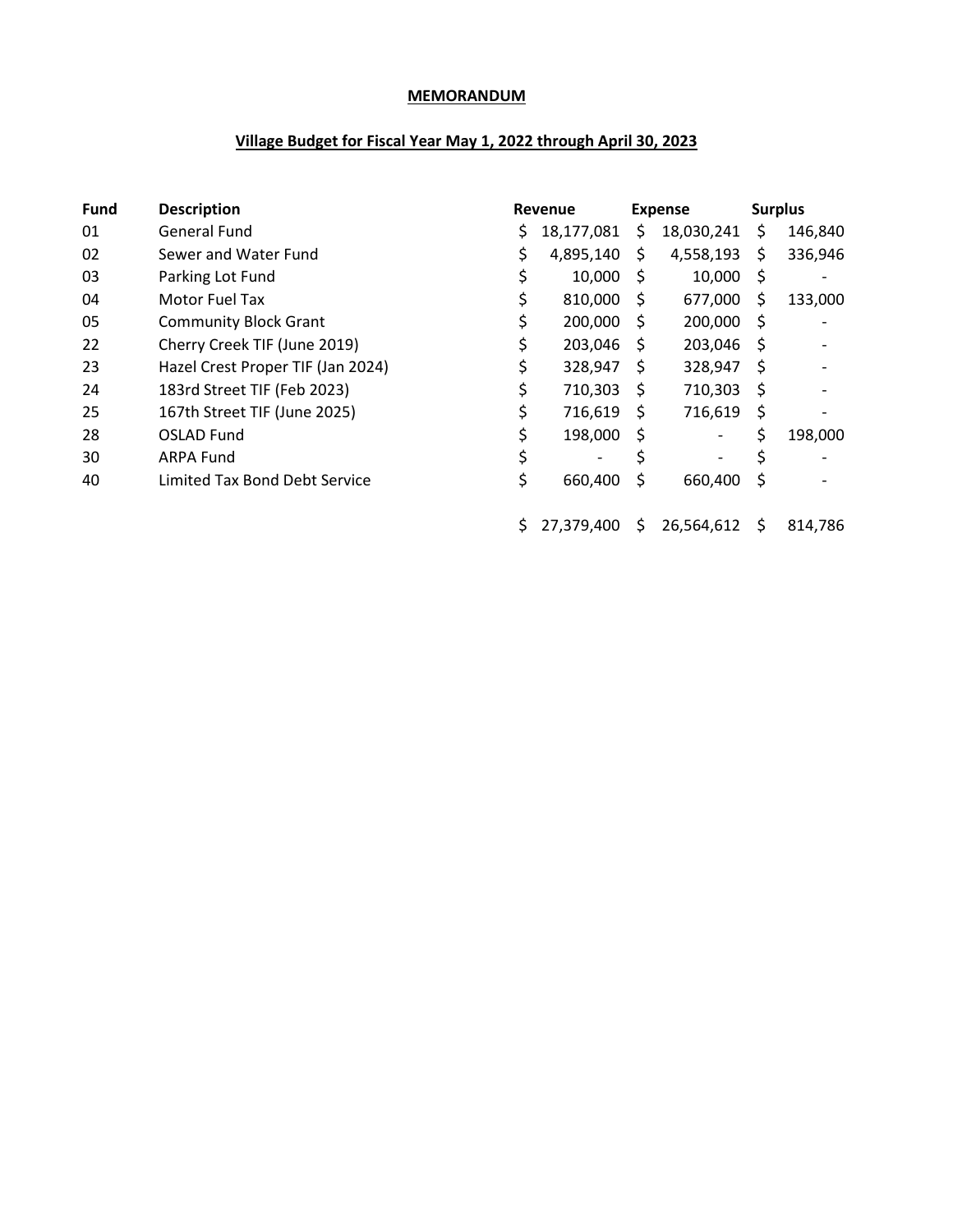| <b>All Funds</b>                                   |                     |               |                     | computed using ytd<br>thru Dec'21 |                         |               |                     |               |                     |                          |        |
|----------------------------------------------------|---------------------|---------------|---------------------|-----------------------------------|-------------------------|---------------|---------------------|---------------|---------------------|--------------------------|--------|
|                                                    |                     | 2021          |                     | 2022                              |                         | 2022          |                     | 2023          |                     | Increase/                | %      |
|                                                    |                     | <b>Actual</b> |                     | Year-End                          |                         | <b>Budget</b> |                     | <b>Budget</b> |                     | (Decrease)               | Change |
|                                                    |                     |               |                     | Projection                        |                         |               |                     |               |                     |                          |        |
| <b>General Fund</b>                                |                     |               |                     |                                   |                         |               |                     |               |                     |                          |        |
| <b>Revenues:</b>                                   |                     |               |                     |                                   |                         |               |                     |               |                     |                          |        |
| <b>Total revenues</b>                              |                     | \$17,283,634  |                     | \$18,187,145                      | $\ddot{\varsigma}$      | 17,467,660    |                     | \$18,177,081  | \$                  | 709,421                  | 4%     |
| <b>Expenditures:</b>                               |                     |               |                     |                                   |                         |               |                     |               |                     |                          |        |
| <b>Total expenditures</b>                          |                     | 16,223,397    |                     | 16,410,508                        |                         | 17,459,468    |                     | 18,030,241    |                     | 570,773                  | 3%     |
| <b>Change in Net Position</b>                      | Ś.                  | 1,060,237     | \$                  | 1,776,637                         | $\overline{\mathbf{s}}$ | 8,192         | \$                  | 146,840       | \$                  | 138,648                  |        |
| <b>Sewer &amp; Water Fund:</b><br><b>Revenues:</b> |                     |               |                     |                                   |                         |               |                     |               |                     |                          |        |
| Total operating revenues<br><b>Expenditures:</b>   | \$                  | 3,929,181     | \$                  | 4,261,016                         | - \$                    | 3,893,390     | \$                  | 4,895,140     | \$.                 | 1,001,750                | 26%    |
| Total operating expenditures                       |                     | 3,854,619     |                     | 3,873,108                         |                         | 3,862,000     |                     | 4,558,193     |                     | 696,193                  | 18%    |
| <b>Change in Net Position</b>                      | $\ddot{\bm{s}}$     | 74,562        | \$                  | 387,908                           | $\mathsf{\hat{S}}$      | 31,390        | $\ddot{\bm{\zeta}}$ | 336,947       | \$                  | 305,557                  |        |
| <b>Parking Lot</b>                                 |                     |               |                     |                                   |                         |               |                     |               |                     |                          |        |
| <b>Revenues:</b>                                   |                     |               |                     |                                   |                         |               |                     |               |                     |                          |        |
| Total operating revenues                           | \$                  | 1,860         | \$                  | 2,595                             | - \$                    | 10.000        | \$                  | 10,000        | \$                  |                          | 0%     |
| <b>Expenditures:</b>                               |                     |               |                     |                                   |                         |               |                     |               |                     |                          |        |
| <b>Public Works</b>                                |                     | 1,622         |                     | 2,349                             |                         | 10,000        |                     | 10,000        |                     |                          | 0%     |
| <b>Change in Net Position</b>                      | $\ddot{\bm{\zeta}}$ | 238           | \$                  | 246                               | Ŝ.                      |               | \$                  |               | \$                  | $\blacksquare$           |        |
| <b>Motor Fuel Tax Fund</b>                         |                     |               |                     |                                   |                         |               |                     |               |                     |                          |        |
| <b>Revenues:</b>                                   |                     |               |                     |                                   |                         |               |                     |               |                     |                          |        |
| <b>MFT</b> revenues                                | \$                  | 810,782       | \$                  | 743,616                           | - \$                    | 718,000       | Ś.                  | 810,000       | \$                  | 92,000                   | 13%    |
| <b>Expenditures:</b>                               |                     |               |                     |                                   |                         |               |                     |               |                     |                          |        |
| MFT expenditures                                   |                     | 206,829       |                     | 207                               |                         | 677,000       |                     | 677,000       |                     | $\overline{\phantom{a}}$ | 0%     |
| <b>Change in Net Position</b>                      | \$                  | 603,953       | $\ddot{\bm{\zeta}}$ | 743,409                           | $\ddot{\bm{\zeta}}$     | 41,000        | $\ddot{\bm{\zeta}}$ | 133,000       | $\ddot{\bm{\zeta}}$ | 92,000                   |        |
| <b>Total All Funds</b>                             |                     |               |                     |                                   |                         |               |                     |               |                     |                          |        |
| <b>Revenues</b>                                    |                     | \$22,025,457  |                     | \$23,194,372                      | - \$                    | 22,089,050    |                     | \$23,892,221  | \$                  | 1,803,171                | 8%     |
| <b>Expenditures</b>                                |                     | 20,286,467    |                     | 20,286,172                        |                         | 22,008,468    |                     | 23,275,434    |                     | 1,266,966                | 6%     |
| <b>Change in Net Position</b>                      | Ś.                  | 1,738,990     | \$                  | 2,908,200                         | $\ddot{\bm{\zeta}}$     | 80,582        | \$                  | 616,787       | \$                  | 536,205                  |        |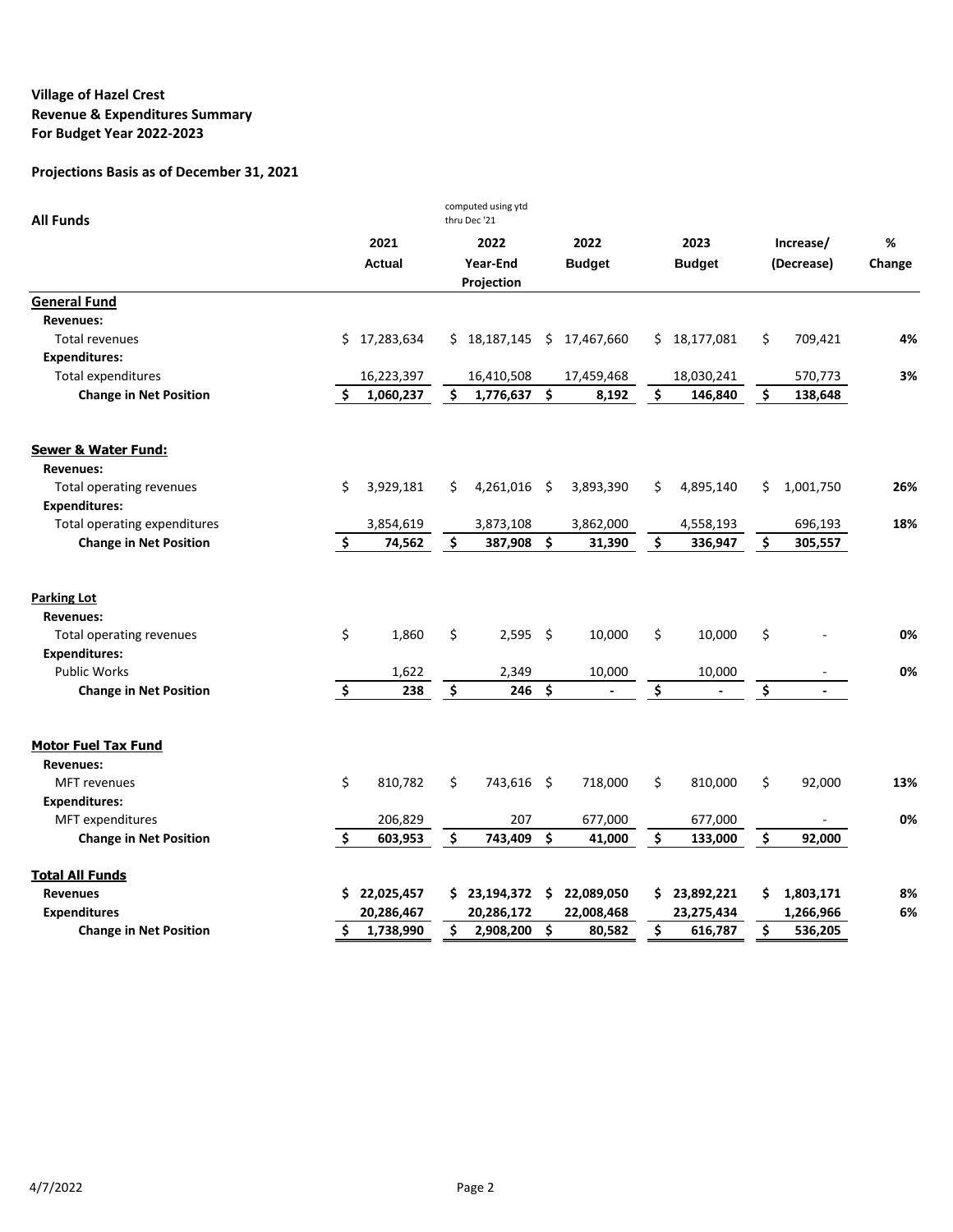|                                 | 2020<br>Actual  | 2021<br>Actual   | 2021<br>Year-End | 2022<br><b>Budget</b> | 2023<br><b>Budget</b> | Increase/<br>(Decrease) | %<br>Change |
|---------------------------------|-----------------|------------------|------------------|-----------------------|-----------------------|-------------------------|-------------|
|                                 |                 |                  | Projection       |                       |                       |                         |             |
| <b>General Fund</b>             |                 |                  |                  |                       |                       |                         |             |
| Administration                  | Ś.<br>6,321,829 | 6.299.416<br>Ś.  | Ś.<br>5,819,325  | Ś.<br>6,872,224       | Ś.<br>6,897,242       | Ś.<br>25,018            | 0%          |
| Public works                    | 1,765,845       | 1,799,700        | 2,236,137        | 2,092,850             | 2,105,994             | 13,144                  | 1%          |
| Public safety                   | 8,049,975       | 8,124,281        | 8,282,720        | 8,360,994             | 8,865,573             | 504,579                 | 6%          |
|                                 | 16,137,649      | 16,223,397<br>S. | 16,338,183       | 17,326,068            | 17,868,808            | 542,740                 |             |
| <b>Expenditures By Function</b> |                 |                  |                  |                       |                       |                         |             |
| Administration                  | 39%             | 39%              | 36%              | 40%                   | 39%                   |                         |             |
| Public works                    | 11%             | 11%              | 14%              | 12%                   | 12%                   |                         |             |
| Public safety                   | 50%             | 50%              | 51%              | 48%                   | 50%                   |                         |             |





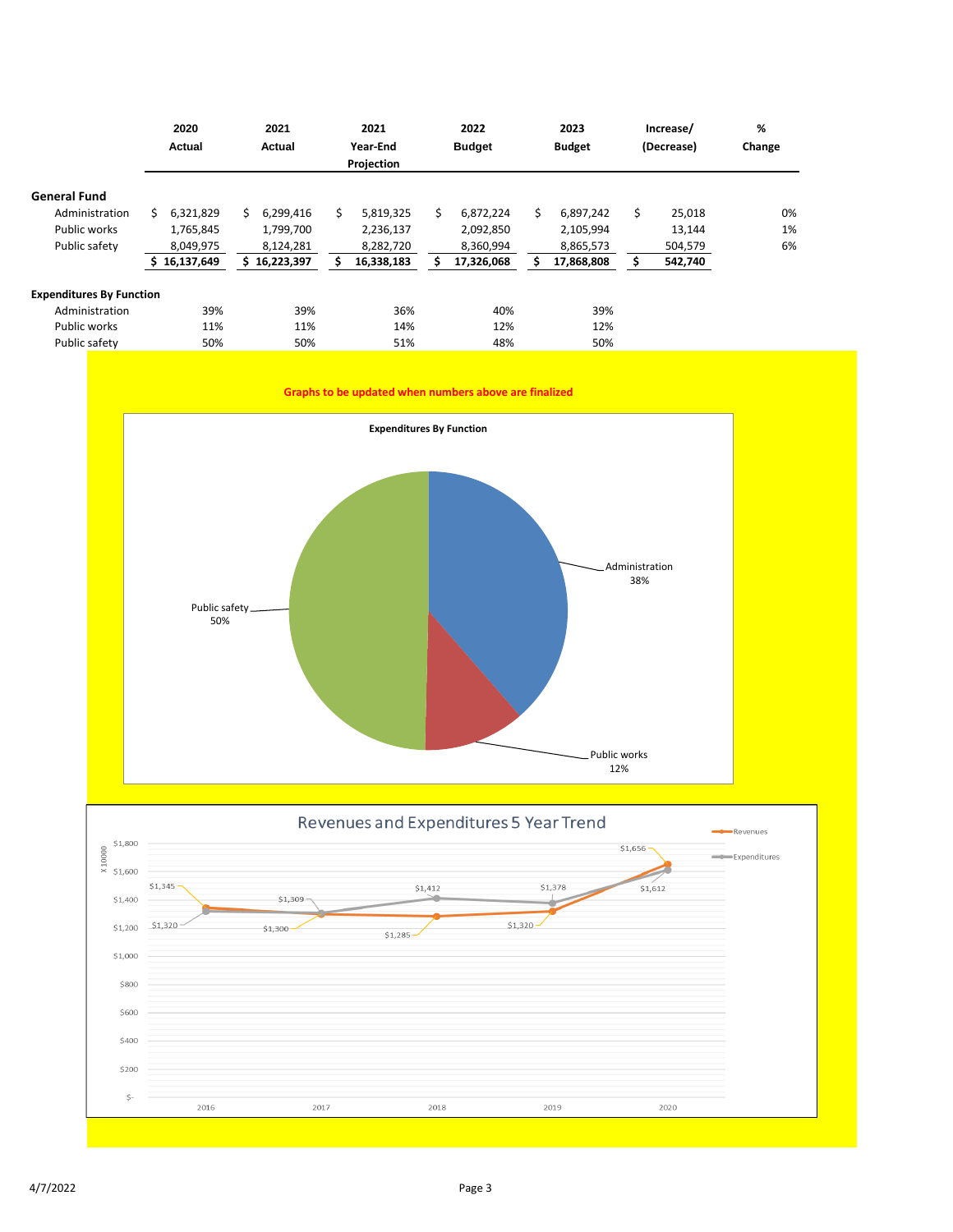## **Projections Basis as of December 31, 2021**

### **All Funds**

| <b>General Fund</b>           |                  | computed using ytd<br>thru Dec '21 |                  |                 |                |        |
|-------------------------------|------------------|------------------------------------|------------------|-----------------|----------------|--------|
|                               | 2021             | 2022                               | 2022             | 2023            | Increase/      | %      |
|                               | Actual           | Year-End                           | <b>Budget</b>    | <b>Budget</b>   | (Decrease)     | Change |
|                               |                  | Projection                         |                  |                 |                |        |
| <b>Revenues</b>               |                  |                                    |                  |                 |                |        |
| <b>Property Taxes</b>         | Ś.<br>8,840,681  | 9,467,760<br>S.                    | Ś.<br>9,467,760  | \$<br>9,821,881 | \$<br>354,121  | 4%     |
| Other Taxes                   | 1,291,847        | 1,568,236                          | 1,481,200        | 1,470,000       | (11,200)       | $-1%$  |
| Intergovernmental             | 3,798,145        | 3,489,871                          | 3,278,500        | 3,250,000       | (28, 500)      | $-1%$  |
| <b>Charges for Services</b>   | 1,151,852        | 1,076,602                          | 1,163,200        | 1,157,200       | (6,000)        | $-1%$  |
| Licenses, permits and fees    | 152,674          | 159,596                            | 158,400          | 130,900         | (27,500)       | $-17%$ |
| Fines and Fees                | 1,065,788        | 1,764,060                          | 1,101,000        | 1,467,000       | 366,000        | 33%    |
| Interest                      | 3,876            | 1,633                              | 7,500            | 2,000           | (5,500)        | $-73%$ |
| Miscellaneous                 | 978,771          | 659,388                            | 810,100          | 878,100         | 68,000         | 8%     |
| <b>Total Revenues</b>         | 17,283,634<br>S. | 18,187,145<br>Ś.                   | \$17,467,660     | \$18,177,081    | \$<br>709,421  | 4%     |
| <b>Expenditures</b>           |                  |                                    |                  |                 |                |        |
| <b>General Services</b>       | Ś.<br>5,572,985  | Ś.<br>5,282,369                    | Ś.<br>5,676,724  | Ś.<br>5,584,824 | Ś.<br>(91,900) | $-2%$  |
| <b>General Office</b>         | 116,950          | 147,311                            | 396,400          | 408,890         | 12,490         | 3%     |
| General Insurance             | 231,621          | 41,912                             | 380,000          | 453,600         | 73,600         | 19%    |
| <b>General Communications</b> | 375,615          | 341,465                            | 415,100          | 445,928         | 30,828         | 7%     |
| Civil Defense                 | 2,245            | 6,270                              | 4,000            | 4,000           |                | 0%     |
| <b>Economic Development</b>   |                  | 72,326                             | 133,400          | 161,432         | 28,032         | 21%    |
| <b>Public Works</b>           | 1,799,700        | 2,236,137                          | 2,092,850        | 2,105,994       | 13,144         | 1%     |
| Police                        | 4,815,713        | 4,772,999                          | 4,775,994        | 4,926,693       | 150,699        | 3%     |
| Fire                          | 2,548,494        | 2,584,253                          | 2,589,400        | 2,820,987       | 231,587        | 9%     |
| <b>Inspectional Services</b>  | 760,074          | 925,469                            | 995,600          | 1,117,892       | 122,292        | 12%    |
| <b>Total Expenditures</b>     | 16,223,397       | 16,410,508<br>s                    | 17,459,468<br>S. | Ś<br>18,030,241 | \$<br>570,773  | 3%     |
| <b>Change in Net Position</b> | 1,060,237<br>\$  | Ś<br>1,776,637                     | \$<br>8,192      | \$<br>146,840   | \$<br>138,648  |        |

### **Sewer & Water Fund**

|                                  | 2021 |               | 2022<br>Year-End |            | 2022<br><b>Budget</b> |           | 2023          |           | Increase/  | %         |     |
|----------------------------------|------|---------------|------------------|------------|-----------------------|-----------|---------------|-----------|------------|-----------|-----|
|                                  |      | <b>Actual</b> |                  |            |                       |           | <b>Budget</b> |           | (Decrease) | Change    |     |
|                                  |      |               |                  | Projection |                       |           |               |           |            |           |     |
| <b>Revenues</b>                  |      |               |                  |            |                       |           |               |           |            |           |     |
| Charges for services             |      | 3,823,384     |                  | 3,979,623  |                       | 3,800,000 |               | 3.800.000 |            |           | 0%  |
| Fines and fees                   |      | 105,797       |                  | 281,393    |                       | 93,390    |               | 95,140    |            | 1,750     | 2%  |
| <b>Total operating revenues</b>  |      | 3,929,181     |                  | 4,261,016  |                       | 3,893,390 |               | 4,895,140 |            | 1,001,750 | 26% |
| <b>Expenditures</b>              |      |               |                  |            |                       |           |               |           |            |           |     |
| Sewer & Water operating expenses |      | 3,854,619     |                  | 3,873,108  |                       | 3,862,000 |               | 4,558,193 |            | 696,193   | 18% |
| <b>Change in Net Position</b>    |      | 74,562        |                  | 387,908    |                       | 31,390    |               | 336,947   |            | 305,557   |     |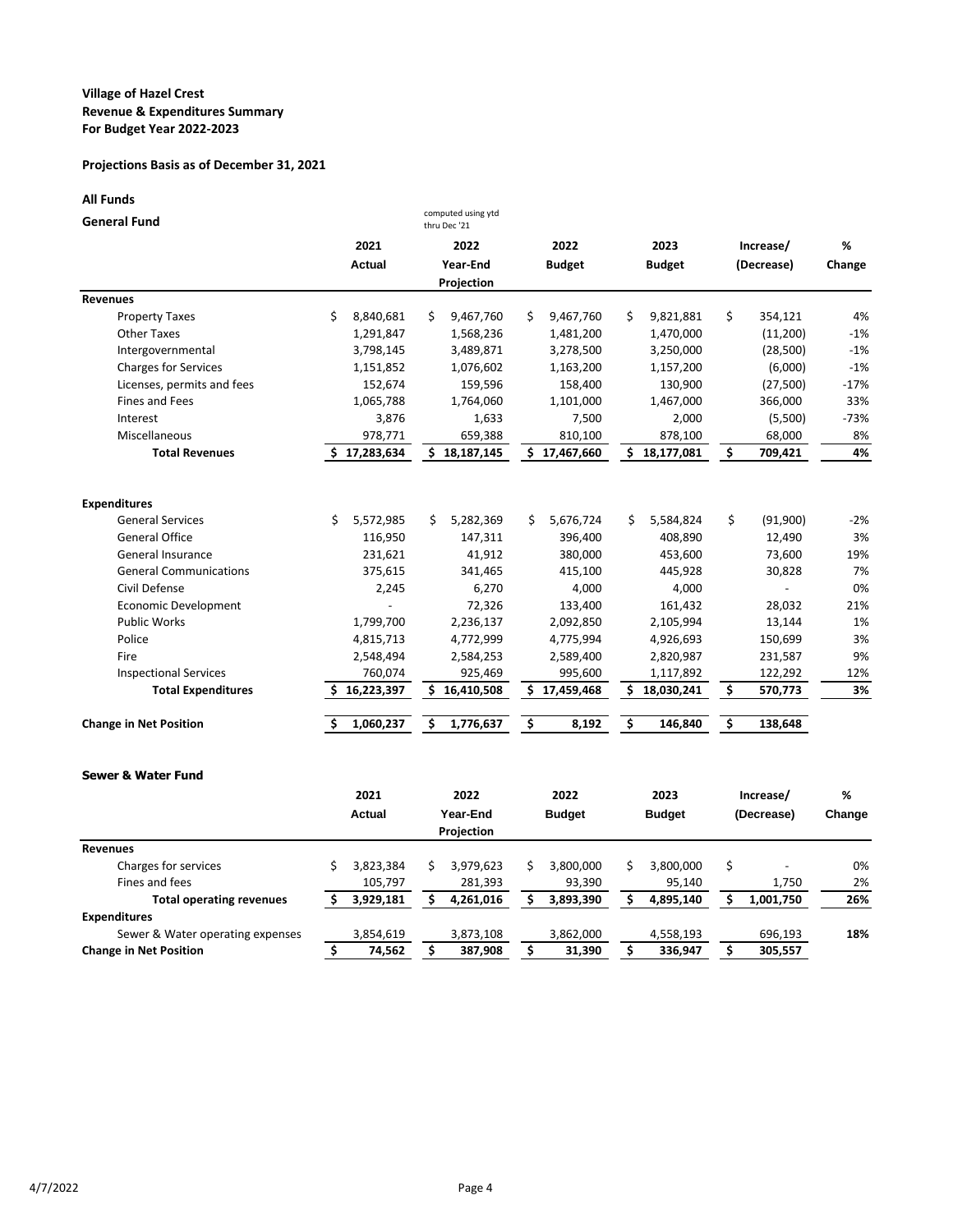#### **Parking Lot**

|                                |  | 2021<br>Actual |  | 2022       |  |                          | 2022 |                | 2023       |   | Increase/ | % |
|--------------------------------|--|----------------|--|------------|--|--------------------------|------|----------------|------------|---|-----------|---|
|                                |  |                |  | Year-End   |  | <b>Budget</b>            |      | <b>Budget</b>  | (Decrease) |   | Change    |   |
|                                |  |                |  | Projection |  |                          |      |                |            |   |           |   |
| <b>Revenues</b>                |  |                |  |            |  |                          |      |                |            |   |           |   |
| Charges for services           |  | 1.860          |  | 2.595      |  | 10.000                   |      | 10.000         |            | - | 0%        |   |
| <b>Expenditures</b>            |  |                |  |            |  |                          |      |                |            |   |           |   |
| Parking Lot operating expenses |  | 1,622          |  | 2,349      |  | 10.000                   |      | 10,000         |            | - | 0%        |   |
| <b>Change in Net Position</b>  |  | 238            |  | 246        |  | $\overline{\phantom{0}}$ |      | $\blacksquare$ |            |   |           |   |

### **Motor Fuel Tax Fund**

|                               | 2020          |    | 2022       | 2022 |               |     | 2023          |    | Increase/  | %      |
|-------------------------------|---------------|----|------------|------|---------------|-----|---------------|----|------------|--------|
|                               | Actusl        |    | Year-End   |      | <b>Budget</b> |     | <b>Budget</b> |    | (Decrease) | Change |
|                               |               |    | Projection |      |               |     |               |    |            |        |
| Revenues                      |               |    |            |      |               |     |               |    |            |        |
| Intergovernmental             | \$<br>810,782 | Ś  | 743,616    | \$   | 718,000       | \$. | 810,000       | Ś. | 92,000     | 13%    |
| <b>Expenditures</b>           |               |    |            |      |               |     |               |    |            |        |
| <b>General Services</b>       | 206,829       |    | 207        |      | 677,000       |     | 677,000       |    | 0          | 0%     |
| <b>Change in Net Position</b> | 603,953       |    | 743,409    | \$   | 41,000        |     | 133,000       |    | 92,000     |        |
| <b>Total All Funds</b>        |               |    |            |      |               |     |               |    |            |        |
| <b>Revenues</b>               | \$22,025,457  | S. | 23,194,372 | S.   | 22.089.050    | S.  | 23,892,221    | Ś  | 1,803,171  | 8%     |
| <b>Expenditures</b>           | 20,286,467    | S. | 20,286,172 | S.   | 22,008,468    | S   | 23,275,434    | s  | 1,266,966  | 6%     |
| <b>Change in Net Position</b> | 1,738,990     |    | 2,908,200  | \$   | 80,582        | Ś.  | 616,787       |    | 536,205    |        |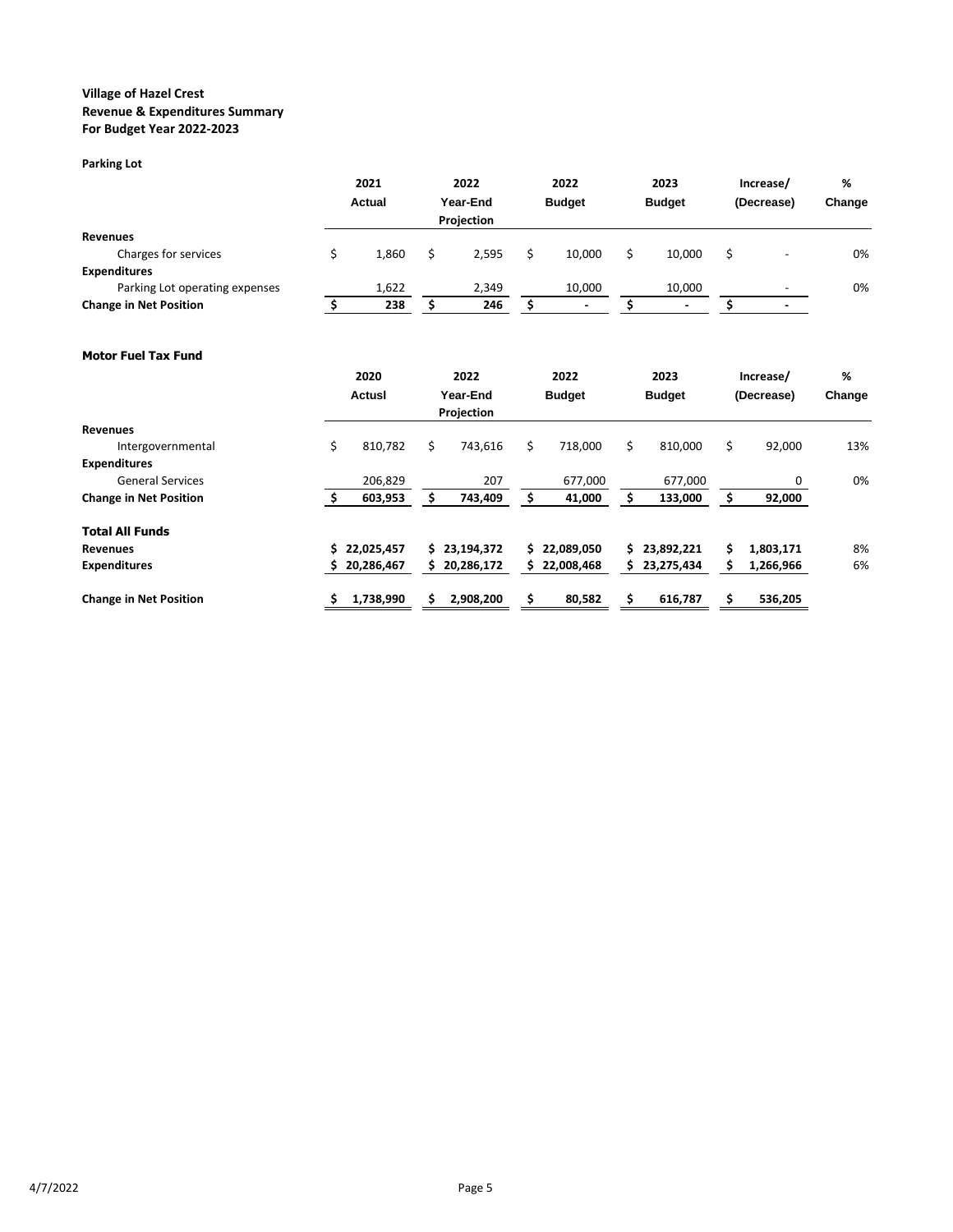| <b>General Fund</b>           |                       | computed using ytd<br>thru Dec '21 |                       |                       |                         |             |
|-------------------------------|-----------------------|------------------------------------|-----------------------|-----------------------|-------------------------|-------------|
|                               | 2021<br><b>Actual</b> | 2022<br>Year-End<br>Projection     | 2022<br><b>Budget</b> | 2023<br><b>Budget</b> | Increase/<br>(Decrease) | %<br>Change |
| <b>Revenues</b>               |                       |                                    |                       |                       |                         |             |
| <b>Property Taxes</b>         | \$<br>8,840,681       | 9,467,760<br>S.                    | 9,467,760<br>S.       | Ś.<br>9,821,881       | \$<br>354,121           | 4%          |
| <b>Other Taxes</b>            | 1,291,847             | 1,568,236                          | 1,481,200             | 1,470,000             | (11,200.00)             | $-1%$       |
| Intergovernmental             | 3,798,145             | 3,489,871                          | 3,278,500             | 3,250,000             | (28,500.00)             | $-1%$       |
| <b>Charges for Services</b>   | 1,151,852             | 1,076,602                          | 1,163,200             | 1,157,200             | (6,000.00)              | $-1%$       |
| Licenses, Permits and Fees    | 152,674               | 159,596                            | 158,400               | 130,900               | (27,500.00)             | $-17%$      |
| <b>Fines and Fees</b>         | 1,065,788             | 1,764,060                          | 1,101,000             | 1,467,000             | 366,000.00              | 33%         |
| Interest                      | 3,876                 | 1,633                              | 7,500                 | 2,000                 | (5,500.00)              | $-73%$      |
| Miscellaneous                 | 978,771               | 659,388                            | 810,100               | 878,100               | 68,000.00               | 8%          |
| <b>Total Revenues</b>         | \$17,283,634          | \$18,187,145                       | \$17,467,660          | \$18,177,081          | \$<br>709,421           | 4%          |
| <b>Expenditures</b>           |                       |                                    |                       |                       |                         |             |
| <b>General Services</b>       | Ś.<br>5,572,985       | 5,282,369<br>Ś.                    | 5,676,724<br>Ś.       | \$5,584,824           | \$<br>(91,900)          | 4%          |
| <b>General Office</b>         | 116,950               | 147,311                            | 396,400               | 408,890               | 12,490.48               | 3%          |
| General Insurance             | 231,621               | 41,912                             | 380,000               | 453.600               | 73,600.00               | 19%         |
| <b>General Communications</b> | 375.615               | 341,465                            | 415.100               | 445.928               | 30,827.56               | 7%          |
| Civil Defense                 | 2,245                 | 6,270                              | 4,000                 | 4,000                 |                         | 0%          |
| <b>Economic Development</b>   |                       | 72,326                             | 133,400               | 161,432               | 28,032.15               | 21%         |
| <b>Public Works</b>           | 1,799,700             | 2,236,137                          | 2,092,850             | 2,105,994             | 13,143.68               | 1%          |
| Police                        | 4,815,713             | 4,772,999                          | 4,775,994             | 4,926,693             | 150,699.21              | 3%          |
| Fire                          | 2,548,494             | 2,584,253                          | 2,589,400             | 2,820,987             | 231,587.25              | 9%          |
| <b>Inspectional Services</b>  | 760,074               | 925,469                            | 995,600               | 1,117,892             | 122,292.46              | 12%         |
| <b>Total Expenditures</b>     | \$16,223,397          | \$16,410,508                       | \$17,459,468          | \$18,030,241          | \$<br>570,773           | 3%          |
| <b>Change in Net Position</b> | 1,060,237<br>S        | Ŝ<br>1,776,637                     | \$<br>8,192           | \$<br>146,840         |                         |             |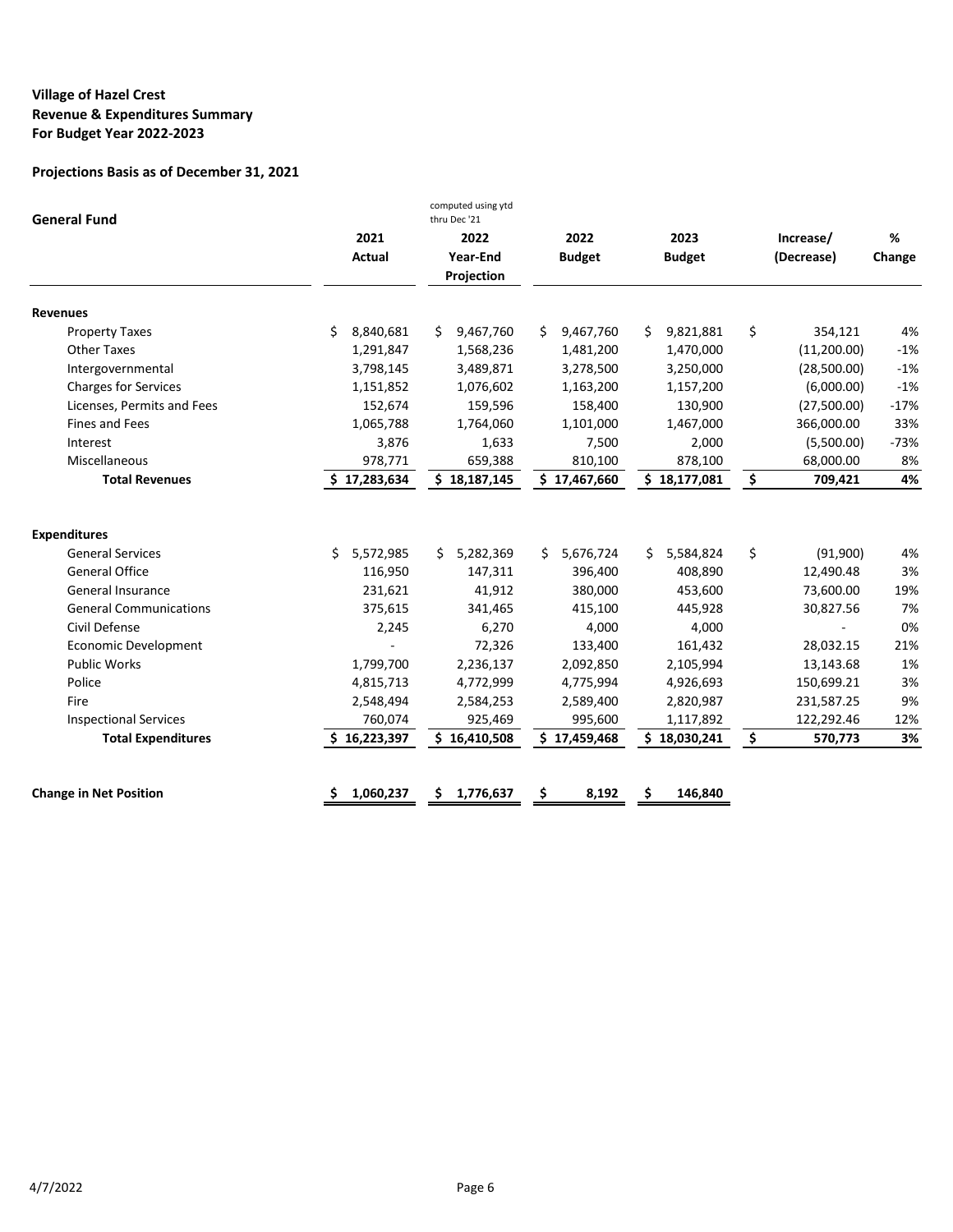|                                                                            |                |     |                |                     | computed using ytd<br>thru DEC '21 |     |               |     |               |                 |         |
|----------------------------------------------------------------------------|----------------|-----|----------------|---------------------|------------------------------------|-----|---------------|-----|---------------|-----------------|---------|
| <b>Fund 01 General Corporate Fund</b><br>Department - 100 - Administration | <b>Account</b> |     | 2021           |                     | 2022                               |     | 2022          |     | 2023          | Increase/       | %       |
|                                                                            | <b>Number</b>  |     | Actual         |                     | Projected                          |     | <b>Budget</b> |     | <b>Budget</b> | (Decrease)      | Change  |
| <b>Property Taxes</b>                                                      |                |     |                |                     |                                    |     |               |     |               |                 |         |
| <b>Property Taxes</b>                                                      | 41010          | \$. | 6,808,848      | s                   | 7,161,336                          | \$  | 7,161,336     | \$  | 7,530,332     | \$<br>368,996   | 5%      |
| Property Taxes - Road and Bridge                                           | 41150          |     | 35,689         |                     | 35,000                             |     | 35,000        |     | 41,184        | 6,184           | 18%     |
| Property Taxes - Fire Pension                                              | 41160          |     | 525,796        |                     | 566,655                            |     | 566,655       |     | 604,862       | 38,207          | 7%      |
| Property Taxes - Police Pension                                            | 41170          |     | 1,470,348      |                     | 1,704,769                          |     | 1,704,769     |     | 1,645,503     | (59, 266)       | -3%     |
| <b>Total Property Taxes</b>                                                |                | \$  | 8,840,681      | \$                  | 9,467,760                          | \$. | 9,467,760     | \$. | 9,821,881     | \$<br>354,121   | 4%      |
| <b>Other Taxes</b>                                                         |                |     |                |                     |                                    |     |               |     |               |                 |         |
| <b>Utility Tax</b>                                                         | 42150          | \$  | 822,577        | \$                  | 834,876                            | \$  | 950,000       | \$  | 900,000       | \$<br>(50,000)  | $-5%$   |
| Home Rule Fuel Tax                                                         | 42160          |     | 43,734         |                     | 50,962                             |     | 60,000        |     | 50,000        | (10,000)        | $-17%$  |
| <b>Amusement Tax</b>                                                       | 42170          |     |                |                     | 35,241                             |     | 10,000        |     | 10,000        |                 | 0%      |
| Home Rule Sales Tax                                                        | 42180          |     | 411,208        |                     | 638,334                            |     | 450,000       |     | 500,000       | 50,000          | 11%     |
| Video Gaming Tax/Amusement tax                                             | 42190          |     | 14,328         |                     | 8,823                              |     | 11,200        |     | 10,000        | (1,200)         | $-11%$  |
| <b>Total Other Taxes</b>                                                   |                |     | 1,291,847      | \$                  | 1,568,236                          | \$  | 1,481,200     | \$  | 1,470,000     | \$<br>(11, 200) | $-1%$   |
| Intergovernmental                                                          |                |     |                |                     |                                    |     |               |     |               |                 |         |
| Personal Property Replacement Tax                                          | 42120          | \$  | 38,789         | \$                  | 70,697                             | \$  | 32,500        | \$  | 50,000        | \$<br>17,500    | 54%     |
| Sales Tax                                                                  | 42130          |     | 719,707        |                     | 956,996                            |     | 750,000       |     | 850,000       | 100,000         | 13%     |
| State Income Tax                                                           | 42140          |     | 2,258,314      |                     | 2,460,178                          |     | 2,000,000     |     | 2,250,000     | 250,000         | 13%     |
| State / County Grants                                                      | 45910          |     | 781,335        |                     | 2,000                              |     | 100,000       |     | 100,000       |                 | 0%      |
| <b>OSLAD GRANT</b>                                                         | 45912          |     |                |                     |                                    |     | 396,000       |     |               | (396,000)       | $-100%$ |
| <b>Total Intergovernmental</b>                                             |                | S.  | 3,798,145      | \$                  | 3,489,871                          | \$  | 3,278,500     | \$  | 3,250,000     | \$<br>(28,500)  | -1%     |
| <b>Charges for Services</b>                                                |                |     |                |                     |                                    |     |               |     |               |                 |         |
| <b>Fire Recovery Receipts</b>                                              | 44441          | \$  | 802            | \$                  | 11,219                             | \$  | 25,000        | \$  | 12,000        | \$<br>(13,000)  | $-52%$  |
| Homewood Disposal Transfer In                                              | 45550          |     | 1,021,420      |                     | 1,028,405                          |     | 1,005,000     |     | 1,015,000     | 10,000          | 1%      |
| <b>Refuse Removal Penalties</b>                                            | 45570          |     | 35,427         |                     | 36,978                             |     | 35,000        |     | 35,000        |                 | 0%      |
| Service Charges                                                            | 46020          |     | $\overline{a}$ |                     |                                    |     | 3,000         |     |               | (3,000)         | $-100%$ |
| <b>MFT Equipment Rental</b>                                                | 46050          |     | 90,000         |                     |                                    |     | 90,000        |     | 90,000        |                 | 0%      |
| <b>Billboard Rental Income</b>                                             | 46060          |     | 4,154          |                     |                                    |     | 5,000         |     | 5,000         |                 | 0%      |
| <b>Crime Free Class</b>                                                    | 46070          |     | 50             |                     |                                    |     | 200           |     | 200           |                 | 0%      |
| <b>Total Charges for Services</b>                                          |                |     | \$1,151,852    | \$                  | 1,076,602                          | \$  | 1,163,200     | \$  | 1,157,200     | \$<br>(6,000)   | $-1%$   |
| Licenses, Permits and Fees                                                 |                |     |                |                     |                                    |     |               |     |               |                 |         |
| Raffle Licenses                                                            | 43260          | \$  |                | \$                  |                                    | \$  |               | \$  |               | \$              | 0%      |
| Liquor Licenses                                                            | 43270          |     | 13,650         |                     | 10,875                             |     | 7,500         |     | 7,500         |                 | 0%      |
| Passenger Vehicle Stickers                                                 | 43280          |     | 99,020         |                     | 111,960                            |     | 115,000       |     | 90,000        | (25,000)        | $-22%$  |
| <b>Truck Stickers</b>                                                      | 43290          |     | 10,200         |                     | 11,920                             |     | 11,500        |     | 9,000         | (2,500)         | $-22%$  |
| Motorcycle Stickers                                                        | 43300          |     | 430            |                     | 667                                |     | 500           |     | 500           |                 | 0%      |
| Sr/Handicap Stickers                                                       | 43310          |     | 5,430          |                     | 6,627                              |     | 5,500         |     | 5,500         |                 | 0%      |
| <b>Replacement Stickers</b>                                                | 43320          |     | 89             |                     | 80                                 |     | 200           |     | 200           |                 | 0%      |
| <b>Business Licenses</b>                                                   | 43340          |     | 23,540         |                     | 17,235                             |     | 18,000        |     | 18,000        |                 | 0%      |
| Pet Licenses                                                               | 43350          |     | 315            |                     | 233                                |     | 200           |     | 200           |                 | 0%      |
| <b>Total Licenses, Permits and Fees</b>                                    |                | Ş   | 152,674        | $\ddot{\bm{\zeta}}$ | 159,596                            | \$  | 158,400       | \$  | 130,900       | \$<br>(27, 500) | $-17%$  |
|                                                                            |                |     |                |                     |                                    |     |               |     |               |                 |         |
| <b>Fines and Fees</b>                                                      |                |     |                |                     |                                    |     |               |     |               |                 |         |
| Penalties/Stickers                                                         | 43330<br>44360 | \$  | 8,860          | \$                  | 1,613                              | \$  | 11,000        | \$  | 11,000        | \$              | 0%      |
| Illinois Red Speed                                                         |                |     | 14,887         |                     | 884                                |     | 17,000        |     | 1,000         | (16,000)        | -94%    |
| Plan Reviews                                                               | 44400          |     | 22,897         |                     | 17,798                             |     | 25,000        |     | 20,000        | (5,000)         | $-20%$  |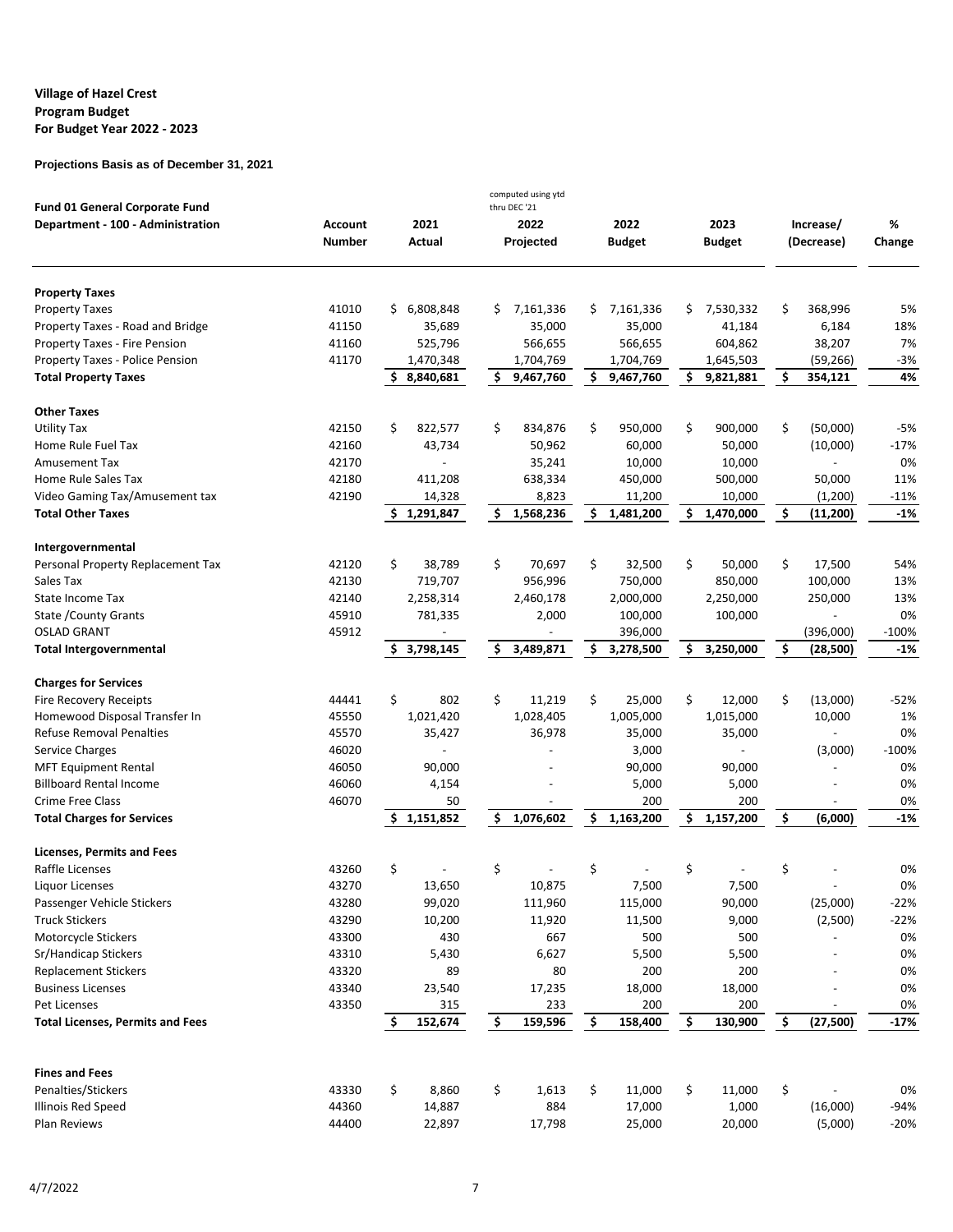| <b>Number</b><br>Actual<br>Projected<br><b>Budget</b><br><b>Budget</b><br>(Decrease)<br>Change<br>44410<br>41,431<br>54,826<br>55,000<br>(3,000)<br>$-5%$<br>58,000<br>44420<br>3%<br>Permits<br>167,897<br>161,035<br>150,000<br>155,000<br>5,000<br>44430<br>$-17%$<br>41,789<br>59,610<br>90,000<br>75,000<br>(15,000)<br>44440<br>85%<br>487,062<br>1,151,287<br>460,000<br>850,000<br>390,000<br>0%<br>44460<br>82,190<br>103,496<br>100,000<br>100,000<br>44470<br>3%<br>144,851<br>154,821<br>145,000<br>150,000<br>5,000<br>44480<br>53,925<br>58,688<br>45,000<br>50,000<br>5,000<br>11%<br>\$<br>\$<br>\$<br>1,764,060<br>\$<br>1,101,000<br>1,467,000<br>366,000<br>33%<br>1,065,788<br>S.<br>\$<br>\$<br>\$<br>\$<br>45770<br>1,691<br>995<br>2,500<br>\$<br>1,000<br>(1,500)<br>$-60%$<br>45771<br>33<br>0%<br>28<br>45795<br>0%<br>45796<br>605<br>0%<br>2,156<br>5,000<br>1,000<br>\$<br>1,633<br>\$<br>\$<br>\$<br>(5,500)<br>$-73%$<br>\$<br>3,876<br>7,500<br>2,000<br>\$<br>\$<br>\$<br>\$<br>\$<br>44380<br>0%<br>45020<br>183,291<br>185,079<br>186,000<br>0%<br>186,000<br>45300<br>0%<br>45390<br>$-25%$<br>67,865<br>31,473<br>40,000<br>30,000<br>(10,000)<br>45490<br>70<br>53<br>100<br>0%<br>100<br>45800<br>108,553<br>20,000<br>400%<br>17,917<br>100,000<br>80,000<br>45860<br>157,647<br>145,000<br>0%<br>141,623<br>145,000<br>45900<br>200,000<br>(100,000)<br>$-50%$<br>183,142<br>103,988<br>100,000<br>45830<br>500<br>500<br>0%<br>$\overline{\phantom{0}}$<br>45911<br>7,500<br>2,100<br>50,000<br>50,000<br>0%<br>45913<br>0%<br>40,000<br>50,000<br>50,000<br>$\overline{\phantom{a}}$<br>45916<br>0%<br>92,650<br>$\overline{\phantom{a}}$<br>45920<br>0%<br>103,733<br>45930<br>6,708<br>$-25%$<br>State Maintenance Reimb<br>13,331<br>20,000<br>15,000<br>(5,000)<br>45940<br>15,080<br>8,953<br>$-33%$<br>15,000<br>10,000<br>(5,000)<br><b>Property Maintenance</b><br>45970<br>40<br>336<br>$-67%$<br>3,000<br>1,000<br>(2,000)<br>45990<br>29,934<br>61,709<br>50,000<br>30,000<br>(20,000)<br>$-40%$<br>45991<br>0%<br>21,793<br>7,206<br>45994<br>0%<br>$\overline{\phantom{0}}$<br>$\overline{a}$<br>0%<br><b>Police Towing</b><br>45995<br>12,000<br>18,000<br>15,000<br>15,000<br><b>Hazelnut Festival Income</b><br>45996<br>14,633<br>5,000<br>10,000<br>5,000<br>100%<br>$\overline{\phantom{a}}$<br>45998<br>0%<br>$\blacksquare$<br>46021<br>30,000<br>50%<br>60,000<br>90,000<br>**46022<br><b>ARPA Administration</b><br>45,000<br>45,000<br>0%<br>60009<br>500<br>500<br>0%<br>60011<br>1,000<br>750<br>0%<br>\$<br>\$<br>\$<br>978,771<br>659,388<br>\$<br>810,100<br>878,100<br>\$<br>68,000<br>8%<br><b>Total Corporate Revenue</b><br>\$17,283,634<br>\$18,187,145<br>\$17,467,660<br>\$18,177,081<br>709,421<br>4% | Department - 100 - Administration | <b>Account</b> | 2021 | 2022 | 2022 | 2023 | Increase/ | % |
|---------------------------------------------------------------------------------------------------------------------------------------------------------------------------------------------------------------------------------------------------------------------------------------------------------------------------------------------------------------------------------------------------------------------------------------------------------------------------------------------------------------------------------------------------------------------------------------------------------------------------------------------------------------------------------------------------------------------------------------------------------------------------------------------------------------------------------------------------------------------------------------------------------------------------------------------------------------------------------------------------------------------------------------------------------------------------------------------------------------------------------------------------------------------------------------------------------------------------------------------------------------------------------------------------------------------------------------------------------------------------------------------------------------------------------------------------------------------------------------------------------------------------------------------------------------------------------------------------------------------------------------------------------------------------------------------------------------------------------------------------------------------------------------------------------------------------------------------------------------------------------------------------------------------------------------------------------------------------------------------------------------------------------------------------------------------------------------------------------------------------------------------------------------------------------------------------------------------------------------------------------------------------------------------------------------------------------------------------------------------------------------------------------------------------------------------------------------------------------------------------------------------------------------------------------------------------------------------------------------------------------------------------------------------------------------------------------------------------------------------------------------------------------------|-----------------------------------|----------------|------|------|------|------|-----------|---|
|                                                                                                                                                                                                                                                                                                                                                                                                                                                                                                                                                                                                                                                                                                                                                                                                                                                                                                                                                                                                                                                                                                                                                                                                                                                                                                                                                                                                                                                                                                                                                                                                                                                                                                                                                                                                                                                                                                                                                                                                                                                                                                                                                                                                                                                                                                                                                                                                                                                                                                                                                                                                                                                                                                                                                                                       |                                   |                |      |      |      |      |           |   |
|                                                                                                                                                                                                                                                                                                                                                                                                                                                                                                                                                                                                                                                                                                                                                                                                                                                                                                                                                                                                                                                                                                                                                                                                                                                                                                                                                                                                                                                                                                                                                                                                                                                                                                                                                                                                                                                                                                                                                                                                                                                                                                                                                                                                                                                                                                                                                                                                                                                                                                                                                                                                                                                                                                                                                                                       | AT & T Franchise Fees             |                |      |      |      |      |           |   |
|                                                                                                                                                                                                                                                                                                                                                                                                                                                                                                                                                                                                                                                                                                                                                                                                                                                                                                                                                                                                                                                                                                                                                                                                                                                                                                                                                                                                                                                                                                                                                                                                                                                                                                                                                                                                                                                                                                                                                                                                                                                                                                                                                                                                                                                                                                                                                                                                                                                                                                                                                                                                                                                                                                                                                                                       |                                   |                |      |      |      |      |           |   |
|                                                                                                                                                                                                                                                                                                                                                                                                                                                                                                                                                                                                                                                                                                                                                                                                                                                                                                                                                                                                                                                                                                                                                                                                                                                                                                                                                                                                                                                                                                                                                                                                                                                                                                                                                                                                                                                                                                                                                                                                                                                                                                                                                                                                                                                                                                                                                                                                                                                                                                                                                                                                                                                                                                                                                                                       | Court/ Ordinance Fines            |                |      |      |      |      |           |   |
|                                                                                                                                                                                                                                                                                                                                                                                                                                                                                                                                                                                                                                                                                                                                                                                                                                                                                                                                                                                                                                                                                                                                                                                                                                                                                                                                                                                                                                                                                                                                                                                                                                                                                                                                                                                                                                                                                                                                                                                                                                                                                                                                                                                                                                                                                                                                                                                                                                                                                                                                                                                                                                                                                                                                                                                       | <b>Ambulance Fees</b>             |                |      |      |      |      |           |   |
|                                                                                                                                                                                                                                                                                                                                                                                                                                                                                                                                                                                                                                                                                                                                                                                                                                                                                                                                                                                                                                                                                                                                                                                                                                                                                                                                                                                                                                                                                                                                                                                                                                                                                                                                                                                                                                                                                                                                                                                                                                                                                                                                                                                                                                                                                                                                                                                                                                                                                                                                                                                                                                                                                                                                                                                       | Inspections                       |                |      |      |      |      |           |   |
|                                                                                                                                                                                                                                                                                                                                                                                                                                                                                                                                                                                                                                                                                                                                                                                                                                                                                                                                                                                                                                                                                                                                                                                                                                                                                                                                                                                                                                                                                                                                                                                                                                                                                                                                                                                                                                                                                                                                                                                                                                                                                                                                                                                                                                                                                                                                                                                                                                                                                                                                                                                                                                                                                                                                                                                       | <b>Comcast Franchise Fees</b>     |                |      |      |      |      |           |   |
|                                                                                                                                                                                                                                                                                                                                                                                                                                                                                                                                                                                                                                                                                                                                                                                                                                                                                                                                                                                                                                                                                                                                                                                                                                                                                                                                                                                                                                                                                                                                                                                                                                                                                                                                                                                                                                                                                                                                                                                                                                                                                                                                                                                                                                                                                                                                                                                                                                                                                                                                                                                                                                                                                                                                                                                       | <b>Contractor Registration</b>    |                |      |      |      |      |           |   |
|                                                                                                                                                                                                                                                                                                                                                                                                                                                                                                                                                                                                                                                                                                                                                                                                                                                                                                                                                                                                                                                                                                                                                                                                                                                                                                                                                                                                                                                                                                                                                                                                                                                                                                                                                                                                                                                                                                                                                                                                                                                                                                                                                                                                                                                                                                                                                                                                                                                                                                                                                                                                                                                                                                                                                                                       | <b>Total Fines and Fees</b>       |                |      |      |      |      |           |   |
|                                                                                                                                                                                                                                                                                                                                                                                                                                                                                                                                                                                                                                                                                                                                                                                                                                                                                                                                                                                                                                                                                                                                                                                                                                                                                                                                                                                                                                                                                                                                                                                                                                                                                                                                                                                                                                                                                                                                                                                                                                                                                                                                                                                                                                                                                                                                                                                                                                                                                                                                                                                                                                                                                                                                                                                       |                                   |                |      |      |      |      |           |   |
|                                                                                                                                                                                                                                                                                                                                                                                                                                                                                                                                                                                                                                                                                                                                                                                                                                                                                                                                                                                                                                                                                                                                                                                                                                                                                                                                                                                                                                                                                                                                                                                                                                                                                                                                                                                                                                                                                                                                                                                                                                                                                                                                                                                                                                                                                                                                                                                                                                                                                                                                                                                                                                                                                                                                                                                       | <b>Interest Earned</b>            |                |      |      |      |      |           |   |
|                                                                                                                                                                                                                                                                                                                                                                                                                                                                                                                                                                                                                                                                                                                                                                                                                                                                                                                                                                                                                                                                                                                                                                                                                                                                                                                                                                                                                                                                                                                                                                                                                                                                                                                                                                                                                                                                                                                                                                                                                                                                                                                                                                                                                                                                                                                                                                                                                                                                                                                                                                                                                                                                                                                                                                                       | Interest / Asset Forfeiture       |                |      |      |      |      |           |   |
|                                                                                                                                                                                                                                                                                                                                                                                                                                                                                                                                                                                                                                                                                                                                                                                                                                                                                                                                                                                                                                                                                                                                                                                                                                                                                                                                                                                                                                                                                                                                                                                                                                                                                                                                                                                                                                                                                                                                                                                                                                                                                                                                                                                                                                                                                                                                                                                                                                                                                                                                                                                                                                                                                                                                                                                       | Income Gain/Loss                  |                |      |      |      |      |           |   |
|                                                                                                                                                                                                                                                                                                                                                                                                                                                                                                                                                                                                                                                                                                                                                                                                                                                                                                                                                                                                                                                                                                                                                                                                                                                                                                                                                                                                                                                                                                                                                                                                                                                                                                                                                                                                                                                                                                                                                                                                                                                                                                                                                                                                                                                                                                                                                                                                                                                                                                                                                                                                                                                                                                                                                                                       | Income Gain/Loss - Pooled Funds   |                |      |      |      |      |           |   |
|                                                                                                                                                                                                                                                                                                                                                                                                                                                                                                                                                                                                                                                                                                                                                                                                                                                                                                                                                                                                                                                                                                                                                                                                                                                                                                                                                                                                                                                                                                                                                                                                                                                                                                                                                                                                                                                                                                                                                                                                                                                                                                                                                                                                                                                                                                                                                                                                                                                                                                                                                                                                                                                                                                                                                                                       | <b>Interest Income</b>            |                |      |      |      |      |           |   |
|                                                                                                                                                                                                                                                                                                                                                                                                                                                                                                                                                                                                                                                                                                                                                                                                                                                                                                                                                                                                                                                                                                                                                                                                                                                                                                                                                                                                                                                                                                                                                                                                                                                                                                                                                                                                                                                                                                                                                                                                                                                                                                                                                                                                                                                                                                                                                                                                                                                                                                                                                                                                                                                                                                                                                                                       | <b>Miscellaneous</b>              |                |      |      |      |      |           |   |
|                                                                                                                                                                                                                                                                                                                                                                                                                                                                                                                                                                                                                                                                                                                                                                                                                                                                                                                                                                                                                                                                                                                                                                                                                                                                                                                                                                                                                                                                                                                                                                                                                                                                                                                                                                                                                                                                                                                                                                                                                                                                                                                                                                                                                                                                                                                                                                                                                                                                                                                                                                                                                                                                                                                                                                                       | Cash In Lieu                      |                |      |      |      |      |           |   |
|                                                                                                                                                                                                                                                                                                                                                                                                                                                                                                                                                                                                                                                                                                                                                                                                                                                                                                                                                                                                                                                                                                                                                                                                                                                                                                                                                                                                                                                                                                                                                                                                                                                                                                                                                                                                                                                                                                                                                                                                                                                                                                                                                                                                                                                                                                                                                                                                                                                                                                                                                                                                                                                                                                                                                                                       | Health Ins/Emp Portion            |                |      |      |      |      |           |   |
|                                                                                                                                                                                                                                                                                                                                                                                                                                                                                                                                                                                                                                                                                                                                                                                                                                                                                                                                                                                                                                                                                                                                                                                                                                                                                                                                                                                                                                                                                                                                                                                                                                                                                                                                                                                                                                                                                                                                                                                                                                                                                                                                                                                                                                                                                                                                                                                                                                                                                                                                                                                                                                                                                                                                                                                       | Senior Programs                   |                |      |      |      |      |           |   |
|                                                                                                                                                                                                                                                                                                                                                                                                                                                                                                                                                                                                                                                                                                                                                                                                                                                                                                                                                                                                                                                                                                                                                                                                                                                                                                                                                                                                                                                                                                                                                                                                                                                                                                                                                                                                                                                                                                                                                                                                                                                                                                                                                                                                                                                                                                                                                                                                                                                                                                                                                                                                                                                                                                                                                                                       | <b>IRMA</b> Income                |                |      |      |      |      |           |   |
|                                                                                                                                                                                                                                                                                                                                                                                                                                                                                                                                                                                                                                                                                                                                                                                                                                                                                                                                                                                                                                                                                                                                                                                                                                                                                                                                                                                                                                                                                                                                                                                                                                                                                                                                                                                                                                                                                                                                                                                                                                                                                                                                                                                                                                                                                                                                                                                                                                                                                                                                                                                                                                                                                                                                                                                       | Returned Check Charge             |                |      |      |      |      |           |   |
|                                                                                                                                                                                                                                                                                                                                                                                                                                                                                                                                                                                                                                                                                                                                                                                                                                                                                                                                                                                                                                                                                                                                                                                                                                                                                                                                                                                                                                                                                                                                                                                                                                                                                                                                                                                                                                                                                                                                                                                                                                                                                                                                                                                                                                                                                                                                                                                                                                                                                                                                                                                                                                                                                                                                                                                       | Rental Income                     |                |      |      |      |      |           |   |
|                                                                                                                                                                                                                                                                                                                                                                                                                                                                                                                                                                                                                                                                                                                                                                                                                                                                                                                                                                                                                                                                                                                                                                                                                                                                                                                                                                                                                                                                                                                                                                                                                                                                                                                                                                                                                                                                                                                                                                                                                                                                                                                                                                                                                                                                                                                                                                                                                                                                                                                                                                                                                                                                                                                                                                                       | <b>Cell Tower Rental</b>          |                |      |      |      |      |           |   |
|                                                                                                                                                                                                                                                                                                                                                                                                                                                                                                                                                                                                                                                                                                                                                                                                                                                                                                                                                                                                                                                                                                                                                                                                                                                                                                                                                                                                                                                                                                                                                                                                                                                                                                                                                                                                                                                                                                                                                                                                                                                                                                                                                                                                                                                                                                                                                                                                                                                                                                                                                                                                                                                                                                                                                                                       | Recovery of Bad Debts             |                |      |      |      |      |           |   |
|                                                                                                                                                                                                                                                                                                                                                                                                                                                                                                                                                                                                                                                                                                                                                                                                                                                                                                                                                                                                                                                                                                                                                                                                                                                                                                                                                                                                                                                                                                                                                                                                                                                                                                                                                                                                                                                                                                                                                                                                                                                                                                                                                                                                                                                                                                                                                                                                                                                                                                                                                                                                                                                                                                                                                                                       | <b>Newsletter Advertising</b>     |                |      |      |      |      |           |   |
|                                                                                                                                                                                                                                                                                                                                                                                                                                                                                                                                                                                                                                                                                                                                                                                                                                                                                                                                                                                                                                                                                                                                                                                                                                                                                                                                                                                                                                                                                                                                                                                                                                                                                                                                                                                                                                                                                                                                                                                                                                                                                                                                                                                                                                                                                                                                                                                                                                                                                                                                                                                                                                                                                                                                                                                       | State / County Grants Police      |                |      |      |      |      |           |   |
|                                                                                                                                                                                                                                                                                                                                                                                                                                                                                                                                                                                                                                                                                                                                                                                                                                                                                                                                                                                                                                                                                                                                                                                                                                                                                                                                                                                                                                                                                                                                                                                                                                                                                                                                                                                                                                                                                                                                                                                                                                                                                                                                                                                                                                                                                                                                                                                                                                                                                                                                                                                                                                                                                                                                                                                       | State / County Grants PW          |                |      |      |      |      |           |   |
|                                                                                                                                                                                                                                                                                                                                                                                                                                                                                                                                                                                                                                                                                                                                                                                                                                                                                                                                                                                                                                                                                                                                                                                                                                                                                                                                                                                                                                                                                                                                                                                                                                                                                                                                                                                                                                                                                                                                                                                                                                                                                                                                                                                                                                                                                                                                                                                                                                                                                                                                                                                                                                                                                                                                                                                       | Census Grant                      |                |      |      |      |      |           |   |
|                                                                                                                                                                                                                                                                                                                                                                                                                                                                                                                                                                                                                                                                                                                                                                                                                                                                                                                                                                                                                                                                                                                                                                                                                                                                                                                                                                                                                                                                                                                                                                                                                                                                                                                                                                                                                                                                                                                                                                                                                                                                                                                                                                                                                                                                                                                                                                                                                                                                                                                                                                                                                                                                                                                                                                                       | <b>Federal Grants</b>             |                |      |      |      |      |           |   |
|                                                                                                                                                                                                                                                                                                                                                                                                                                                                                                                                                                                                                                                                                                                                                                                                                                                                                                                                                                                                                                                                                                                                                                                                                                                                                                                                                                                                                                                                                                                                                                                                                                                                                                                                                                                                                                                                                                                                                                                                                                                                                                                                                                                                                                                                                                                                                                                                                                                                                                                                                                                                                                                                                                                                                                                       |                                   |                |      |      |      |      |           |   |
|                                                                                                                                                                                                                                                                                                                                                                                                                                                                                                                                                                                                                                                                                                                                                                                                                                                                                                                                                                                                                                                                                                                                                                                                                                                                                                                                                                                                                                                                                                                                                                                                                                                                                                                                                                                                                                                                                                                                                                                                                                                                                                                                                                                                                                                                                                                                                                                                                                                                                                                                                                                                                                                                                                                                                                                       |                                   |                |      |      |      |      |           |   |
|                                                                                                                                                                                                                                                                                                                                                                                                                                                                                                                                                                                                                                                                                                                                                                                                                                                                                                                                                                                                                                                                                                                                                                                                                                                                                                                                                                                                                                                                                                                                                                                                                                                                                                                                                                                                                                                                                                                                                                                                                                                                                                                                                                                                                                                                                                                                                                                                                                                                                                                                                                                                                                                                                                                                                                                       | Sidewalk/Tree Replacement         |                |      |      |      |      |           |   |
|                                                                                                                                                                                                                                                                                                                                                                                                                                                                                                                                                                                                                                                                                                                                                                                                                                                                                                                                                                                                                                                                                                                                                                                                                                                                                                                                                                                                                                                                                                                                                                                                                                                                                                                                                                                                                                                                                                                                                                                                                                                                                                                                                                                                                                                                                                                                                                                                                                                                                                                                                                                                                                                                                                                                                                                       | Miscellaneous                     |                |      |      |      |      |           |   |
|                                                                                                                                                                                                                                                                                                                                                                                                                                                                                                                                                                                                                                                                                                                                                                                                                                                                                                                                                                                                                                                                                                                                                                                                                                                                                                                                                                                                                                                                                                                                                                                                                                                                                                                                                                                                                                                                                                                                                                                                                                                                                                                                                                                                                                                                                                                                                                                                                                                                                                                                                                                                                                                                                                                                                                                       | Miscellaneous Asset Forfeiture    |                |      |      |      |      |           |   |
|                                                                                                                                                                                                                                                                                                                                                                                                                                                                                                                                                                                                                                                                                                                                                                                                                                                                                                                                                                                                                                                                                                                                                                                                                                                                                                                                                                                                                                                                                                                                                                                                                                                                                                                                                                                                                                                                                                                                                                                                                                                                                                                                                                                                                                                                                                                                                                                                                                                                                                                                                                                                                                                                                                                                                                                       | Senior Bus Pas                    |                |      |      |      |      |           |   |
|                                                                                                                                                                                                                                                                                                                                                                                                                                                                                                                                                                                                                                                                                                                                                                                                                                                                                                                                                                                                                                                                                                                                                                                                                                                                                                                                                                                                                                                                                                                                                                                                                                                                                                                                                                                                                                                                                                                                                                                                                                                                                                                                                                                                                                                                                                                                                                                                                                                                                                                                                                                                                                                                                                                                                                                       |                                   |                |      |      |      |      |           |   |
|                                                                                                                                                                                                                                                                                                                                                                                                                                                                                                                                                                                                                                                                                                                                                                                                                                                                                                                                                                                                                                                                                                                                                                                                                                                                                                                                                                                                                                                                                                                                                                                                                                                                                                                                                                                                                                                                                                                                                                                                                                                                                                                                                                                                                                                                                                                                                                                                                                                                                                                                                                                                                                                                                                                                                                                       |                                   |                |      |      |      |      |           |   |
|                                                                                                                                                                                                                                                                                                                                                                                                                                                                                                                                                                                                                                                                                                                                                                                                                                                                                                                                                                                                                                                                                                                                                                                                                                                                                                                                                                                                                                                                                                                                                                                                                                                                                                                                                                                                                                                                                                                                                                                                                                                                                                                                                                                                                                                                                                                                                                                                                                                                                                                                                                                                                                                                                                                                                                                       | Palmer Lake TIF Surplus           |                |      |      |      |      |           |   |
|                                                                                                                                                                                                                                                                                                                                                                                                                                                                                                                                                                                                                                                                                                                                                                                                                                                                                                                                                                                                                                                                                                                                                                                                                                                                                                                                                                                                                                                                                                                                                                                                                                                                                                                                                                                                                                                                                                                                                                                                                                                                                                                                                                                                                                                                                                                                                                                                                                                                                                                                                                                                                                                                                                                                                                                       | TIF Reimbursements for Admin      |                |      |      |      |      |           |   |
|                                                                                                                                                                                                                                                                                                                                                                                                                                                                                                                                                                                                                                                                                                                                                                                                                                                                                                                                                                                                                                                                                                                                                                                                                                                                                                                                                                                                                                                                                                                                                                                                                                                                                                                                                                                                                                                                                                                                                                                                                                                                                                                                                                                                                                                                                                                                                                                                                                                                                                                                                                                                                                                                                                                                                                                       |                                   |                |      |      |      |      |           |   |
|                                                                                                                                                                                                                                                                                                                                                                                                                                                                                                                                                                                                                                                                                                                                                                                                                                                                                                                                                                                                                                                                                                                                                                                                                                                                                                                                                                                                                                                                                                                                                                                                                                                                                                                                                                                                                                                                                                                                                                                                                                                                                                                                                                                                                                                                                                                                                                                                                                                                                                                                                                                                                                                                                                                                                                                       | <b>Senior Commission</b>          |                |      |      |      |      |           |   |
|                                                                                                                                                                                                                                                                                                                                                                                                                                                                                                                                                                                                                                                                                                                                                                                                                                                                                                                                                                                                                                                                                                                                                                                                                                                                                                                                                                                                                                                                                                                                                                                                                                                                                                                                                                                                                                                                                                                                                                                                                                                                                                                                                                                                                                                                                                                                                                                                                                                                                                                                                                                                                                                                                                                                                                                       | <b>Veterans Commission</b>        |                |      |      |      |      |           |   |
|                                                                                                                                                                                                                                                                                                                                                                                                                                                                                                                                                                                                                                                                                                                                                                                                                                                                                                                                                                                                                                                                                                                                                                                                                                                                                                                                                                                                                                                                                                                                                                                                                                                                                                                                                                                                                                                                                                                                                                                                                                                                                                                                                                                                                                                                                                                                                                                                                                                                                                                                                                                                                                                                                                                                                                                       | <b>Total Miscellaneous</b>        |                |      |      |      |      |           |   |
|                                                                                                                                                                                                                                                                                                                                                                                                                                                                                                                                                                                                                                                                                                                                                                                                                                                                                                                                                                                                                                                                                                                                                                                                                                                                                                                                                                                                                                                                                                                                                                                                                                                                                                                                                                                                                                                                                                                                                                                                                                                                                                                                                                                                                                                                                                                                                                                                                                                                                                                                                                                                                                                                                                                                                                                       |                                   |                |      |      |      |      |           |   |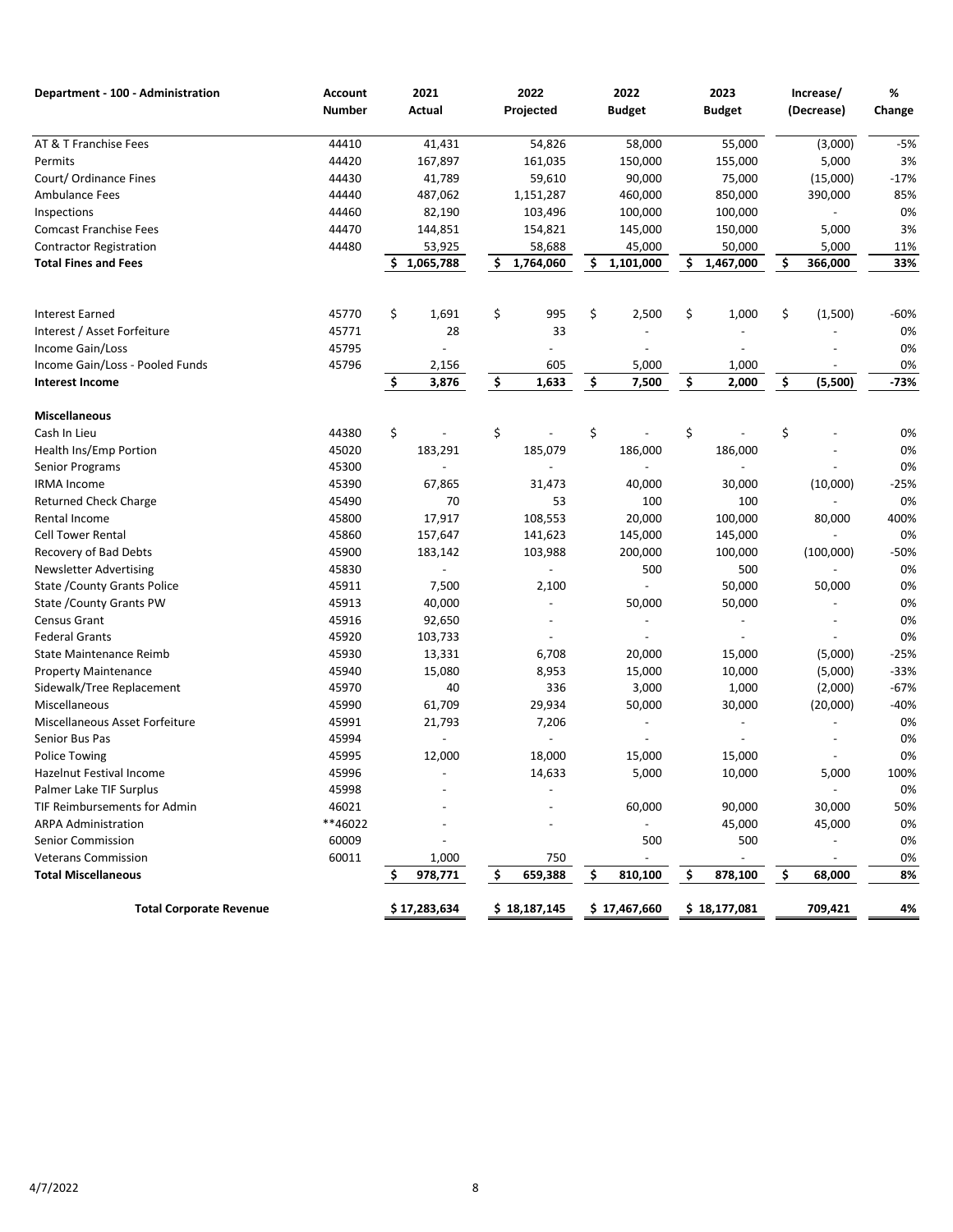| Fund 01 General Fund                      |                |                | computed using ytd<br>thru DEC '21 |                |               |                          |         |
|-------------------------------------------|----------------|----------------|------------------------------------|----------------|---------------|--------------------------|---------|
| <b>Department - 11 - General Services</b> | <b>Account</b> | 2021           | 2022                               | 2022           | 2023          | Increase/                | %       |
|                                           | <b>Number</b>  | Actual         | Projected                          | <b>Budget</b>  | <b>Budget</b> | (Decrease)               | Change  |
| Salaries                                  | 51000          | \$<br>431,822  | \$<br>438,386                      | \$<br>369,000  | \$<br>360,988 | \$<br>(8,012)            | $-2%$   |
| Overtime                                  | 51005          | 335            |                                    | 500            | 500           |                          | 0%      |
| <b>FICA</b>                               | 51010          | 23,698         | 34,787                             | 28,200         | 27,616        | (584)                    | $-2%$   |
| <b>IMRF</b>                               | 51020          | 96,079         | 109,157                            | 70,300         | 36,604        | (33, 696)                | $-48%$  |
| Employee Insurance                        | 51030          | 103,569        | 56,825                             | 41,100         | 36,251        | (4, 849)                 | $-12%$  |
| Retire Insurance                          | 51031          | 121,597        | 139,176                            | 200,000        | 150,000       | (50,000)                 | $-25%$  |
| <b>FSA Expenses</b>                       | 51120          | 2,423          | 2,802                              | 3,000          | 3,000         | ÷,                       | 0%      |
| <b>BLDG/Grounds Maintenance</b>           | 52100          | 32,372         | 51,382                             | 20,000         | 35,000        | 15,000                   | 75%     |
| <b>Equipment Maintenance</b>              | 52110          | 792            | 2,346                              | 25,000         | 15,000        | (10,000)                 | -40%    |
| Vehicle Maintenance                       | 52160          | 8              |                                    | 500            | 500           |                          | 0%      |
| <b>Cleaning Services</b>                  | 53290          | 117,000        | 94,500                             | 108,000        | 108,000       | $\overline{\phantom{a}}$ | 0%      |
| <b>CDBG Clearing</b>                      | 53300          | 14,430         |                                    |                |               |                          | 0%      |
| Economic Development Incentives           | 53310          | 1,300          |                                    | 25,000         | 25,000        |                          | 0%      |
| Payroll Fees                              | 53320          | 28,628         | 29,539                             | 20,000         | 30,000        | 10,000                   | 50%     |
| Telephone                                 | 53340          | 90,176         | 102,209                            | 85,000         | 90,000        | 5,000                    | 6%      |
| Utilities                                 | 53380          | 43,302         | 28,487                             | 35,000         | 30,000        | (5,000)                  | $-14%$  |
| Refuse Removal/Company                    | 53390          | 1,155,665      | 954,502                            | 1,060,000      | 1,060,000     | ä,                       | 0%      |
| Refuse Removal/Miscellaneous              | 53391          | L              |                                    |                |               | ÷,                       | 0%      |
| <b>Police Pension Contributions</b>       | 53400          | 1,470,348      | 1,487,200                          | 1,704,769      | 1,645,503     | (59, 266)                | $-3%$   |
| <b>Fire Pension Contributions</b>         | 53410          | 525,796        | 467,377                            | 566,655        | 604,862       | 38,207                   | 7%      |
| Travel                                    | 53440          | 465            | 1,460                              | 5,000          | 5,000         | $\blacksquare$           | 0%      |
| Postage                                   | 53460          | 948            | 1,741                              |                |               |                          | 0%      |
| Legal Settlement                          | 53500          | ÷,             | 15,375                             | 50,000         | 50,000        |                          | 0%      |
| Legal                                     | 53510          | 228,018        | 183,244                            | 200,000        | 150,000       | (50,000)                 | $-25%$  |
| Accounting                                | 53520          | 165,959        | 283,947                            | 150,000        | 200,000       | 50,000                   | 33%     |
| Engineering                               | 53530          | 30,559         | 52,461                             | 40,000         | 40,000        |                          | 0%      |
| Consultants                               | 53540          | 129,826        | 73,391                             | 75,000         | 75,000        |                          | 0%      |
| Consulting/Adjucation                     | 53550          | ä,             | ä,                                 | $\overline{a}$ |               |                          | 0%      |
| Training & Conferences                    | 53570          | 3,034          | 28,147                             | 10,000         | 20,000        | 10,000                   | 100%    |
| Covid-19 Expenses                         | 53600          | 93,370         | 12,010                             | 30,000         | 30,000        | ÷,                       | 0%      |
| Dues & Subscriptions                      | 53690          | 56,581         | 24,600                             | 60,000         | 50,000        | (10,000)                 | $-17%$  |
| <b>Enterprise Lease Agreement</b>         | 53695          |                | 64,880                             | 140,000        | 140,000       |                          | 0%      |
| E-Com                                     | 53710          | 365,468        | 203,895                            | 230,000        | 230,000       |                          | 0%      |
| Website                                   | 54610          | 363            | ä,                                 | 1,000          | 25,000        | 24,000                   | 2400%   |
| <b>IT Services</b>                        | 54620          | 106,789        | 132,047                            | 105,000        | 90,000        | (15,000)                 | $-14%$  |
| <b>Office Supplies</b>                    | 54710          | 21,134         | 18,534                             | 25,000         | 25,000        | $\overline{\phantom{a}}$ | 0%      |
| <b>Other Supplies</b>                     | 54720          | 6,342          | 8,480                              | 8,000          | 8,000         | ÷,                       | 0%      |
| Boards & Commission's                     | 54800          | $\overline{a}$ |                                    | 4,000          | 15,000        | 11,000                   | 275%    |
| <b>Board Projects</b>                     | 54801          |                |                                    | 1,500          |               | (1,500)                  | $-100%$ |
| <b>Bank Charges</b>                       | 54840          | 727            | 66                                 | 1,000          | 1,000         |                          | 0%      |
| Miscellaneous                             | 54870          | 27,783         | 18,257                             | 90,000         | 50,000        | (40,000)                 | $-44%$  |
| Miscellaneous/Asset Forfeiture            | 54871          |                | 30,297                             | ä,             |               |                          | 0%      |
| Summer Youth Employees Salary             | 54880          |                | $\blacksquare$                     | 20,000         | 20,000        |                          | 0%      |
| Mayor's Office Expenses                   | 54910          |                | 1,500                              | 1,200          | 10,000        | 8,800                    | 733%    |
| Clerk's Office Expenses                   | 54920          |                | $\blacksquare$                     | 2,000          | 2,000         | $\overline{\phantom{m}}$ | 0%      |
| <b>Village Events</b>                     | 54930          | 12,545         | 44,048                             | 15,000         | 15,000        |                          | 0%      |
| <b>Trustee Expenses</b>                   | 54950          |                |                                    | 1,000          | 10,000        | 9,000                    | 900%    |
| Bldg. & Permit Improvements               | 56930          | 5,000          | 2,532                              | 5,000          | 5,000         |                          | 0%      |
| Improvement O/T Bldgs.                    | 56940          |                | 15,668                             | 5,000          | 10,000        | 5,000                    | 100%    |
| Equipment                                 | 56950          | 57,740         | 64,703                             | 40,000         | 50,000        | 10,000                   | 25%     |
| Open Lands Expense                        | 56960          | ä,             |                                    |                |               |                          | 0%      |
| New Village Hall                          | 57991          | 991            |                                    |                |               |                          | 0%      |
| <b>Total General Expenditures</b>         |                | \$5,572,985    | 5,282,369<br>\$.                   | \$5,676,724    | \$5,584,824   | \$ (91,900)              | $-2%$   |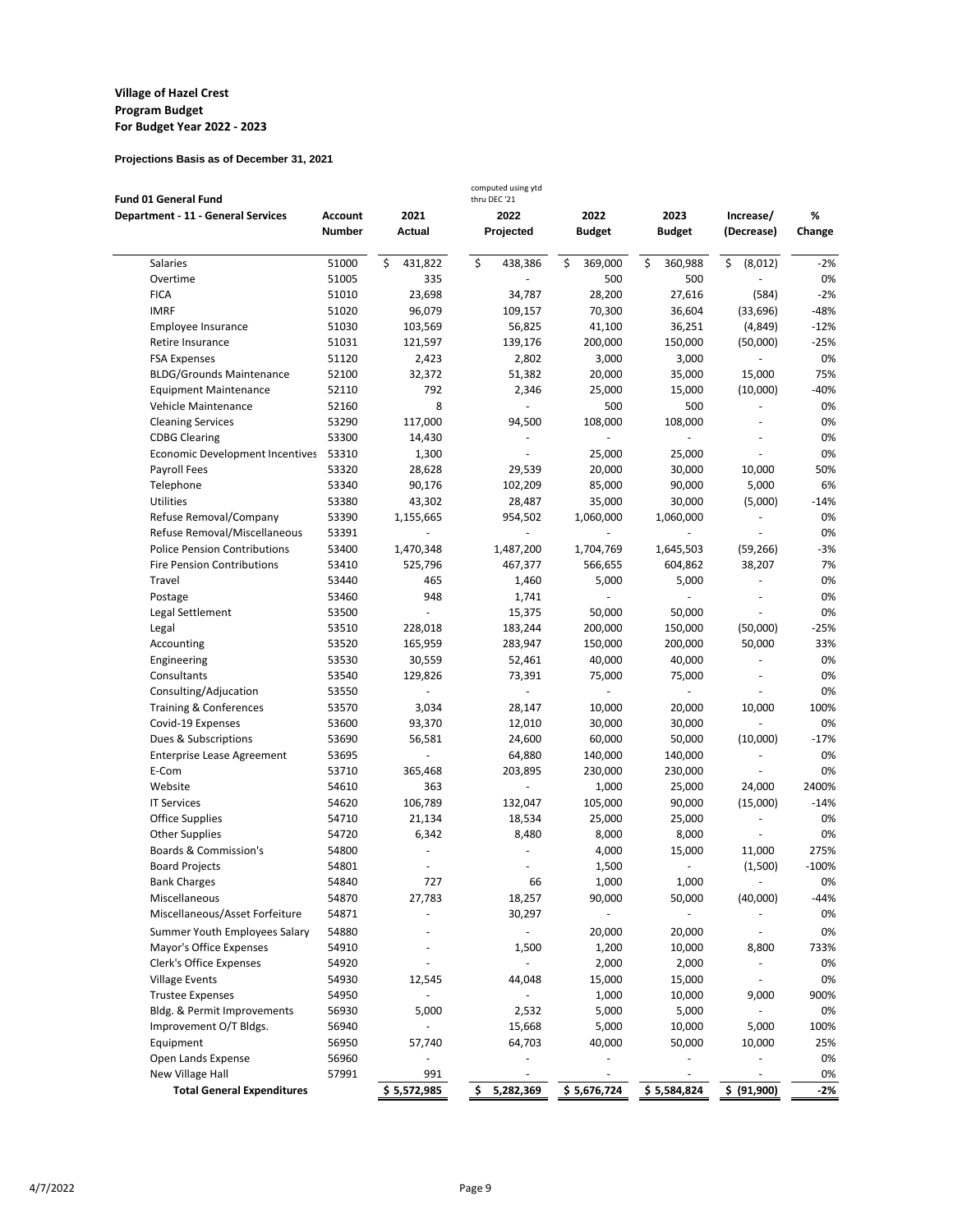| <b>Fund 01 General Fund</b>             |                |                          |      | computed using ytd<br>thru DEC '21 |                          |               |    |            |        |
|-----------------------------------------|----------------|--------------------------|------|------------------------------------|--------------------------|---------------|----|------------|--------|
| <b>Department - 12 - General Office</b> | <b>Account</b> | 2021                     | 2022 |                                    | 2022                     | 2023          |    | Increase/  | %      |
|                                         | <b>Number</b>  | <b>Actual</b>            |      | Projected                          | <b>Budget</b>            | <b>Budget</b> |    | (Decrease) | Change |
| <b>Account Description</b>              |                |                          |      |                                    |                          |               |    |            |        |
| <b>Salaries</b>                         | 51000          | \$<br>68,371             | \$   | 95,751                             | \$262,000                | \$286,651     | Ś. | 24,651     | 9%     |
| Overtime                                | 51005          |                          |      | 93                                 | 500                      | 500           |    |            | 0%     |
| <b>FICA</b>                             | 51010          | 5,130                    |      | 7,068                              | 20,100                   | 21,929        |    | 1,829      | 9%     |
| <b>IMRF</b>                             | 51020          | 15,098                   |      | 20,928                             | 50,000                   | 21,748        |    | (28, 252)  | -57%   |
| Employee Insurance                      | 51030          |                          |      |                                    | 31,800                   | 42,712        |    | 10,912     | 34%    |
| <b>Equipment Maintenance</b>            | 52110          | 9,172                    |      |                                    | 3,500                    | 5,000         |    | 1,500      | 43%    |
| Postage                                 | 53460          | 13,810                   |      | 13,560                             | 18,000                   | 18,000        |    |            | 0%     |
| Printing                                | 53470          | 5,369                    |      | 7,026                              | 7,000                    | 7,350         |    | 350        | 5%     |
| Training & Conferences                  | 53570          |                          |      |                                    | 1,500                    | 2,000         |    | 500        | 33%    |
| Dues & Subscriptions                    | 53690          | $\overline{\phantom{a}}$ |      | 60                                 | 1,500                    | 1,000         |    | (500)      | -33%   |
| Office Supplies                         | 54710          | $\overline{\phantom{0}}$ |      | 681                                |                          |               |    |            | 0%     |
| Miscellaneous                           | 54870          | $\overline{\phantom{0}}$ |      | 2,144                              | 500                      | 1,000         |    | 500        | 100%   |
| Equipment                               | 56950          |                          |      |                                    | $\overline{\phantom{0}}$ | 1,000         |    | 1,000      | 0%     |
| <b>Total General Expenditures</b>       |                | 116,950                  | Ś    | 147,311                            | 396,400<br>Ś.            | \$408,890     | Ś  | 12,490     | 3%     |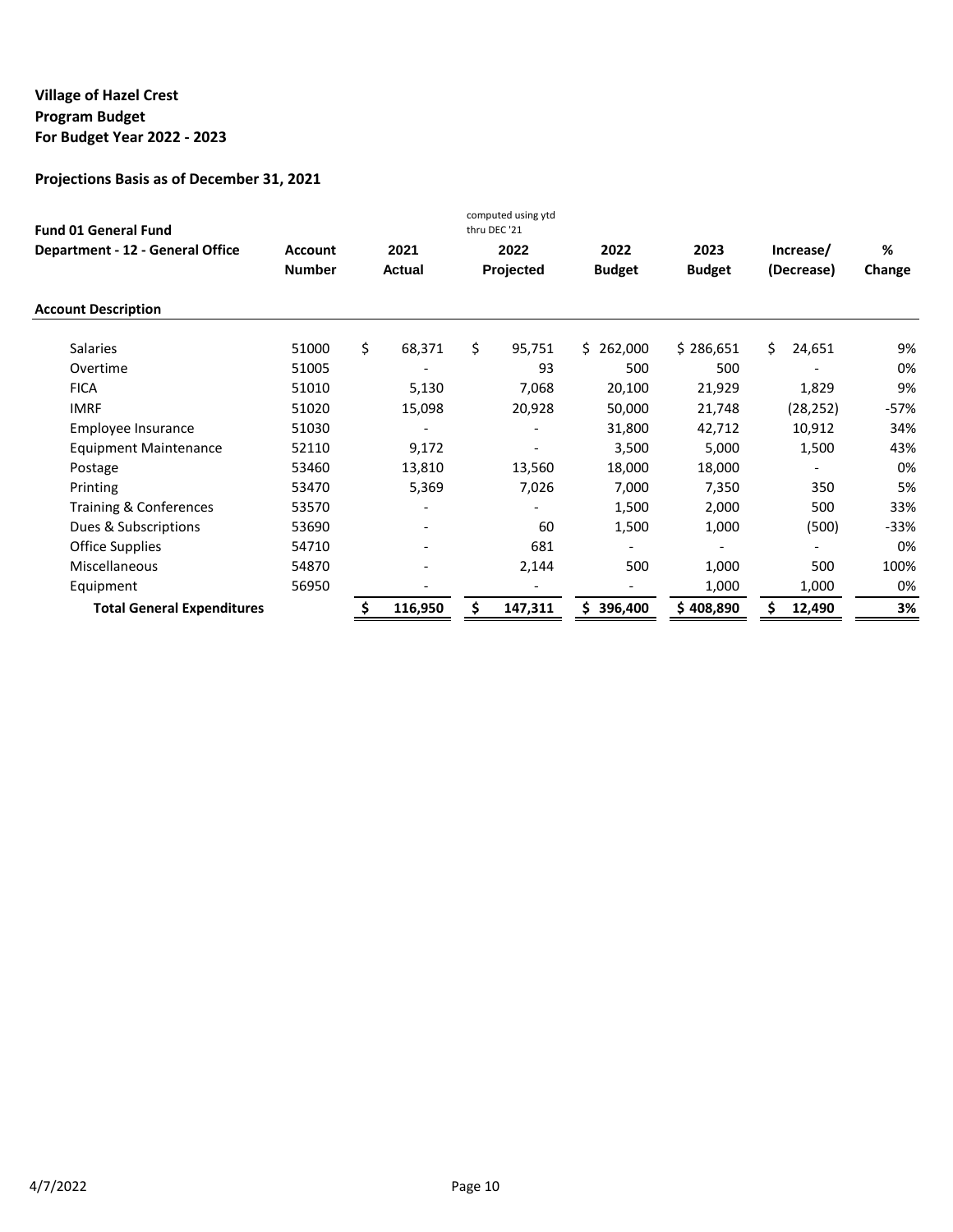| <b>Fund 01 General Fund</b>        |                          |                | computed using ytd<br>thru DEC '21 |                       |                       |                         |             |
|------------------------------------|--------------------------|----------------|------------------------------------|-----------------------|-----------------------|-------------------------|-------------|
| Department - 14- General Insurance | Account<br><b>Number</b> | 2021<br>Actual | 2022<br>Projected                  | 2022<br><b>Budget</b> | 2023<br><b>Budget</b> | Increase/<br>(Decrease) | %<br>Change |
| State Unemployment                 | 51070                    | Ś.             | \$<br>$\overline{\phantom{a}}$     | 15,000                | Ś.<br>18,000          | 3,000                   | 20%         |
| <b>Workers Compensation</b>        | 51100                    | 192,299        |                                    | 305,000               | 366,000               | 61,000                  | 20%         |
| General/Liability Insurance        | 53330                    | 25,447         | 39,606                             | 40,000                | 48,000                | 8,000                   | 20%         |
| Consultants                        | 53540                    |                |                                    |                       | 1,600                 | 1,600                   | 0%          |
| Prevention/General                 | 54401                    | 2,451          | 2,306                              | 5,000                 | 5,000                 |                         | 0%          |
| <b>Prevention/Public Works</b>     | 54403                    | ٠              |                                    | 5.000                 | 5.000                 |                         | 0%          |
| Prevention/Police                  | 54404                    | 11,424         | $\overline{\phantom{a}}$           | 5,000                 | 5,000                 |                         | 0%          |
| Prevention/Fire                    | 54405                    |                |                                    | 5,000                 | 5,000                 |                         | 0%          |
| <b>Total General Expenditures</b>  |                          | 231,621        | 41,912                             | 380,000               | 453,600<br>\$         | 73,600                  | 19%         |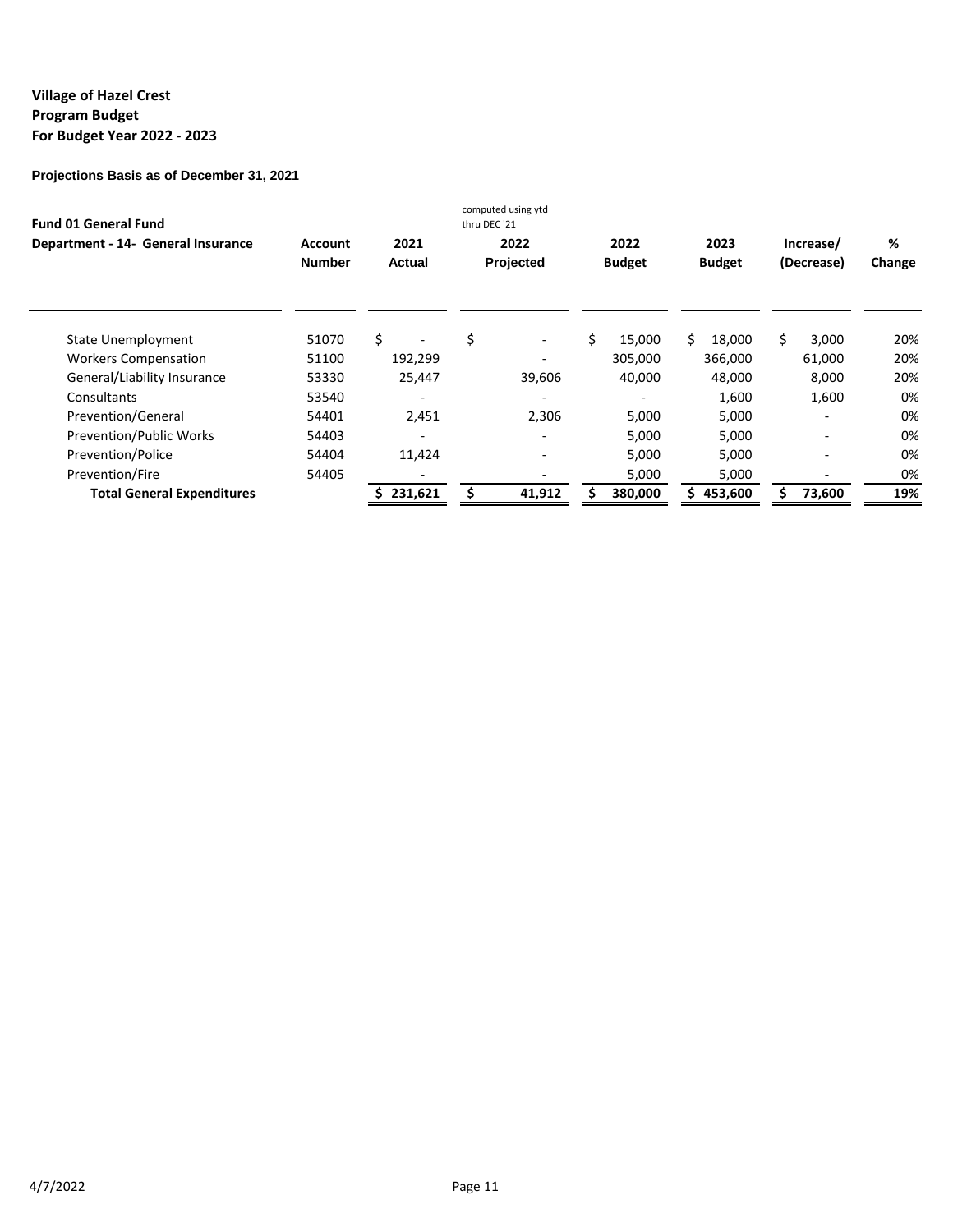| <b>Fund 01 General Fund</b>                |                |     |               |     | computed using<br>ytd thru DEC '21 |                          |     |               |                                |           |
|--------------------------------------------|----------------|-----|---------------|-----|------------------------------------|--------------------------|-----|---------------|--------------------------------|-----------|
| Department - 15 - Communications           | <b>Account</b> |     | 2021          |     | 2022                               | 2022                     |     | 2023          | Increase/                      | %         |
| & Community Relations                      | <b>Number</b>  |     | <b>Actual</b> |     | Projected                          | <b>Budget</b>            |     | <b>Budget</b> | (Decrease)                     | Change    |
|                                            |                |     |               |     |                                    |                          |     |               |                                |           |
| Salaries                                   | 51000<br>53340 | \$  | 94,189<br>667 | \$  | 128,327<br>479                     | \$<br>157,200<br>1,000   | \$  | 186,482       | \$<br>29,282                   | 19%<br>0% |
| Telephone<br>Supplies                      | 54710          |     | ä,            |     | 653                                | ä,                       |     | 1,000<br>ä,   |                                | 0%        |
| Consultants                                | 53540          |     |               |     |                                    |                          |     |               |                                | 0%        |
| <b>FICA</b>                                | 51010          |     | 6,958         |     | 9,693                              | 12,100                   |     | 14,266        | 2,166                          | 18%       |
| <b>IMRF</b>                                | 51020          |     | 10,971        |     |                                    | 30,000                   |     | 15,953        | (14, 047)                      | $-47%$    |
| Employee Insurance                         | 51030          |     | 5,798         |     | 12,575                             | 14,800                   |     | 15,727        | 927                            | 6%        |
| <b>Total</b>                               |                | \$  | 118,583       | \$  | 151,725                            | \$<br>215,100            | \$  | 233,428       | \$<br>18,328                   | 9%        |
| Cable                                      |                |     |               |     |                                    |                          |     |               |                                |           |
| Salaries                                   | 1-51000        | \$  |               | \$  |                                    | \$                       | \$  |               | \$                             | 0%        |
| <b>FICA</b>                                | 1-51010        |     |               |     |                                    |                          |     |               |                                | 0%        |
| <b>IMRF</b>                                | 1-51020        |     |               |     |                                    |                          |     |               |                                | 0%        |
| Employee Insurance                         | 1-51030        |     |               |     |                                    |                          |     |               |                                | 0%        |
| Consultants                                | 1-53540        |     | 52,252        |     | 25,800                             | 30,000                   |     | 15,000        | (15,000)                       | -50%      |
| Internet                                   | 1-54720        |     | 3,181         |     | 2,691                              | 3,000                    |     | 3,000         |                                | 0%        |
| Equipment                                  | 1-56950        |     | 430           |     | 162                                | 1,500                    |     | 1,500         |                                | 0%        |
| <b>Total Cable</b>                         |                | \$  | 55,863        | \$  | 28,653                             | \$<br>34,500             | \$  | 19,500        | $\frac{1}{5}$ (15,000)         | -43%      |
| Villager/Website/E-News/Social Media       |                |     |               |     |                                    |                          |     |               |                                |           |
| <b>Villager Productions</b>                | 2-53450        | \$  | 13,638        | \$  |                                    | 28,000                   |     | 28,000        | \$                             | 0%        |
| <b>Villager Mailing</b>                    | 2-53460        |     |               |     |                                    | ä,                       |     | ٠             |                                | 0%        |
| Consultants                                | 2-53540        |     | 6,469         |     | 7,500                              | 30,000                   |     | 30,000        |                                | 0%        |
| <b>Total Villager</b>                      |                | \$  | 20,107        | \$  | 7,500                              | \$<br>58,000             | \$  | 58,000        | \$<br>$\overline{\phantom{a}}$ | 0%        |
| Senior/Youth Services                      |                |     |               |     |                                    |                          |     |               |                                |           |
| Salaries                                   | 3-51000        | \$  | 315           | \$  |                                    | \$                       | \$  |               | \$                             | 0%        |
| <b>FICA</b>                                | 3-51010        |     | 24            |     |                                    |                          |     |               |                                | 0%        |
| Pace Bus                                   | 3-53540        |     |               |     |                                    |                          |     |               |                                | 0%        |
| Consultants                                | 3-54710        |     |               |     |                                    | 1,500                    |     |               | (1,500)                        | $-100%$   |
| <b>Supplies</b>                            | 3-54720        |     |               |     | 347                                | 500                      |     | 500           |                                | 0%        |
| <b>Internet Service</b>                    | 3-54873        |     |               |     | 170                                |                          |     |               |                                | 0%        |
| Miscellaneous/Senior Projects              | 3-54873        |     | 76            |     | 29                                 | 2,000                    |     | 1,000         | (1,000)                        | -50%      |
| Summer Youth Program                       | 3-54880        |     | 12,365        |     | 34,086                             | 15,000                   |     | 30,000        | 15,000                         | 100%      |
| Juvenile Justice Grant                     | 3-54885        |     | 5,093         |     | 4,950                              | $\overline{\phantom{a}}$ |     |               |                                | 0%        |
| Ambassador Program                         | *3-54885       |     |               |     |                                    | $\sim$                   |     | 5,000         | 5,000                          | 0%        |
| <b>Total Senior/Youth Services</b>         |                | \$  | 17,873        | \$  | 39,581                             | \$<br>19,000             | \$  | 36,500        | \$<br>17,500                   | 92%       |
| <b>Hazelnut Festival</b>                   | 4-54900        | \$  |               | \$  | 112,289                            | \$<br>30,000             | \$  | 40,000        | \$<br>10,000                   | 33%       |
| <b>Vietnam Commemorative Event</b>         | 4-54895        | Ş.  |               | \$. |                                    | \$                       | \$. |               | \$                             | 0%        |
| <b>Village Events</b>                      | 4-55000        | \$. | 35,008        | \$  | 1,616                              | 50,000                   |     | 50,000        | \$                             | 0%        |
|                                            |                |     |               |     |                                    |                          |     |               |                                |           |
| Census                                     | 6-51000        |     | \$121,212     | \$  | 75                                 | \$                       | \$  |               | \$                             | 0%        |
| <b>Facility Rental</b>                     |                |     |               |     |                                    |                          |     |               |                                |           |
| <b>Salaries</b>                            | 7-51000        | \$  | 6,969         | \$  |                                    | \$<br>5,000              | \$  | 5,000         |                                | 0%        |
| <b>Supplies</b>                            | 7-54710        |     |               |     | 27                                 | 2,000                    |     | 2,000         |                                | 0%        |
| Equipment                                  | 7-56950        |     |               |     |                                    | 1,500                    |     | 1,500         |                                | 0%        |
| <b>Total Facility Rental</b>               |                | \$  | 6,969         | \$  | 27                                 | \$<br>8,500              | \$  | 8,500         | \$                             | 0%        |
| <b>Total Communication &amp; Community</b> |                |     |               |     |                                    |                          |     |               |                                |           |
| <b>Relations Expenditures</b>              |                | \$  | 375,615       | \$  | 341,465                            | \$<br>415,100            | \$  | 445,928       | \$<br>30,828                   | 7%        |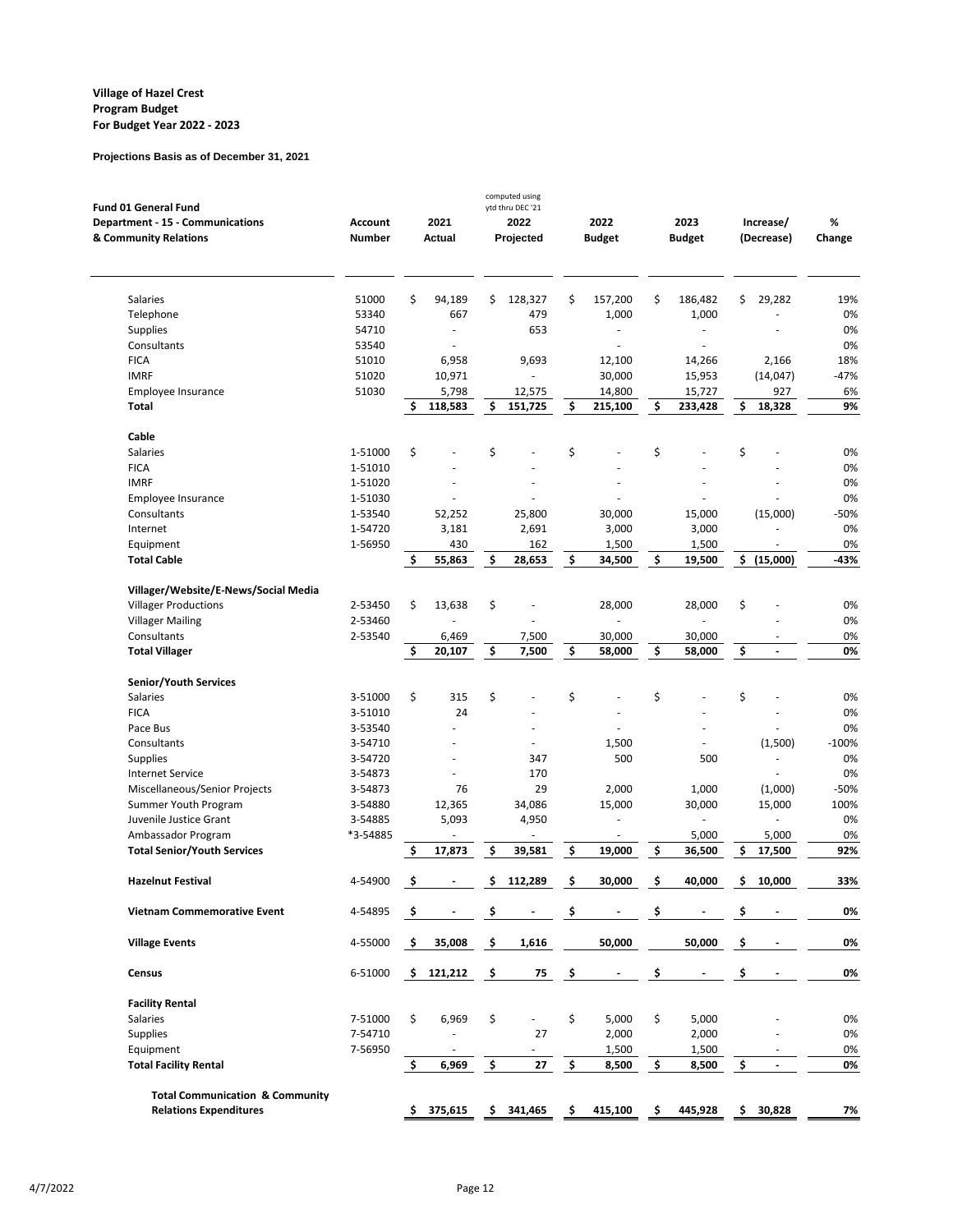**Projections Basis as of December 31, 2021**

#### **Fund 01 General Fund**

| Department - 18 - Economic Developement |
|-----------------------------------------|
|-----------------------------------------|

| <b>Account</b><br><b>Number</b> |                                                                                            | 2021          |           |                          |    |                                                                                                             |                                              |                                                    |
|---------------------------------|--------------------------------------------------------------------------------------------|---------------|-----------|--------------------------|----|-------------------------------------------------------------------------------------------------------------|----------------------------------------------|----------------------------------------------------|
|                                 |                                                                                            | <b>Actual</b> | 2022      | 2022                     |    | 2023                                                                                                        | Increase/                                    | %                                                  |
|                                 |                                                                                            |               | Projected | <b>Budget</b>            |    | <b>Budget</b>                                                                                               | (Decrease)                                   | Change                                             |
|                                 |                                                                                            |               |           |                          |    |                                                                                                             |                                              | 6%                                                 |
|                                 |                                                                                            |               |           |                          |    |                                                                                                             |                                              | 6%                                                 |
|                                 |                                                                                            |               |           |                          |    |                                                                                                             |                                              | $-44%$                                             |
|                                 |                                                                                            |               |           |                          |    |                                                                                                             |                                              |                                                    |
|                                 |                                                                                            |               |           |                          |    |                                                                                                             |                                              | $-19%$                                             |
|                                 |                                                                                            |               |           |                          |    |                                                                                                             |                                              | 0%                                                 |
| 53440                           |                                                                                            |               |           |                          |    | 500                                                                                                         |                                              | 0%                                                 |
| 53470                           |                                                                                            |               |           |                          |    | 1,000                                                                                                       |                                              | 0%                                                 |
| 53540                           |                                                                                            |               |           | $\overline{\phantom{0}}$ |    | 20,000                                                                                                      | 20,000                                       | 0%                                                 |
| 53550                           |                                                                                            |               |           |                          |    |                                                                                                             |                                              | 0%                                                 |
| 53570                           |                                                                                            |               |           |                          |    | 2,000                                                                                                       | 1,000                                        | 100%                                               |
| 53690                           |                                                                                            |               |           |                          |    | 1,000                                                                                                       | 500                                          | 100%                                               |
| 54500                           |                                                                                            |               |           |                          |    | 1,500                                                                                                       | 1,500                                        | 0%                                                 |
| 54710                           |                                                                                            |               |           |                          |    | 500                                                                                                         | 500                                          | 0%                                                 |
| 54720                           |                                                                                            |               |           |                          |    | 500                                                                                                         |                                              | 0%                                                 |
| 54870                           |                                                                                            |               |           |                          |    | 1,000                                                                                                       | 500                                          | 100%                                               |
| 54910                           |                                                                                            |               |           |                          |    | 1,000                                                                                                       | 1,000                                        | 0%                                                 |
| 56950                           |                                                                                            |               |           |                          |    |                                                                                                             | (1,000)                                      | $-100%$                                            |
|                                 |                                                                                            |               | 72,326    | S.                       | \$ | 161,432                                                                                                     | 28,032                                       | 21%                                                |
|                                 | 51000<br>51010<br>51020<br>51030<br>53310<br><b>Total Economic Devolpment Expenditures</b> | \$            | \$        | 67,437<br>4,889          | Ś. | Ś.<br>82,000<br>6,300<br>15,700<br>24,400<br>500<br>1,000<br>1,000<br>500<br>500<br>500<br>1,000<br>133,400 | 87,150<br>6,667<br>8,837<br>19,778<br>10,000 | Ś.<br>5,150<br>367<br>(6,863)<br>(4,622)<br>10,000 |

computed using ytd thru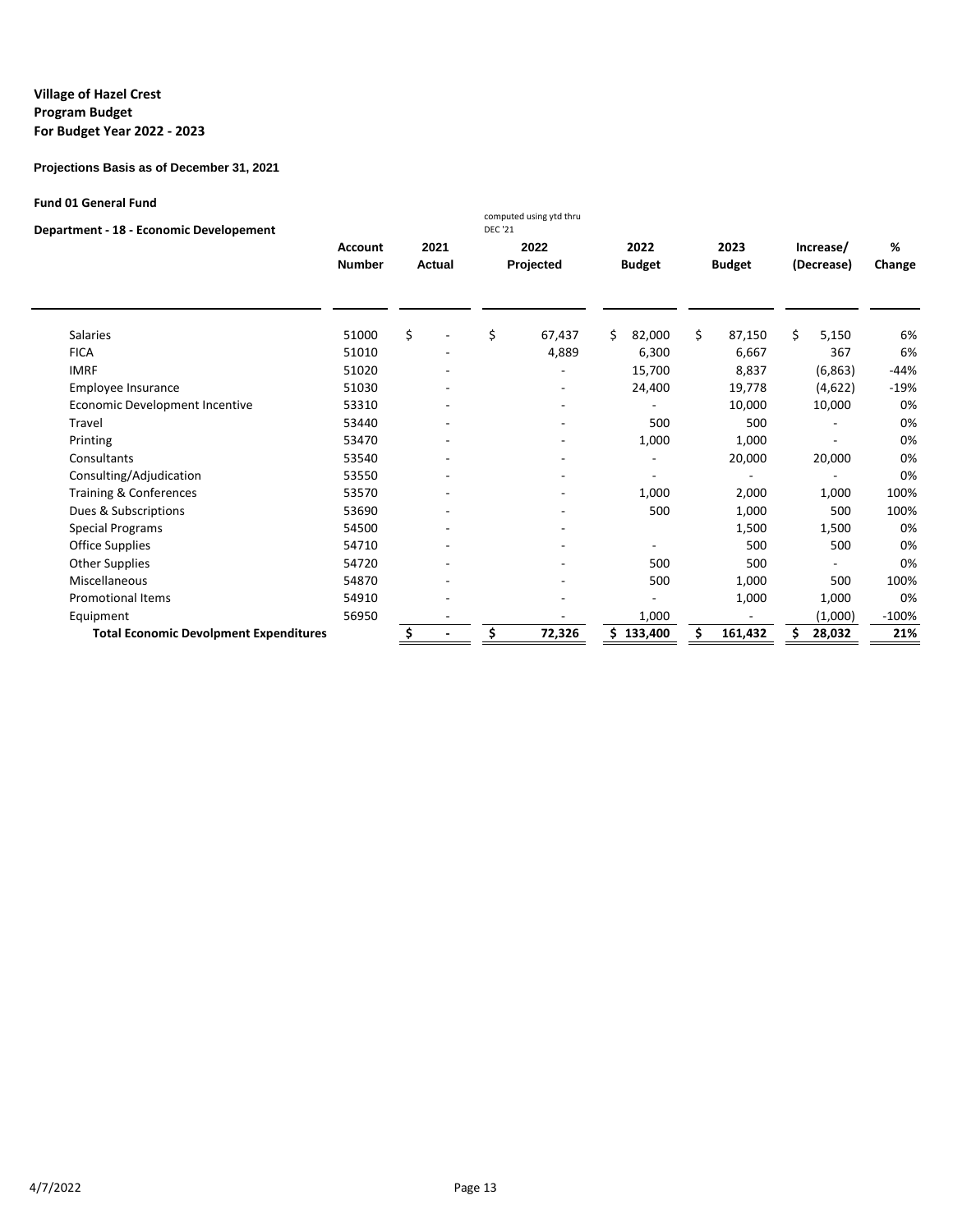# **Projections Basis as of December 31, 2021**

## **Fund 01 General Fund**

| Department - 19 - Civil Defense   |                                 |     |                              |     | computed using<br>ytd thru DEC '21 |     |                          |                          |             |
|-----------------------------------|---------------------------------|-----|------------------------------|-----|------------------------------------|-----|--------------------------|--------------------------|-------------|
|                                   | <b>Account</b><br><b>Number</b> |     | 2021<br>Actual               |     | 2022<br>Projected                  |     | 2022<br><b>Budget</b>    | Increase/<br>(Decrease)  | %<br>Change |
| <b>Equipment Maintenance</b>      | 52110                           | \$. | 2,245                        | \$. | 6,270                              | \$. | 4,000                    | \$<br>-                  | 0%          |
| Communications                    | 53270                           |     | $\overline{\phantom{0}}$     |     |                                    |     | -                        | $\overline{\phantom{0}}$ | 0%          |
| Training & Conference             | 53570                           |     | $\blacksquare$               |     | ۰.                                 |     | $\overline{\phantom{a}}$ | $\overline{\phantom{a}}$ | 0%          |
| Dues & Subscriptions              | 53690                           |     | $\qquad \qquad \blacksquare$ |     |                                    |     |                          |                          | 0%          |
| <b>Total General Expenditures</b> |                                 |     | 2,245                        |     | 6,270                              |     | 4,000                    |                          | 0%          |
|                                   |                                 |     |                              |     |                                    |     |                          |                          |             |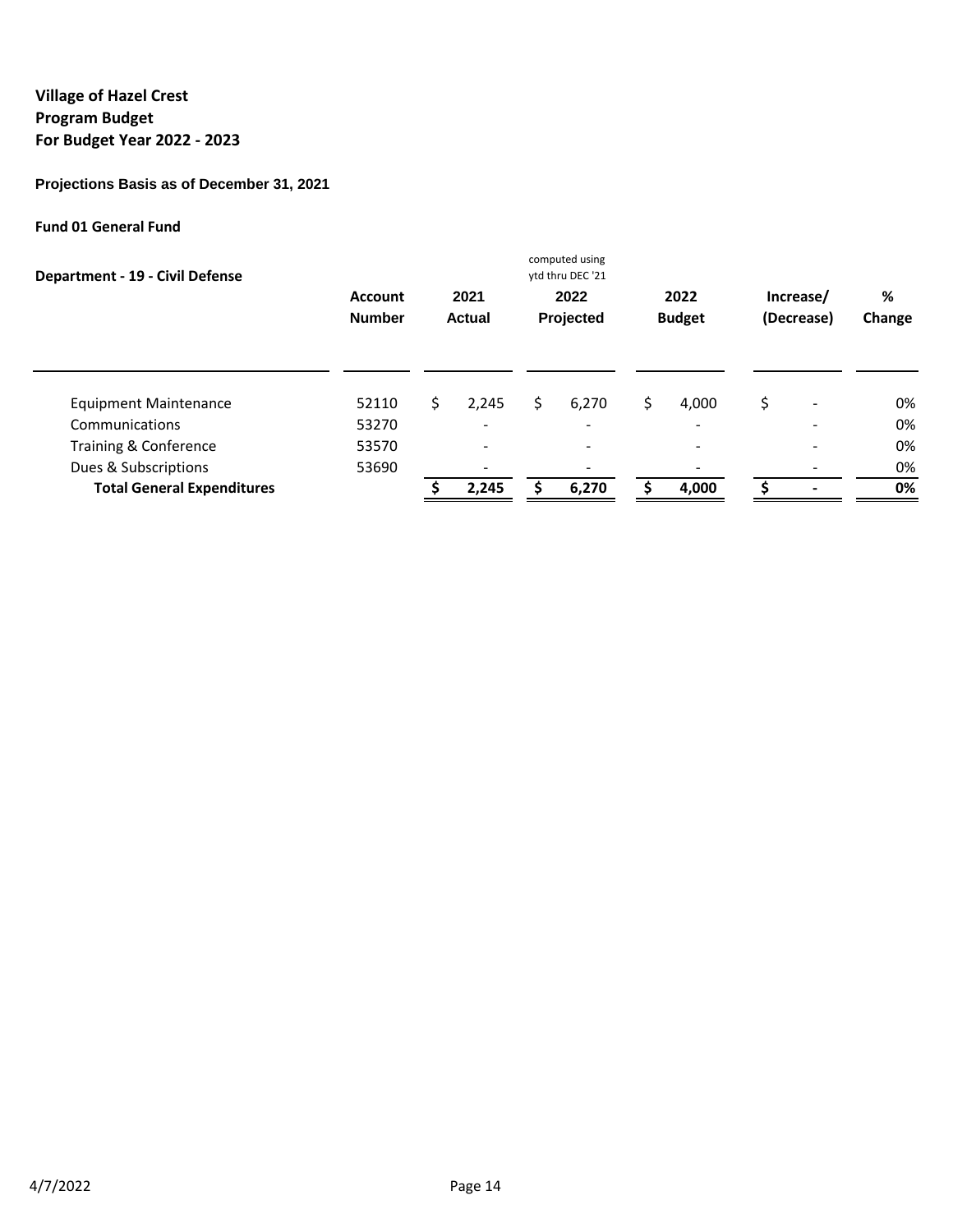#### **Projections Basis as of December 31, 2021**

| <b>Fund 01 General Fund</b>       |                |                | computed using ytd |               |               |                |        |
|-----------------------------------|----------------|----------------|--------------------|---------------|---------------|----------------|--------|
| Department - 21 - Public Works    |                |                | thru DEC '21       |               |               |                |        |
|                                   | <b>Account</b> | 2021           | 2022               | 2022          | 2023          | Increase/      | %      |
|                                   | <b>Number</b>  | Actual         | Projected          | <b>Budget</b> | <b>Budget</b> | (Decrease)     | Change |
|                                   |                |                |                    |               |               |                |        |
| <b>Salaries</b>                   | 51000          | \$<br>807,969  | \$<br>843,439      | \$<br>788,517 | \$1,166,742   | \$<br>378,225  | 48%    |
| Overtime                          | 51005          | 49,300         | 39,446             | 55,000        | 55,000        |                | 0%     |
| <b>FICA</b>                       | 51010          | 60,628         | 71,586             | 60,500        | 89,256        | 28,756         | 48%    |
| <b>IMRF/Pension</b>               | 51020          | 185,586        | 162,911            | 146,633       | 118,308       | (28, 325)      | $-19%$ |
| Employee Insurance                | 51030          | 176,206        | 138,324            | 146,000       | 215,488       | 69,488         | 48%    |
| Bldg. & Ground Maintenance        | 52100          | 83,152         | 100,888            | 60,000        | 60,000        |                | 0%     |
| <b>Equipment Maintenance</b>      | 52110          | 31,250         | 65,817             | 30,000        | 35,000        | 5,000          | 17%    |
| <b>Other Maintenance</b>          | 52150          | $\Box$         | 189                | 10,000        | 5,000         | (5,000)        | $-50%$ |
| <b>Vehicle Maintenance</b>        | 52160          | 61,309         | 65,057             | 20,000        | 30,000        | 10,000         | 50%    |
| <b>Tree Maintenance</b>           | 52170          | 9,407          | 5,436              | 10,000        | 10,000        | ä,             | 0%     |
| <b>Streets</b>                    | 52190          | 64,998         | 105,084            | 50,000        | 50,000        | ÷.             | 0%     |
| <b>Disposal Services</b>          | 53260          | 2,042          | 11,251             | 3,500         | 3,500         |                | 0%     |
| Communications                    | 53270          | 313            | 2,268              | 500           | 500           |                | 0%     |
| Telephone                         | 53340          | 12,856         | 9,686              | 15,000        | 10,000        | (5,000)        | $-33%$ |
| <b>Utilities</b>                  | 53380          | 41,272         | 31,164             | 40,000        | 35,000        | (5,000)        | $-13%$ |
| Street Lights/Signals             | 53390          | 23,059         | 31,530             | 20,000        | 20,000        |                | 0%     |
| Rental                            | 53430          | 10,737         | 15,155             | 10,000        | 10,000        | ä,             | 0%     |
| Travel                            | 53440          | 118            | ÷.                 | 200           | 200           |                | 0%     |
| Printing                          | 53470          | 927            | $\bar{a}$          | 2,500         | 2,500         | ä,             | 0%     |
| Engineering                       | 53530          | 182            | 1,044              | 2,500         | 2,500         | $\overline{a}$ | 0%     |
| Consultants                       | 53540          | $\overline{a}$ | L.                 | 1,000         | 1,000         |                | 0%     |
| Consulting/Adjudication           | 53550          | 1,891          | ÷.                 | ä,            |               |                | 0%     |
| Plan Reviews                      | 53555          | L.             |                    |               |               |                | 0%     |
| <b>Training &amp; Conferences</b> | 53570          | 204            | 780                | 1,000         | 3,000         | 2,000          | 200%   |
| Dues & Subscriptions              | 53690          | 6,621          | 9,590              | 8,000         | 8,000         |                | 0%     |
| <b>IT Services</b>                | 54620          | 468            | 702                | 500           | 500           |                | 0%     |
| Office Supplies                   | 54710          | 28             | ÷,                 | 500           | 500           |                | 0%     |
| <b>Other Supplies</b>             | 54720          | 9,187          | 14,984             | 5,000         | 8,000         | 3,000          | 60%    |
| <b>Vehicle Parts</b>              | 54725          | 25,366         | 10,261             | 20,000        | 15,000        | (5,000)        | $-25%$ |
| Uniforms                          | 54730          | 19,506         | 13,180             | 15,000        | 15,000        |                | 0%     |
| Gas & Oil                         | 54760          | 36,013         | 39,286             | 35,000        | 50,000        | 15,000         | 43%    |
| Miscellaneous                     | 54870          | 1,229          | 2,931              | 1,000         | 1,000         | ÷              | 0%     |

Bldg. & Perm Improvements 56930 - 259,176 5,000 5,000 - 0%<br>
Improvements O/T Bldg. 56940 - 259,176 10,000 10,000 - 0%

Equipment 56950 20,328 2,810 24,000 10,000 (14,000) -58% Capital Savings Tranfers out  $***$ 56951 - - - - - - - - - - - - - - - - 60,000 60,000 0% 175th Street Local Match 56960 57,548 182,164 496,000 - (496,000) - 100% 161 Public Works Expenditures 56960 5 1,799,700 5 2,236,137 5 2,092,850 5 2,105,994 5 13,144 1% **Total Public Works Expenditures \$ 1,799,700 \$ 2,236,137 \$ 2,092,850 \$ 2,105,994 \$ 13,144 1%**

Improvements O/T Bldg. 56940 - - 10,000 10,000 - 0%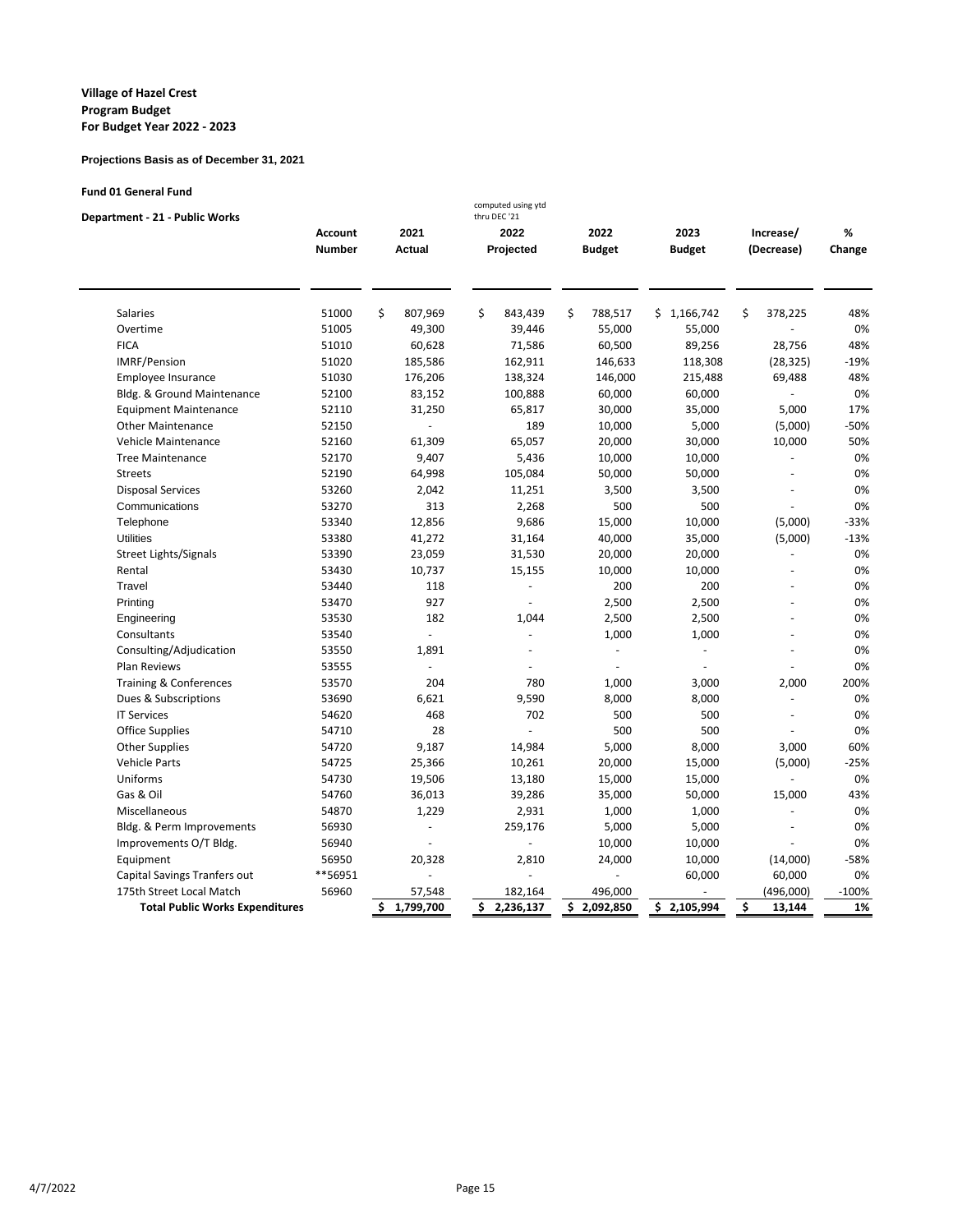## **Projections Basis as of December 31, 2021**

### **Fund 01 General Fund**

| Department - 31 - Police Program      |                                 |                       | computed using ytd<br>thru DEC '21 |                                    |                       |                         |                |             |
|---------------------------------------|---------------------------------|-----------------------|------------------------------------|------------------------------------|-----------------------|-------------------------|----------------|-------------|
|                                       | <b>Account</b><br><b>Number</b> | 2021<br><b>Actual</b> | 2022<br>Projected                  | 2022<br><b>Budget</b><br>Projected | 2023<br><b>Budget</b> | Increase/<br>(Decrease) |                | %<br>Change |
| <b>Salaries</b>                       | 51000                           | \$3,162,124           | \$<br>3,305,136                    | \$3,277,600                        | \$3,353,006           | \$                      | 75,406         | 2%          |
| Overtime                              | 51005                           | 274,874               | 303,805                            | 230,000                            | 230,000               |                         |                | 0%          |
| <b>FICA</b>                           | 51010                           | 226,747               | 267,042                            | 240,000                            | 256,505               |                         | 16,505         | 7%          |
| <b>IMRF</b>                           | 51020                           | 83,128                | 88,492                             | 71,200                             | 47,233                |                         | (23, 967)      | $-34%$      |
| Employee Insurance                    | 51030                           | 554,063               | 515,571                            | 557,000                            | 542,755               |                         | (14, 245)      | $-3%$       |
| <b>BLDG &amp; Grounds Maintenance</b> | 52100                           | 10,359                | 4,323                              | 5,000                              | 7,500                 |                         | 2,500          | 50%         |
| <b>Equipment Maintenance</b>          | 52110                           | 48,131                | 44,192                             | 25,000                             | 25,000                |                         |                | 0%          |
| Vehicle Maintenance                   | 52160                           | 16,742                | 18,130                             | 15,000                             | 15,000                |                         |                | 0%          |
| Communications                        | 53270                           | 3,000                 | 2,250                              | 3,000                              | 3,000                 |                         |                | 0%          |
| <b>Cleaning Service</b>               | 53290                           | $\frac{1}{2}$         | $\overline{a}$                     | $\overline{\phantom{a}}$           | $\overline{a}$        |                         |                | 0%          |
| Telephone                             | 53340                           | 23,667                | 22,050                             | 20,000                             | 20,000                |                         |                | 0%          |
| <b>Utilities</b>                      | 53380                           | 2,444                 | 2,977                              | 2,000                              | 3,000                 |                         | 1,000          | 50%         |
| Refuse Removal / MISC                 | 53391                           |                       |                                    |                                    |                       |                         |                | 0%          |
| Postage                               | 53460                           | 1,318                 | 2,906                              | 500                                | 2,000                 |                         | 1,500          | 300%        |
| Printing                              | 53470                           | 2,020                 | 109                                | 2,000                              | 500                   |                         | (1,500)        | $-75%$      |
| Legal                                 | 53510                           | 3,216                 |                                    | 13,000                             | 5,000                 |                         | (8,000)        | $-62%$      |
| Consultants                           | 53540                           | 16,086                | 27,587                             | 5,000                              | 30,000                |                         | 25,000         | 500%        |
| Consultants/Adjudication              | 53550                           | 2,700                 | 4,050                              | 3,600                              | 3,600                 |                         |                | 0%          |
| <b>Training &amp; Conferences</b>     | 53570                           | 11,612                | 4,093                              | 15,000                             | 15,000                |                         |                | 0%          |
| Dues & Subscriptions                  | 53690                           | 31,097                | 7,418                              | 45,000                             | 45,000                |                         |                | 0%          |
| <b>IT Services</b>                    | 54620                           | 10,146                | 4,625                              | 5,000                              | 5,000                 |                         |                | 0%          |
| Night Out                             | 54630                           |                       | 3,634                              | 1,500                              | 3,000                 |                         | 1,500          | 100%        |
| <b>Office Supplies</b>                | 54710                           | 215                   | $\overline{a}$                     | 94                                 | 94                    |                         | $\overline{a}$ | 0%          |
| <b>Other Supplies</b>                 | 54720                           | 4,033                 | 3,186                              | 5,000                              | 5,000                 |                         |                | 0%          |
| <b>Vehicle Parts</b>                  | 54725                           | 12,550                | 17,721                             | 15,000                             | 15,000                |                         |                | 0%          |
| Uniforms                              | 54730                           | 38,312                | 26,543                             | 40,000                             | 40,000                |                         |                | 0%          |
| <b>Prisoner Needs</b>                 | 54750                           | 2,200                 | 2,250                              | 2,000                              | 2,000                 |                         |                | 0%          |
| Gas & Oil                             | 54760                           | 65,924                | 66,753                             | 65,000                             | 80,000                |                         | 15,000         | 23%         |
| Recruitment                           | 54810                           | 298                   | 6,296                              | 5,000                              | 5,000                 |                         | $\overline{a}$ | 0%          |
| Miscellaneous                         | 54870                           | 7,328                 | 11,910                             | 5,000                              | 5,000                 |                         |                | 0%          |
| <b>Animal Control</b>                 | 54920                           | 4,454                 | 3,570                              | 5,000                              | 5,000                 |                         |                | 0%          |
| Bldg. & Perm Improvements             | 56930                           | 7,524                 | 975                                | 2,500                              | 2,500                 |                         |                | 0%          |
| Equipment                             | 56950                           | 189,401               | 5,405                              | 95,000                             | 102,000               |                         | 7,000          | 7%          |
| License Plate Readers                 | **56951                         |                       |                                    |                                    | 53,000                |                         | 53,000         | 0%          |
| Prior Period Expense                  | 57990                           |                       |                                    |                                    |                       |                         |                | 0%          |
| <b>Total Police Expenditures</b>      |                                 | \$4,815,713           | \$<br>4,772,999                    | \$4,775,994                        | \$4,926,693           | \$                      | 150,699        | 3%          |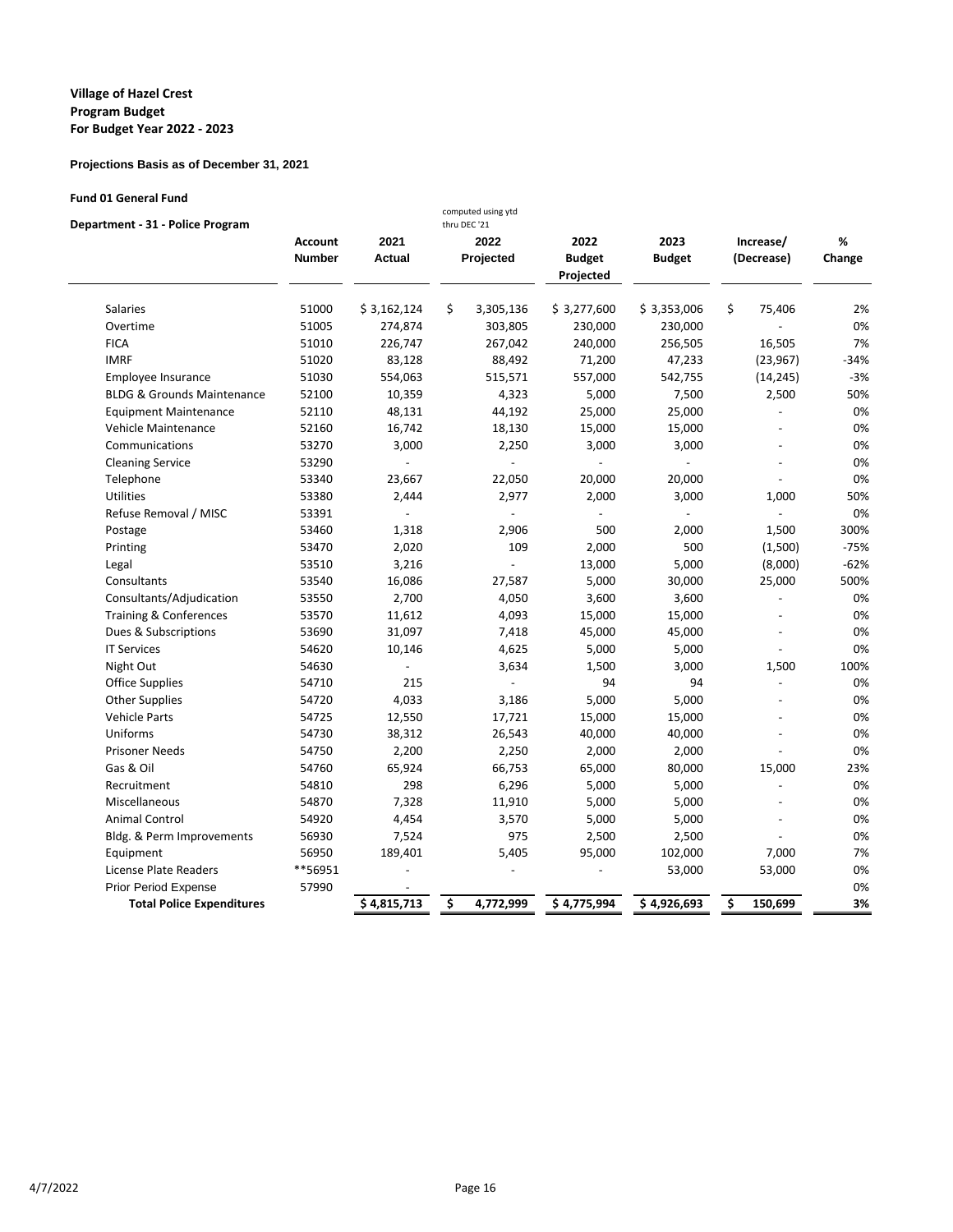## **Projections Basis as of December 31, 2021**

### **Fund 01 General Fund**

### **Department - 34 - Fire**

| Department - 34 - Fire           |                                 |                       | thru DEC '21      |                       |                                    |                          |             |
|----------------------------------|---------------------------------|-----------------------|-------------------|-----------------------|------------------------------------|--------------------------|-------------|
|                                  | <b>Account</b><br><b>Number</b> | 2021<br><b>Actual</b> | 2022<br>Projected | 2022<br><b>Budget</b> | 2023<br><b>Budget</b><br>Projected | Increase/<br>(Decrease)  | %<br>Change |
| <b>Salaries</b>                  | 51000                           | \$1,594,789           | \$<br>1,815,294   | 1,750,000             | 1,743,001                          | (6,999)                  | 0%          |
| Overtime                         | 51005                           | 103,461               | 128,528           | 65,000                | 90,000                             | 25,000                   | 38%         |
| <b>FICA</b>                      | 51010                           | 124,903               | 142,589           | 124,200               | 133,340                            | 9,140                    | 7%          |
| IMRF/Pension                     | 51020                           | 13,556                | 10,785            | 10,600                | 5,757                              | (4, 843)                 | $-46%$      |
| Employee Insurance               | 51030                           | 282,747               | 301,797           | 268,000               | 261,989                            | (6,011)                  | $-2%$       |
| Bldg. & Grounds Maintenance      | 52100                           | 3,234                 | 16,229            | 5,000                 | 15,500                             | 10,500                   | 210%        |
| <b>Equipment Maintenance</b>     | 52110                           | 83,638                | 3,368             | 16,600                | 10,000                             | (6,600)                  | $-40%$      |
| Vehicle Maintenance              | 52160                           | 20,433                | 46,383            | 60,000                | 60,000                             |                          | 0%          |
| Communications                   | 53270                           | 13,500                | 4,227             | 8,000                 | 15,000                             | 7,000                    | 88%         |
| Telephone                        | 53340                           | 10,526                | 8,964             | 9,000                 | 9,000                              | $\overline{\phantom{a}}$ | 0%          |
| Utilities                        | 53380                           | 1,750                 | 2,834             | 2,000                 | 2,500                              | 500                      | 25%         |
| Refuse Removal / MISC            | 53391                           |                       |                   |                       |                                    |                          | 0%          |
| Rental                           | 53430                           |                       |                   |                       |                                    |                          | 0%          |
| Travel                           | 53440                           | 65                    | 333               | 3,000                 | 3,000                              |                          | 0%          |
| Postage                          | 53460                           | 2,989                 | 1,733             | 3,000                 | 3,300                              | 300                      | 10%         |
| Printing                         | 53470                           | 823                   | 485               | 1,500                 | 1,100                              | (400)                    | $-27%$      |
| Fire Prevention/Public Education | 53480                           |                       | 4,685             | 2,500                 | 13,500                             | 11,000                   | 440%        |
| Legal                            | 53510                           | 495                   | 7,350             | 2,500                 | 5,000                              | 2,500                    | 100%        |
| Consultants                      | 53540                           | 34,058                | 23,867            | 30,000                | 25,000                             | (5,000)                  | $-17%$      |
| Training & Conferences           | 53570                           | 2,960                 | 2,918             | 15,000                | 15,000                             |                          | 0%          |
| Dues & Subscriptions             | 53690                           | 33,644                | 12,269            | 38,500                | 35,000                             | (3,500)                  | $-9%$       |
| <b>IT Services</b>               | 54620                           | 6,475                 | 2,840             | 20,000                | 5,000                              | (15,000)                 | $-75%$      |
| <b>Office Supplies</b>           | 54710                           |                       |                   |                       |                                    |                          | 0%          |
| <b>Other Supplies</b>            | 54720                           | 12,696                | 1,857             | 5,000                 | 5,000                              |                          | 0%          |
| <b>Vehicle Parts</b>             | 54725                           | 3,833                 | 285               | 5,000                 | 5,000                              |                          | 0%          |
| Uniforms                         | 54730                           | 10,325                | 6,183             | 20,000                | 20,000                             |                          | 0%          |
| Personal Protective Equipment    | 54735                           |                       | 6,887             | 25,000                | 20,000                             | (5,000)                  | $-20%$      |
| Gas & Oil                        | 54760                           | 6,522                 | 12,882            | 10,000                | 15,000                             | 5,000                    | 50%         |
| Medical/Recruitment              | 54810                           | 7,087                 | 4,523             | 10,000                | 25,000                             | 15,000                   | 150%        |
| Miscellaneous                    | 54870                           | 5,073                 | 4,674             | 5,000                 | 13,000                             | 8,000                    | 160%        |
| <b>EMS</b>                       | 54875                           |                       | 3,240             | 21,000                | 21,000                             |                          | 0%          |
| Bldg. & Perm Improvements        | 56930                           | 29,604                | 183               | 19,000                | 100,000                            | 81,000                   | 426%        |
| Equipment                        | 56950                           | 139,308               | 6,068             | 35,000                | 20,000                             | (15,000)                 | $-43%$      |
| Capital Purchases (leases)       | 01-34-00-56955                  |                       |                   |                       | 125,000                            | 125,000                  | 0%          |
| <b>Total Fire Expenditures</b>   |                                 | \$2,548,494           | \$<br>2,584,253   | 2,589,400<br>\$.      | \$2,820,987                        | \$<br>231,587            | 9%          |

computed using ytd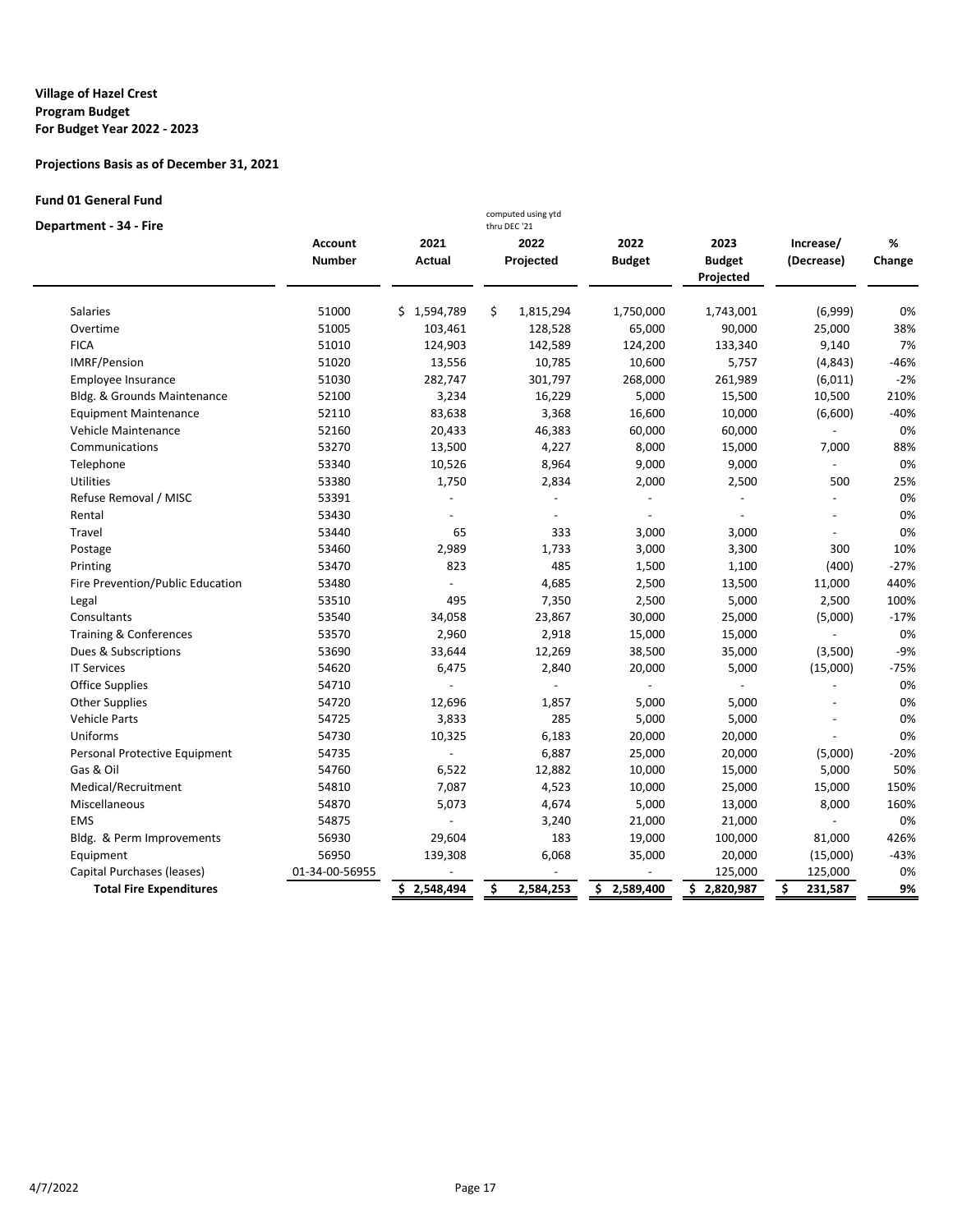## **Projections Basis as of December 31, 2021**

### **Fund 01 General Fund**

| <b>Department - 35 - Inspectional Services</b>  |                |                | computed using ytd<br>thru DEC '21 |               |                            |                |        |
|-------------------------------------------------|----------------|----------------|------------------------------------|---------------|----------------------------|----------------|--------|
|                                                 | <b>Account</b> | 2021           | 2022                               | 2022          | 2023                       | Increase/      | %      |
|                                                 | <b>Number</b>  | <b>Actual</b>  | Projected                          | <b>Budget</b> | <b>Budget</b><br>Projected | (Decrease)     | Change |
| <b>Salaries</b>                                 | 51000          | \$394,959      | \$<br>462,105                      | \$552,800     | \$<br>645,990              | \$<br>93,190   | 17%    |
| Overtime                                        | 51005          | 108            | 1,437                              | 5,000         | 5,000                      |                | 0%     |
| <b>FICA</b>                                     | 51010          | 28,573         | 34,805                             | 41,900        | 49,418                     | 7,518          | 18%    |
| <b>IMRF</b>                                     | 51020          | 79,286         | 62,537                             | 92,700        | 62,859                     | (29, 841)      | $-32%$ |
| Employee Insurance                              | 51030          | 37,928         | 37,725                             | 45,900        | 47,826                     | 1,926          | 4%     |
| <b>Grass Cutting</b>                            | 52100          | 91,290         | 177,024                            | 90,000        | 90,000                     |                | 0%     |
| <b>Equipment Maintenance</b>                    | 52110          | 495            | 135                                | 1,000         | 1,000                      |                | 0%     |
| Vehicle Maintenance                             | 52160          | 760            | 773                                | 1,000         | 1,000                      | $\overline{a}$ | 0%     |
| <b>Cleaning Service</b>                         | 53290          |                | $\sim$                             |               | ÷.                         | ٠              | 0%     |
| Telephone                                       | 53340          | 6,674          | 6,266                              | 7,200         | 7,200                      |                | 0%     |
| Travel                                          | 53440          | 1,149          | 812                                | 1,000         | 1,000                      |                | 0%     |
| Postage                                         | 53460          |                | 198                                | $\omega$      | 1,000                      | 1,000          | 0%     |
| Printing                                        | 53470          | 3,168          | 6,822                              | 5,000         | 6,500                      | 1,500          | 30%    |
| Legal                                           | 53510          | 3,513          | 2,825                              | 4,000         | 4,200                      | 200            | 5%     |
| Consultants                                     | 53540          | 23,430         | 64,104                             | 26,000        | 70,000                     | 44,000         | 169%   |
| Consultants/Adjudication                        | 53550          | 2,000          | 4,320                              | 3,600         | 3,600                      | L.             | 0%     |
| Plan Review                                     | 53555          | 18,907         | $\overline{a}$                     | 40,000        | 30,000                     | (10,000)       | $-25%$ |
| Board Up                                        | 53565          | 27,444         | 26,891                             | 25,000        | 30,000                     | 5,000          | 20%    |
| <b>Training &amp; Conferences</b>               | 53570          | 1,106          | 1,965                              | 4,500         | 4,500                      | $\blacksquare$ | 0%     |
| Debris/Junk Removal                             | 53575          | 19,257         | 11,214                             | 20,000        | 25,000                     | 5,000          | 25%    |
| Dues & Subscriptions                            | 53690          | 12,524         | 11,810                             | 23,000        | 23,000                     |                | 0%     |
| <b>IT Service</b>                               | 54620          |                | $\bar{\phantom{a}}$                |               |                            |                | 0%     |
| <b>Office Supplies</b>                          | 54710          | $\overline{a}$ | 465                                |               |                            | $\overline{a}$ | 0%     |
| <b>Other Supplies</b>                           | 54720          | 399            | 968                                | 1,000         | 1,000                      | $\overline{a}$ | 0%     |
| Vehicle Parts                                   | 54725          | 2,279          | 33                                 | 500           | 500                        | ä,             | 0%     |
| Uniforms                                        | 54730          | 3,585          | 5,324                              | 3,200         | 6,000                      | 2,800          | 88%    |
| Gas & Oil                                       | 54760          |                | $\overline{a}$                     |               |                            |                | 0%     |
| Recruitment                                     | 54810          |                | $\sim$                             |               |                            |                | 0%     |
| Miscellaneous                                   | 54870          | 1,040          | 2,774                              |               |                            |                | 0%     |
| Improvements O/T Building                       | 56940          | 200            | ÷,                                 |               |                            |                | 0%     |
| Equipment                                       | 56950          |                | 2,142                              | 1,300         | 1,300                      |                | 0%     |
| <b>Total Inspectional Services Expenditures</b> |                | \$760,074      | \$<br>925,469                      | \$995,600     | \$<br>1,117,892            | \$122,292      | 12%    |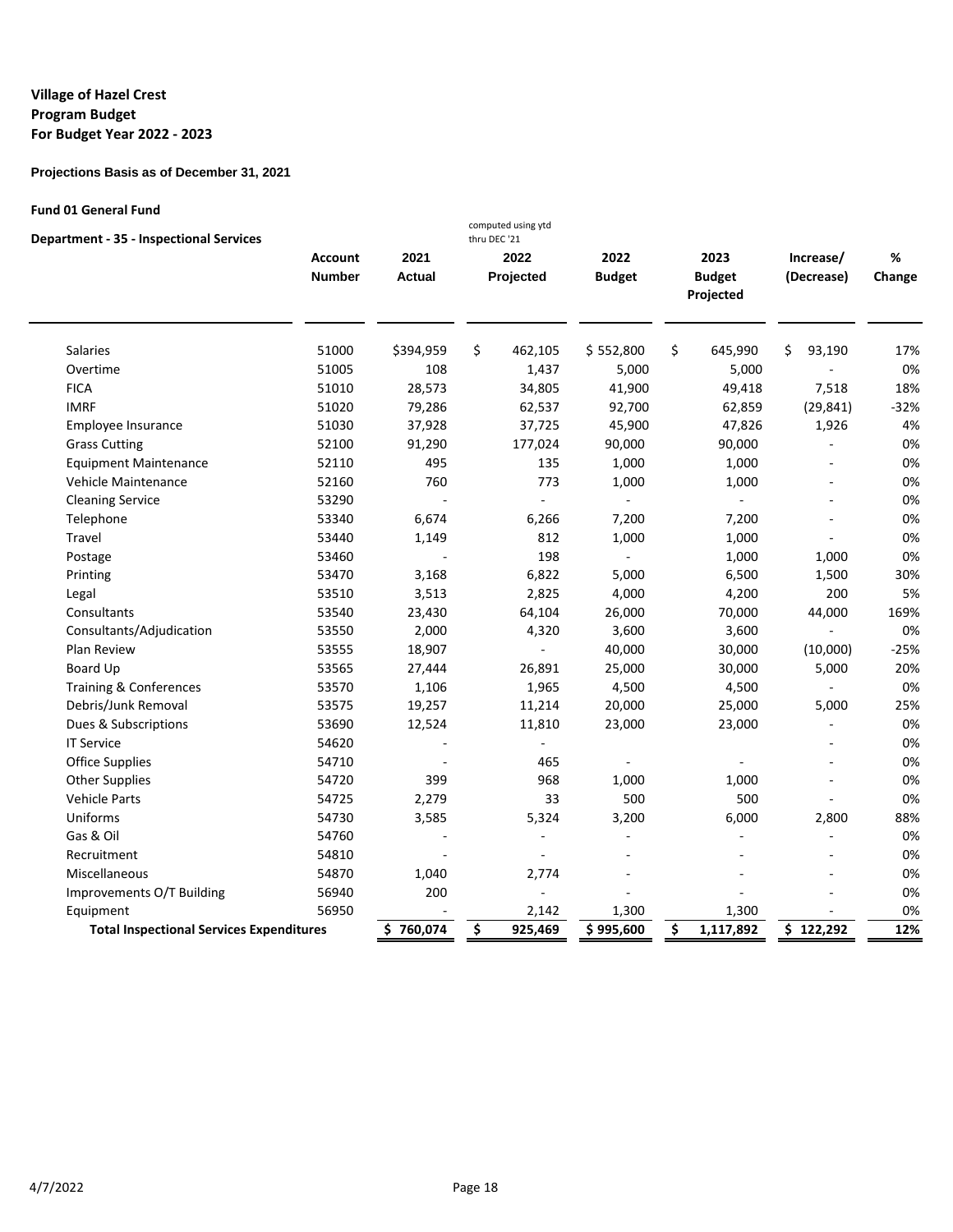#### **Projections Basis as of December 31, 2021**

### **Fund 02 Sewer, Water and Refuse Fund**

| Department - 700 - E.S.D.A                      |               |             | computed using ytd<br>thru DEC '21 |                          |                            |                                |        |
|-------------------------------------------------|---------------|-------------|------------------------------------|--------------------------|----------------------------|--------------------------------|--------|
|                                                 | Account       | 2021        | 2022                               | 2022                     | 2023                       | Increase/                      | %      |
|                                                 | <b>Number</b> | Actual      | Projected                          | <b>Budget</b>            | <b>Budget</b><br>Projected | (Decrease)                     | Change |
|                                                 |               |             |                                    |                          |                            |                                |        |
| Revenue                                         |               |             |                                    |                          |                            |                                |        |
| <b>Finance Charges</b>                          | 44390         | Ŝ.          | Ś<br>$\overline{\phantom{a}}$      | \$                       | \$                         | \$<br>$\overline{\phantom{a}}$ | 0%     |
| <b>NSF Check Charges</b>                        | 45490         | 805         | 945                                | 1,140                    | 1,140                      | $\overline{\phantom{a}}$       | 0%     |
| <b>Water Collections</b>                        | 45510         | 3,823,154   | 3,979,589                          | 3,800,000                | 3,800,000                  |                                | 0%     |
| Penalties                                       | 45520         | 98,472      | 103,524                            | 90,000                   | 90,000                     |                                | 0%     |
| Turn on Fees                                    | 45540         | 285         | 2,333                              | 250                      | 2,000                      | 1,750                          | 700%   |
| Interest earned                                 | 45770         | 230         | 35                                 | $\overline{\phantom{a}}$ |                            |                                | 0%     |
| <b>Bad Debt Recovery</b>                        | 45900         | 46          | 93                                 | $\overline{\phantom{0}}$ |                            |                                | 0%     |
| <b>State/County Grants</b>                      | 45910         |             | 137,958                            |                          | 1,000,000                  | 1,000,000                      | 0%     |
| Miscellaneous Income                            | 45990         | 6,189       | 36,540                             | 2,000                    | 2,000                      |                                | 0%     |
| <b>Total Sewer, Water &amp; Refuse Revenues</b> |               | \$3,929,181 | 4,261,016                          | \$3,893,390              | \$4,895,140                | \$1,001,750                    | 26%    |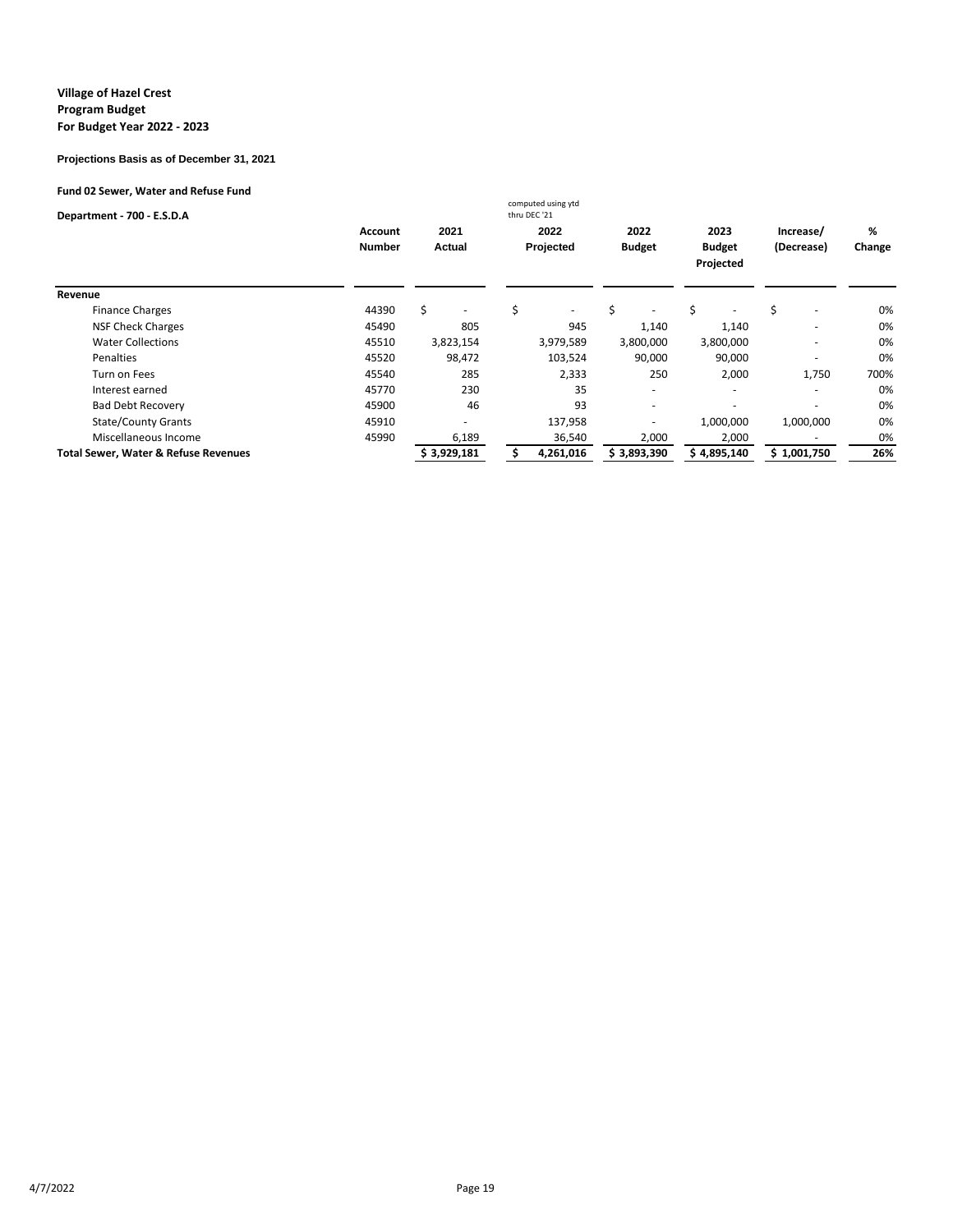#### **Program Budget For Budget Year 2022 - 2023**

#### **Projections Basis as of December 31, 2021**

### **Fund 02 Sewer, Water and Refuse Fund**

| Department - 700 - E.S.D.A               |                |               | computed using ytd<br>thru DEC '21 |                |                            |                  |        |
|------------------------------------------|----------------|---------------|------------------------------------|----------------|----------------------------|------------------|--------|
|                                          | <b>Account</b> | 2021          | 2022                               | 2022           | 2023                       | Increase/        | %      |
|                                          | <b>Number</b>  | <b>Actual</b> | Projected                          | <b>Budget</b>  | <b>Budget</b><br>Projected | (Decrease)       | Change |
|                                          |                |               |                                    |                |                            |                  |        |
| <b>General Expenses</b>                  |                |               |                                    |                |                            |                  |        |
| Salaries                                 | 51000          | \$<br>620,561 | \$<br>611,279                      | \$<br>698,000  | \$<br>485,284              | \$<br>(212, 716) | -30%   |
| ERI                                      | 51001          |               |                                    |                |                            |                  | 0%     |
| Overtime                                 | 51005          | 64,624        | 56,028                             | 70,000         | 70,000                     |                  | 0%     |
| <b>FICA</b>                              | 51010          | 42,362        | 42,105                             | 48,500         | 37,124                     | (11, 376)        | $-23%$ |
| <b>IMRF</b>                              | 51020          | 146,429       | 125,058                            | 122,000        | 49,208                     | (72, 792)        | -60%   |
| Employee Insurance                       | 51030          | 97,704        | 88,025                             | 105,000        | 61,077                     | (43, 923)        | $-42%$ |
| <b>BLDG &amp; Ground Maintenance</b>     | 52100          | 178           | 2,358                              | 19,000         | 19,000                     |                  | 0%     |
| <b>Equipment Maintenance</b>             | 52110          | 16,814        | 22,550                             | 45,000         | 20,000                     | (25,000)         | -56%   |
| Utility System Maintenance               | 52140          | 227,333       | 139,212                            | 175,000        | 190,000                    | 15,000           | 9%     |
| Depreciation/Contributed Asset           | 52180          |               | $\omega$                           | $\blacksquare$ | ä,                         | ä,               | 0%     |
| Communications                           | 53270          | 2,592         | 2,381                              | 2,500          | 2,500                      |                  | 0%     |
| Telephone                                | 53340          | 16,117        | 14,961                             | 15,000         | 15,000                     |                  | 0%     |
| <b>Water Purchases</b>                   | 53360          | 2,328,500     | 2,481,291                          | 2,300,000      | 2,300,000                  |                  | 0%     |
| <b>Utilities</b>                         | 53380          | 75,802        | 62,726                             | 65,000         | 65,000                     |                  | 0%     |
| Rental                                   | 53430          | 558           | 428                                | 500            | 500                        | L.               | 0%     |
| Travel                                   | 53440          |               |                                    | ä,             | ä,                         |                  | 0%     |
| Postage                                  | 53460          | 8,939         | 10,086                             | 10,000         | 10,000                     |                  | 0%     |
| Printing                                 | 53470          | 1,984         |                                    | 2,000          | 2,000                      |                  | 0%     |
| Legal                                    | 53510          |               | $\overline{a}$                     | ÷,             | $\overline{\phantom{a}}$   | $\overline{a}$   | 0%     |
| Accounting                               | 53520          | 1,342         |                                    |                |                            |                  | 0%     |
| Consultants                              | 53540          | 48,875        | 147,816                            | 80,000         | 100,000                    | 20,000           | 25%    |
| Training & Conferences                   | 53570          |               | 183                                | 500            | 500                        | $\overline{a}$   | 0%     |
| Dues & Subscriptions                     | 53690          | 6,280         | 15                                 | 7,000          | 4,000                      | (3,000)          | $-43%$ |
| <b>IT Services</b>                       | 54620          |               | $\overline{a}$                     | ä,             | ٠                          | $\overline{a}$   | 0%     |
| <b>Office Supplies</b>                   | 54710          | 27            |                                    |                |                            |                  | 0%     |
| <b>Other Supplies</b>                    | 54720          |               | 341                                | 1,000          | 1,000                      | ä,               | 0%     |
| Uniforms                                 | 54730          |               | ÷.                                 | ÷,             | ä,                         |                  | 0%     |
| Gas & Oil                                | 54760          | 32,938        | 33,819                             | 30,000         | 50,000                     | 20,000           | 67%    |
| <b>Bad Debts</b>                         | 54830          | 2,955         | 44                                 | ÷,             | ٠                          |                  | 0%     |
| Miscellaneous                            | 54870          | ÷.            | ÷.                                 | ÷.             |                            |                  | 0%     |
| Bldg. & Perm Improvements                | 56930          |               |                                    | 1,000          | 1,000                      |                  | 0%     |
| Improvements O/T Bldg.                   | 56940          | ä,            | ÷.                                 | 20,000         | 20,000                     |                  | 0%     |
| Equipment                                | 56950          | 3,122         | 4,820                              | 15,000         | 25,000                     | 10,000           | 67%    |
| Meters                                   | 56970          | 5,991         | 9,098                              | 10,000         | 10,000                     |                  | 0%     |
| <b>Water Testing</b>                     | 56980          | 13,693        | 18,489                             | 20,000         | 20,000                     | $\overline{a}$   | 0%     |
| 171st Street Inter-Zone Transfer Station | *56981         | 85,594        |                                    |                | ÷,                         |                  | 0%     |
| USACE - Water Main Improvements Project  | *56982         | 3,305         |                                    | ÷,             |                            |                  | 0%     |
| <b>Water Tower Maintenance</b>           | **56983        |               |                                    |                | 1,000,000                  | 1,000,000        | 0%     |
| Total Sewer, Water &                     |                | \$3,854,619   | \$<br>3,873,108                    | \$3,862,000    | \$4,558,193                | \$<br>696,193    | 18%    |
| <b>Refuse Expenditures</b>               |                |               |                                    |                |                            |                  |        |
| Net                                      |                | \$<br>74,562  | \$<br>387,908                      | Ś<br>31,390    | Ś.<br>336,947              |                  |        |
|                                          |                |               |                                    |                |                            |                  |        |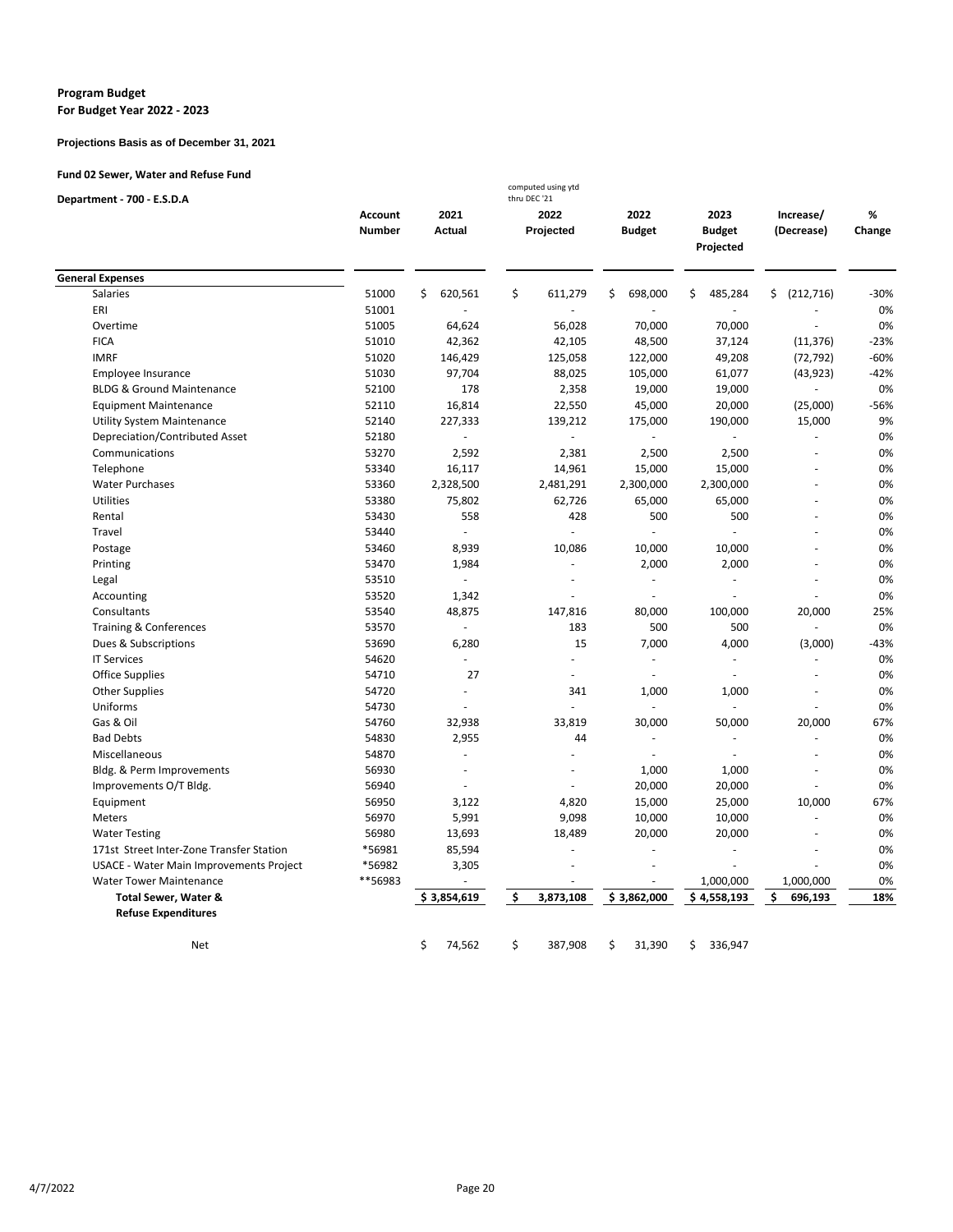### **Projections Basis as of December 31, 2021**

### **Fund 3 Parking Lot**

| Department - 3 - Parking Lot          |                |    |        |    | computed using<br>ytd thru DEC '21 |               |    |               |                                |        |
|---------------------------------------|----------------|----|--------|----|------------------------------------|---------------|----|---------------|--------------------------------|--------|
|                                       | <b>Account</b> |    | 2021   |    | 2022                               | 2022          |    | 2023          | Increase/                      | %      |
|                                       | <b>Number</b>  |    | Actual |    | Projected                          | <b>Budget</b> |    | <b>Budget</b> | (Decrease)                     | Change |
| Revenue                               |                |    |        |    |                                    |               |    |               |                                |        |
| Parking Fees                          | 45110          | \$ | 1,723  | \$ | 2,579                              | \$<br>10,000  | \$ | 10,000        | \$                             | 0%     |
| <b>Interest Earned</b>                | 45770          |    | 137    |    | 17                                 |               |    |               |                                | 0%     |
| Miscellaneous                         | 45990          |    |        |    |                                    |               |    |               |                                | 0%     |
| <b>Total Parking Lot Revenue</b>      |                | Ś. | 1,860  | \$ | 2,595                              | \$<br>10,000  | Ś. | 10,000        | \$<br>$\overline{\phantom{a}}$ | 0%     |
| <b>General Expenditures</b>           |                |    |        |    |                                    |               |    |               |                                |        |
| Bldg. & Grounds Maintenance           | 52100          | \$ |        | \$ |                                    | \$<br>5,000   | Ś. | 5,000         | \$                             | 0%     |
| <b>Utilities</b>                      | 53380          |    | 1,622  |    | 1,128                              | 2,000         |    | 2,000         |                                | 0%     |
| Consultants                           | 53540          |    |        |    | 1,221                              |               |    |               |                                | 0%     |
| Service Charge                        | 54850          |    |        |    |                                    | 3,000         |    | 3,000         |                                | 0%     |
| <b>Total Parking Lot Expenditures</b> |                |    | 1,622  | \$ | 2,349                              | \$<br>10,000  |    | 10,000        | \$                             | 0%     |
| <b>Change in Net Position</b>         |                |    | 238    | S  | 246                                |               |    |               |                                |        |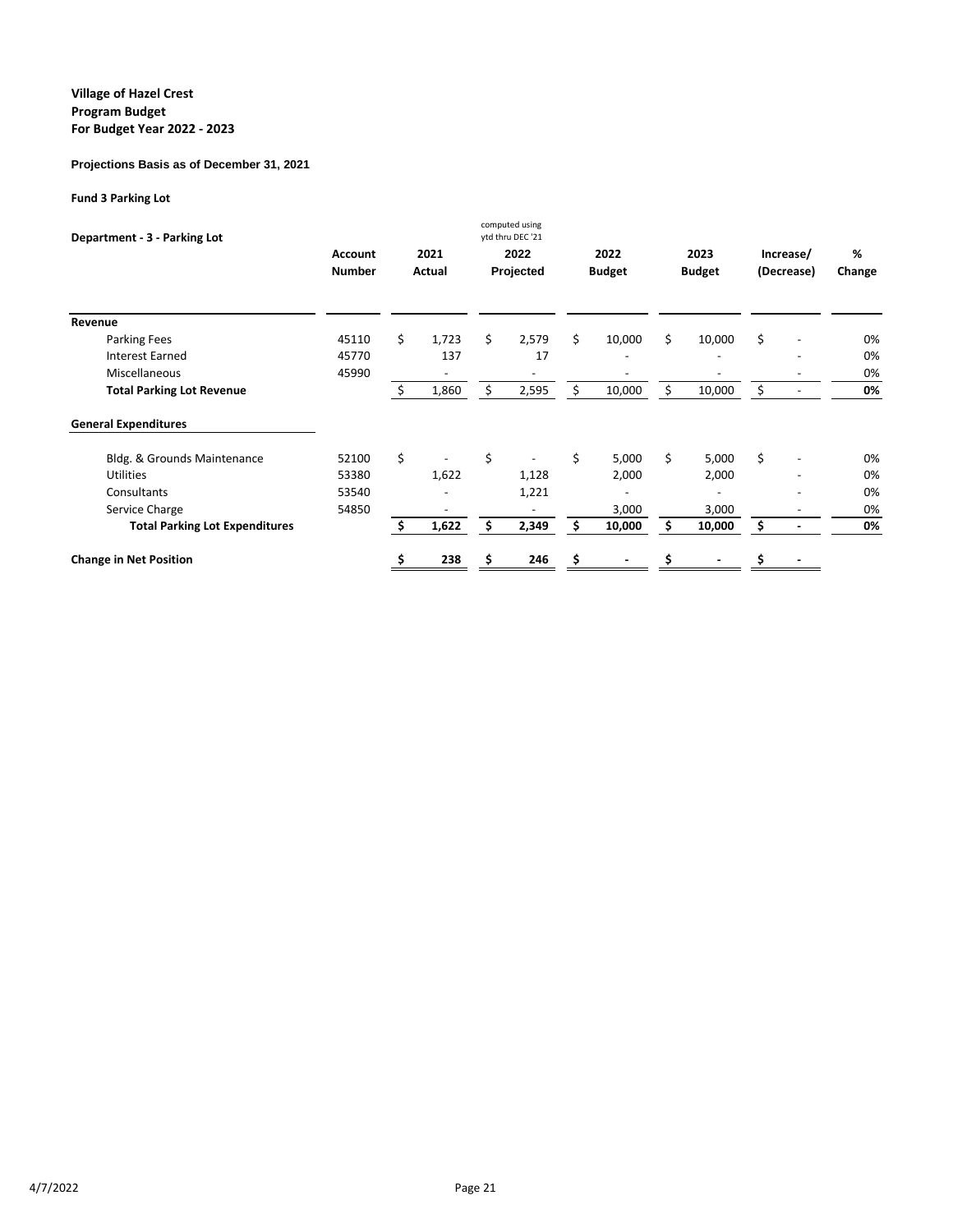#### **Projections Basis as of December 31, 2021**

#### **Fund 04 Motor Fuel Fund Tax Fund**

| o + motor + uch + und + ux + und<br>Department - 4 - Motor Fuel |                          |    |                |    | computed using ytd<br>thru DEC '21 |    |                       |    |                       |                         |        |             |
|-----------------------------------------------------------------|--------------------------|----|----------------|----|------------------------------------|----|-----------------------|----|-----------------------|-------------------------|--------|-------------|
|                                                                 | Account<br><b>Number</b> |    | 2021<br>Actual |    | 2022<br>Projected                  |    | 2022<br><b>Budget</b> |    | 2023<br><b>Budget</b> | Increase/<br>(Decrease) |        | %<br>Change |
| Revenue                                                         |                          |    |                |    |                                    |    |                       |    |                       |                         |        |             |
| Motor Fuel Tax Receipts                                         | 45100                    | \$ | 500,207        | Ś. | 571,173                            | \$ | 408,000               | Ś  | 500,000               | \$.                     | 92,000 | 23%         |
| Interest Income                                                 | 45770                    |    | 826            |    | 132                                |    |                       |    |                       |                         |        | 0%          |
| <b>State / County Grants</b>                                    | 45910                    |    |                |    | 232,311                            |    |                       |    |                       |                         |        | 0%          |
| State / County Grants - Rebuild IL Grant                        | 70-45910                 |    | 309,749        |    | (60,000)                           |    | 310,000               |    | 310,000               |                         |        | 0%          |
| <b>Total Revenue</b>                                            |                          | Ś. | 810,782        | s  | 743,616                            | \$ | 718,000               | \$ | 810,000               | \$                      | 92,000 | 13%         |
| <b>Highway &amp; Streets Expenditures</b>                       |                          |    |                |    |                                    |    |                       |    |                       |                         |        |             |
| <b>Salaries</b>                                                 | 51000                    | Ś. |                | Ś  |                                    | Ś  |                       | Ś  |                       | \$                      |        | 0%          |
| Maintenance                                                     | 52120                    |    |                |    |                                    |    | 1,000                 |    | 1,000                 |                         |        | 0%          |
| <b>Streets</b>                                                  | 52190                    |    |                |    |                                    |    | 20,000                |    | 20,000                |                         |        | 0%          |
| <b>Utilities</b>                                                | 53380                    |    | 238            |    | 207                                |    | 3,000                 |    | 3,000                 |                         |        | 0%          |
| Rental                                                          | 53430                    |    |                |    |                                    |    | 86,000                |    | 86,000                |                         |        | 0%          |
| Consultants                                                     | 53540                    |    |                |    |                                    |    | 20,000                |    | 20,000                |                         |        | 0%          |
| <b>Other Supplies</b>                                           | 54720                    |    |                |    |                                    |    |                       |    |                       |                         |        | 0%          |
| Salt & Slag                                                     | 54770                    |    | 78,091         |    |                                    |    | 50,000                |    | 50,000                |                         |        | 0%          |
| Improvements O/T Bldg.                                          | 56940                    |    | 93,772         |    |                                    |    | 20,000                |    | 20,000                |                         |        | 0%          |
| Improvements/2018 Streets                                       | 26-00-56948              |    | 34,728         |    |                                    |    | 167,000               |    | 167,000               |                         |        | 0%          |
| Streets - Rebuild IL                                            | 27-70-52190              |    |                |    |                                    |    | 260,000               |    | 260,000               |                         |        | 0%          |
| Consultants - Rebuild IL                                        | 27-70-53540              |    |                |    |                                    |    | 50,000                |    | 50.000                |                         |        | 0%          |
| <b>Total Motor Fuel Expenditures</b>                            |                          | \$ | 206,829        | \$ | 207                                | \$ | 677,000               | \$ | 677,000               | \$                      |        | 0%          |
| <b>Change in Net Position</b>                                   |                          | Ş  | 603,953        |    | 743,409                            |    | 41,000                |    | 133,000               | Ś                       | 92,000 |             |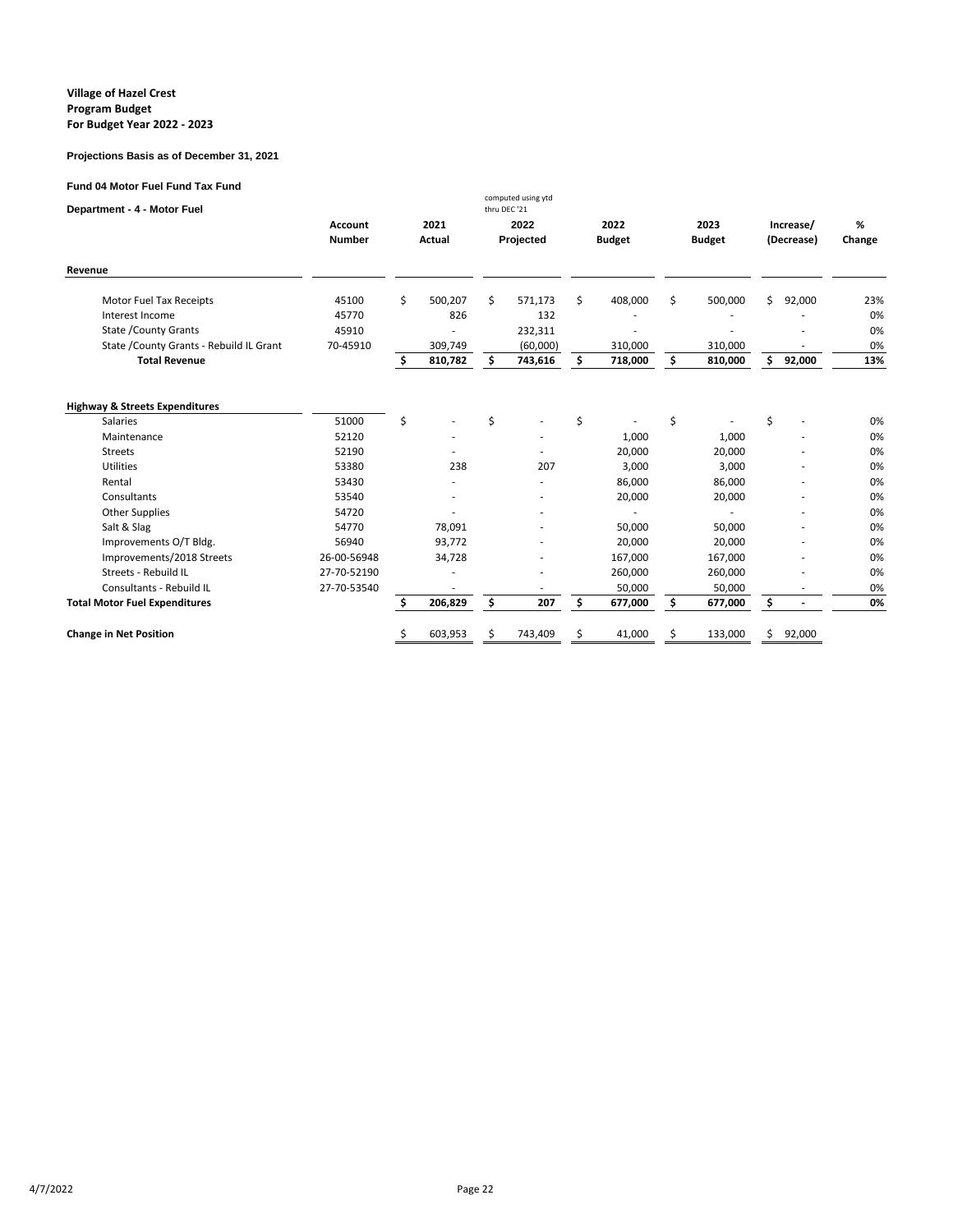### **Projections Basis as of December 31, 2021**

## **Fund 22 Cherry Creek TIF**

**Department - 22 Cherry Creek TIF**

|                                        | <b>Account</b><br><b>Number</b> | 2021<br>Actual |                          | 2022<br>Dec-21<br>at 8 Months |    | 2022<br><b>Budget</b> |            | 2023<br><b>Budget</b> |            | Increase/<br>(Decrease) |            | %<br>Change |
|----------------------------------------|---------------------------------|----------------|--------------------------|-------------------------------|----|-----------------------|------------|-----------------------|------------|-------------------------|------------|-------------|
| Revenue                                |                                 |                |                          |                               |    |                       |            |                       |            |                         |            |             |
| <b>Property Taxes</b>                  | 41000                           | \$             | $\overline{\phantom{a}}$ | \$                            |    | \$                    |            | \$                    |            | \$                      |            | 0%          |
| <b>Interest Earned</b>                 | 45770                           |                | 386                      |                               | 39 |                       |            |                       |            |                         |            | 0%          |
| Miscellaneous Income                   | 45990                           |                |                          |                               |    |                       |            |                       |            |                         |            | 0%          |
| <b>Total Cherry Creek Revenue</b>      |                                 | \$             | 386                      | \$                            | 39 | \$                    |            | \$                    |            | \$                      |            | $0\%$       |
| <b>General Expenses</b>                |                                 |                |                          |                               |    |                       |            |                       |            |                         |            |             |
| Salaries                               | 51000                           | \$             |                          | \$                            |    | \$                    |            | \$                    |            | \$                      |            | 0%          |
| Legal                                  | 53510                           |                |                          |                               |    |                       | 1,000      |                       | 2,000      |                         | 1,000      | 100%        |
| Accounting                             | 53520                           |                |                          |                               |    |                       | 1,000      |                       | 5,000      |                         | 4,000      | 400%        |
| Consultants                            | 53540                           |                |                          |                               |    |                       | 1,000      |                       | 1,000      |                         |            | 0%          |
| <b>Redevelopment Expense</b>           | 53560                           |                |                          |                               |    |                       | 199,990    |                       |            |                         | (199, 990) | $-100%$     |
| <b>Surplus Distribution</b>            | 53580                           |                |                          |                               |    |                       |            |                       | 195,124    |                         | 195,124    | 0%          |
| Dues & Subscriptions                   | 53690                           |                |                          |                               |    |                       |            |                       |            |                         |            | 0%          |
| Service Charge                         | 54850                           |                |                          |                               |    |                       |            |                       |            |                         |            | 0%          |
| <b>Miscellaneous</b>                   | 54870                           |                |                          |                               |    |                       |            |                       |            |                         |            | 0%          |
| Bldg & Perm Improvements               | 56930                           |                |                          |                               |    |                       |            |                       |            |                         |            | 0%          |
| <b>Street Improvements</b>             | 56940                           |                |                          |                               |    |                       |            |                       |            |                         |            | 0%          |
| <b>Total Cherry Creek Expenditures</b> |                                 |                |                          |                               |    | \$                    | 202,990    | \$                    | 203,124    | \$                      | 134        | 0%          |
| <b>Change in Net Position</b>          |                                 | \$             | 386                      | \$                            | 39 | \$                    | (202, 990) | \$                    | (203, 124) |                         |            |             |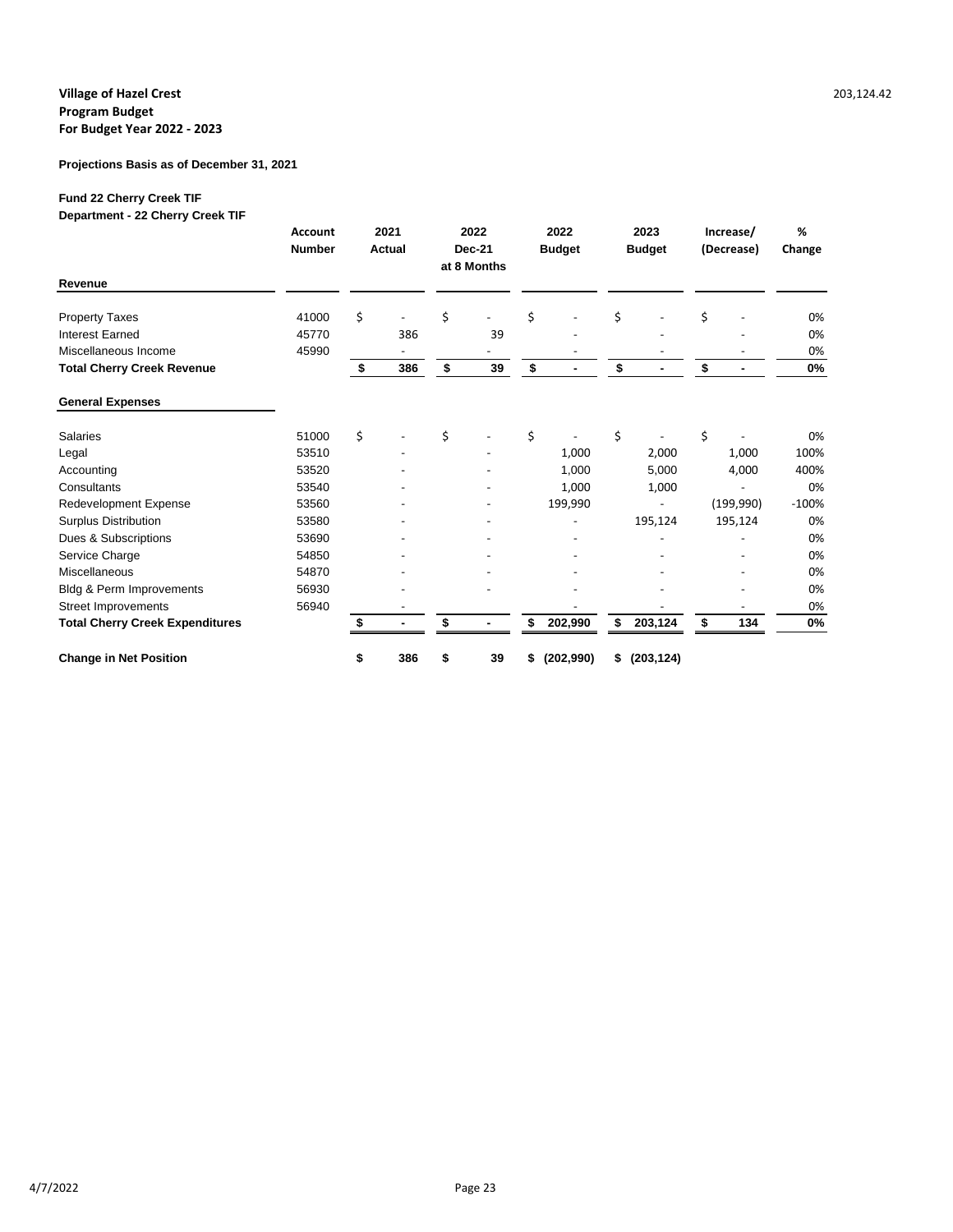### **Projections Basis as of December 31, 2021**

## **Fund 23 Hazel Crest Proper TIF**

**Department -23 Hazel Crest Proper TIF**

|                                                  | <b>Account</b><br><b>Number</b> | 2021<br><b>Actual</b> | 2022<br><b>Dec-21</b><br>at 8 Months | 2022<br><b>Budget</b> | 2023<br><b>Budget</b> |    | Increase/<br>(Decrease)  | %<br>Change |
|--------------------------------------------------|---------------------------------|-----------------------|--------------------------------------|-----------------------|-----------------------|----|--------------------------|-------------|
| Revenue                                          |                                 |                       |                                      |                       |                       |    |                          |             |
| <b>Property Taxes</b>                            | 41000                           | \$<br>10,633          | \$<br>38,878                         | \$                    | \$<br>40,000          | Ś. | 40,000                   | 0%          |
| <b>Interest Earned</b>                           | 45770                           | 648                   | 63                                   | 1,000                 | 1,000                 |    |                          | 0%          |
| Miscellaneous Income                             | 45990                           |                       |                                      |                       |                       |    |                          | 0%          |
| <b>Total Hazel Crest Proper TIF Revenue</b>      |                                 | \$<br>11,281          | \$<br>38,941                         | \$<br>1,000           | \$<br>41,000          | \$ | 40,000                   | 4000%       |
| <b>General Expenses</b>                          |                                 |                       |                                      |                       |                       |    |                          |             |
| Salaries                                         | 51000                           | \$                    | \$                                   | \$                    | \$                    | \$ |                          | 0%          |
| <b>Bldg/Grounds Maintenance</b>                  | 52100                           |                       |                                      | 3,000                 | 3,000                 |    |                          | 0%          |
| Telephone                                        | 53340                           |                       |                                      |                       |                       |    |                          | 0%          |
| Legal                                            | 53510                           |                       |                                      | 5,000                 | 5,000                 |    |                          | 0%          |
| Accounting                                       | 53520                           |                       |                                      | 500                   | 500                   |    |                          | 0%          |
| Consultants - Engineering                        | 53530                           |                       |                                      | 10,000                | 10,000                |    |                          | 0%          |
| Consultants                                      | 53540                           |                       |                                      | 15,000                | 15,000                |    |                          | 0%          |
| Redevelopment Expense                            | 53560                           |                       | 15,136                               | 295,356               | 295,574               |    | 218                      | 0%          |
| Service Charge                                   | 54850                           |                       |                                      |                       |                       |    |                          | 0%          |
| <b>Family Center</b>                             | 56630                           |                       |                                      |                       |                       |    |                          | 0%          |
| <b>Bldg &amp; Perm Improvements</b>              | 56930                           |                       |                                      |                       |                       |    | $\overline{\phantom{a}}$ | 0%          |
| <b>Total Hazel Crest Proper TIF Expenditures</b> |                                 | \$                    | \$<br>15,136                         | \$<br>328,856         | \$<br>329,074         | \$ | 218                      | 0%          |
| <b>Change in Net Position</b>                    |                                 | \$<br>11,281          | \$<br>23,805                         | \$<br>(327, 856)      | \$<br>(288, 074)      |    |                          |             |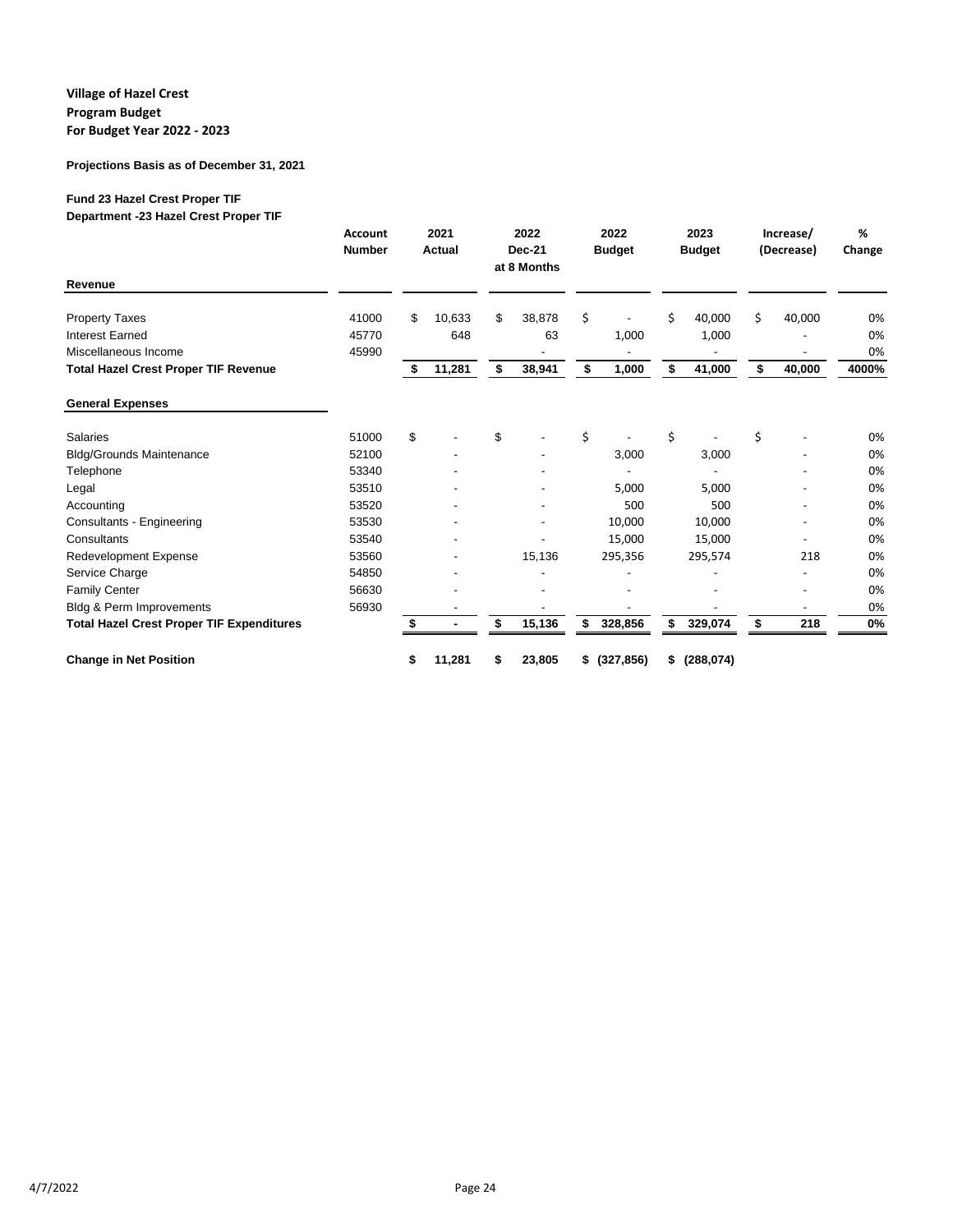#### **Projections Basis as of December 31, 2021**

## **Fund 24 183rd Street TIF**

**Department -24 183rd Street TIF**

|                                            | <b>Account</b><br><b>Number</b> | 2021<br><b>Actual</b> |       | 2022<br><b>Dec-21</b><br>at 8 Months |         | 2022<br><b>Budget</b> |               | 2023<br><b>Budget</b> |               | Increase/<br>(Decrease) |         | %<br>Change |
|--------------------------------------------|---------------------------------|-----------------------|-------|--------------------------------------|---------|-----------------------|---------------|-----------------------|---------------|-------------------------|---------|-------------|
| Revenue                                    |                                 |                       |       |                                      |         |                       |               |                       |               |                         |         |             |
| <b>Property Taxes</b>                      | 41000                           | \$                    |       | \$                                   | 219,255 | \$                    |               | \$                    | 200,000       | Ś                       | 200,000 | 0%          |
| <b>Interest Earned</b>                     | 45770                           |                       | 1,364 |                                      | 137     |                       | 2,000         |                       | 2,000         |                         |         | 0%          |
| <b>Total 183rd Street TIF Revenue</b>      |                                 | \$                    | 1,364 | \$                                   | 219,392 | \$                    | 2,000         |                       | \$202,000     | \$                      | 200,000 | 10000%      |
| <b>General Expenses</b>                    |                                 |                       |       |                                      |         |                       |               |                       |               |                         |         |             |
| Salaries                                   | 51000                           | \$                    |       | \$                                   |         | \$                    |               | \$                    |               | \$                      |         | 0%          |
| Telephone                                  | 53340                           |                       |       |                                      |         |                       |               |                       |               |                         |         | 0%          |
| Legal                                      | 53510                           |                       |       |                                      |         |                       | 2,500         |                       | 2,500         |                         |         | 0%          |
| Accounting                                 | 53520                           |                       |       |                                      |         |                       | 1,500         |                       | 1,500         |                         |         | 0%          |
| Consultants - Engineering                  | 53530                           |                       |       |                                      |         |                       | 5,000         |                       | 5,000         |                         | ٠       | 0%          |
| Consultants                                | 53540                           |                       |       |                                      |         |                       | 17,500        |                       | 17,500        |                         |         | 0%          |
| Redevelopment Expense                      | 53560                           |                       |       |                                      | 16,080  |                       | 683,607       |                       | 684,079       |                         | 472     | 0%          |
| <b>Surplus Distribution</b>                | 53580                           |                       |       |                                      |         |                       |               |                       |               |                         | ٠       | 0%          |
| <b>Miscellaneous</b>                       | 54870                           |                       |       |                                      |         |                       |               |                       |               |                         | ٠       | 0%          |
| <b>Total 183rd Street TIF Expenditures</b> |                                 |                       |       | \$                                   | 16,080  | \$                    | 710,107       |                       | \$710,579     | \$                      | 472     | 0%          |
| <b>Change in Net Position</b>              |                                 | \$                    | 1,364 | S                                    | 203,312 |                       | \$ (708, 107) |                       | \$ (508, 579) |                         |         |             |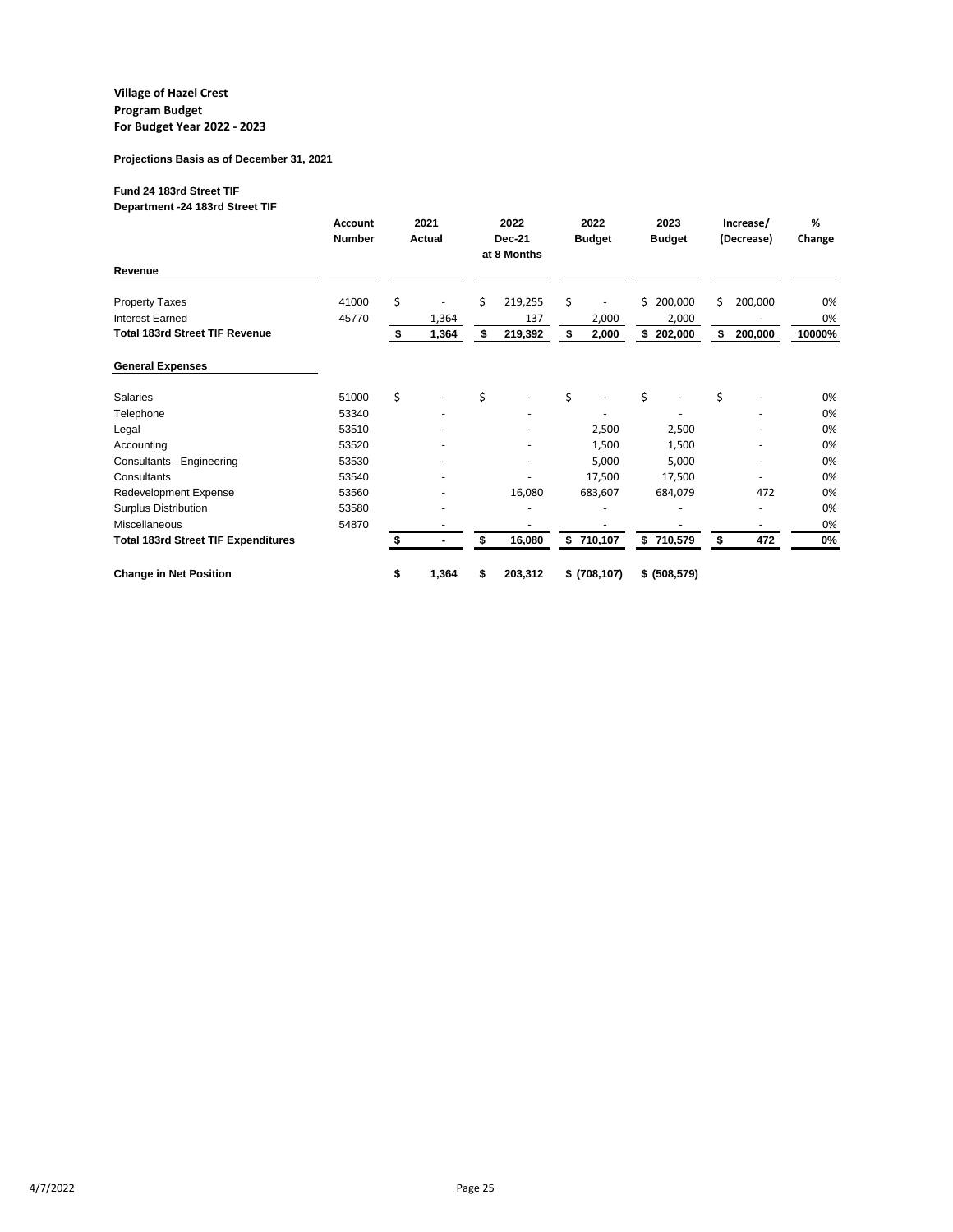### **Projections Basis as of December 31, 2021**

## **Fund 25 - 167th TIF**

**Department 25 - 167th TIF**

|                                      | <b>Account</b><br><b>Number</b> | 2021<br>Actual | 2022<br><b>Dec-21</b><br>at 8 Months | 2022<br><b>Budget</b> | 2023<br><b>Budget</b> | Increase/<br>(Decrease) | %<br>Change |             |
|--------------------------------------|---------------------------------|----------------|--------------------------------------|-----------------------|-----------------------|-------------------------|-------------|-------------|
| Revenue                              |                                 |                |                                      |                       |                       |                         |             |             |
| <b>Property Taxes</b>                | 41000                           | \$17,336       | \$<br>174,762                        | \$<br>10,000          | \$<br>10,000          | \$                      |             | 0%          |
| <b>Interest Earned</b>               | 45770                           | 1,372          | 138                                  | 2,500                 | 2,500                 |                         |             | 0%          |
| <b>Total Proper TIF Revenue</b>      |                                 | \$18,708       | \$<br>174,900                        | \$<br>12,500          | \$<br>12,500          | \$                      |             | 0%          |
| <b>General Expenses</b>              |                                 |                |                                      |                       |                       |                         |             |             |
| Salaries                             | 51000                           | \$             | \$                                   | \$                    | \$                    | \$                      |             | 0%          |
| Telephone                            | 53340                           |                |                                      |                       |                       |                         |             | 0%          |
| Legal                                | 53510                           |                |                                      | 1,000                 | 1,000                 |                         |             | 0%          |
| Accounting                           | 53520                           |                |                                      | 500                   | 500                   |                         |             | 0%          |
| Consultants - Engineering            | 53530                           |                |                                      | 10,000                | 10,000                |                         |             | 0%          |
| Consultants                          | 53540                           |                |                                      | 5,000                 | 5,000                 |                         |             | 0%          |
| <b>Redevelopment Expense</b>         | 53560                           |                |                                      | 694,921               | 700,397               | 5,476                   |             | 1%          |
| <b>Surplus Distribution</b>          | 53580                           |                |                                      |                       |                       |                         |             | 0%          |
| Dues & Subscriptions                 | 53690                           |                |                                      |                       |                       |                         |             | 0%          |
| Service Charge                       | 54850                           |                |                                      |                       |                       |                         |             | 0%          |
| <b>Miscellaneous</b>                 | 54870                           |                |                                      | 5,000                 | 5,000                 |                         |             | 0%          |
| Bldg & Perm Improvements             | 56930                           |                |                                      |                       |                       |                         |             | 0%          |
| <b>Street Improvements</b>           | 56940                           |                |                                      |                       |                       |                         |             | 0%          |
| <b>Total Proper TIF Expenditures</b> |                                 |                | \$                                   | \$<br>716,421         | \$<br>721,897         | \$<br>5,476             | \$          | $\mathbf 0$ |
| <b>Change in Net Position</b>        |                                 | \$18,708       | \$<br>174,900                        | \$<br>(703, 921)      | \$<br>(709, 397)      |                         |             |             |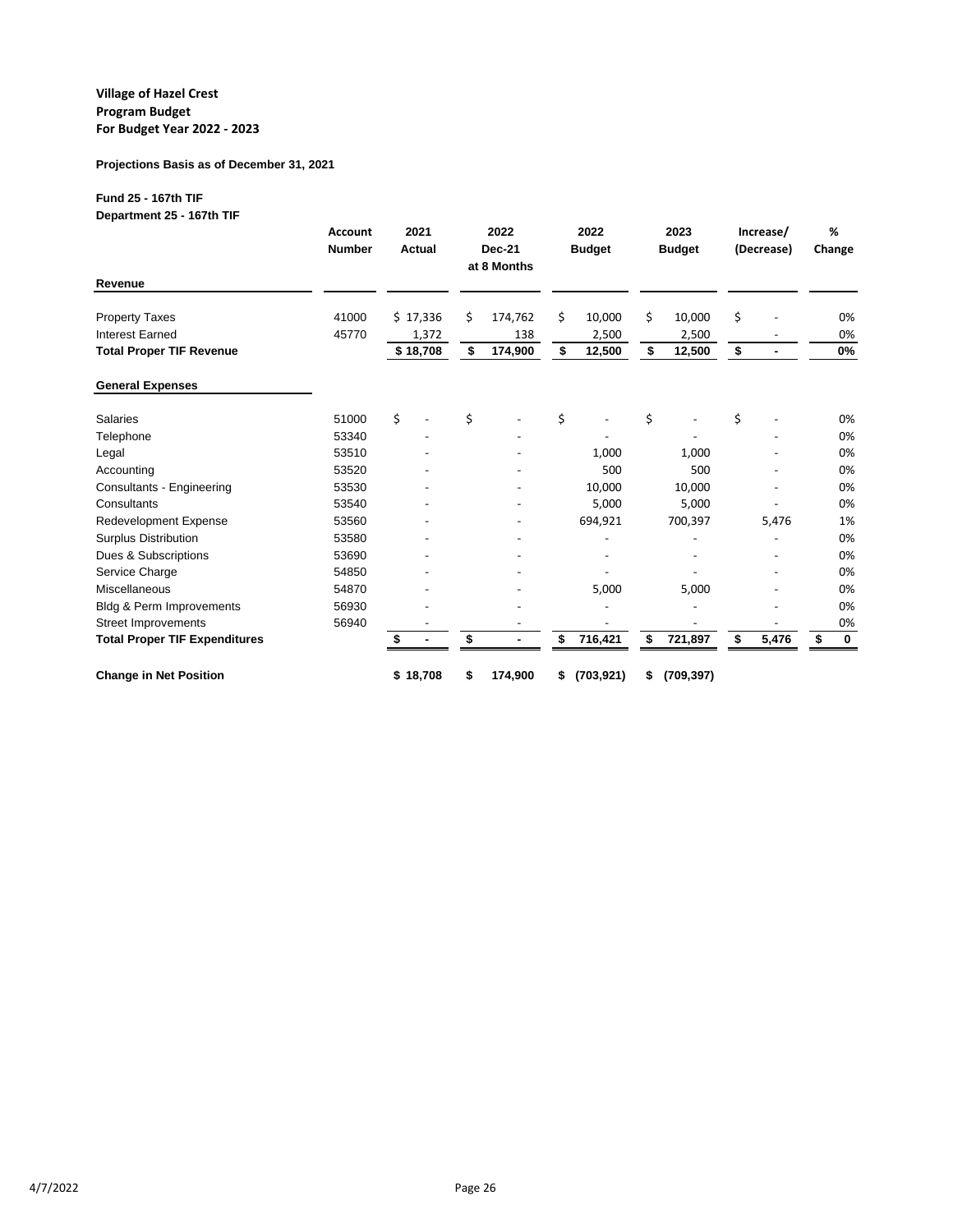## **Projections Basis as of December 31, 2021**

## **Fund 05 - Community Development Block Grant**

**Department 05 - CDBG**

|                                | <b>Account</b><br><b>Number</b> | 2021<br>Actual                 | 2022<br><b>Dec-21</b><br>at 8 Months |    | 2022<br><b>Budget</b> |    | 2023<br><b>Budget</b> |    | Increase/<br>(Decrease) | %<br>Change |
|--------------------------------|---------------------------------|--------------------------------|--------------------------------------|----|-----------------------|----|-----------------------|----|-------------------------|-------------|
| Revenue                        |                                 |                                |                                      |    |                       |    |                       |    |                         |             |
| Project 16-R0620               | 45331                           | \$                             | \$                                   | \$ |                       | \$ |                       | \$ |                         | 0%          |
| Project 18-R0301               | 45332                           | ۰                              |                                      |    |                       |    |                       |    |                         | 0%          |
| Project 1806-012               | 45333                           |                                |                                      |    |                       |    |                       |    |                         | 0%          |
| Project 20-R907                | 45770                           |                                |                                      |    | 200,000               |    | 200,000               |    |                         | 0%          |
| <b>Total CDBG Revenue</b>      |                                 | \$<br>۰                        | \$<br>$\blacksquare$                 |    | 200,000               | S  | 200,000               | \$ |                         | 100%        |
| <b>CDBG Expenses</b>           |                                 |                                |                                      |    |                       |    |                       |    |                         |             |
| Project 16-R0620               | 56960                           | \$<br>$\overline{\phantom{a}}$ | \$                                   | \$ |                       | \$ |                       | \$ |                         | 0%          |
| Project 18-R0301               | 56961                           |                                |                                      |    |                       |    |                       |    |                         | 0%          |
| CDBG Project 18-R1032          | 56962                           | 167,783                        |                                      |    |                       |    |                       |    |                         | 0%          |
| Project 20-R907                | 56963                           | 13,084                         | 20,769                               |    | 200,000               |    | 200,000               |    |                         | 0%          |
| <b>Total CDBG Expenditures</b> |                                 | 180,867                        | 20,769                               |    | 200,000               |    | 200,000               |    |                         | 0%          |
| <b>Change in Net Position</b>  |                                 | \$<br>(180, 867)               | \$<br>(20, 769)                      | \$ |                       | \$ |                       |    |                         |             |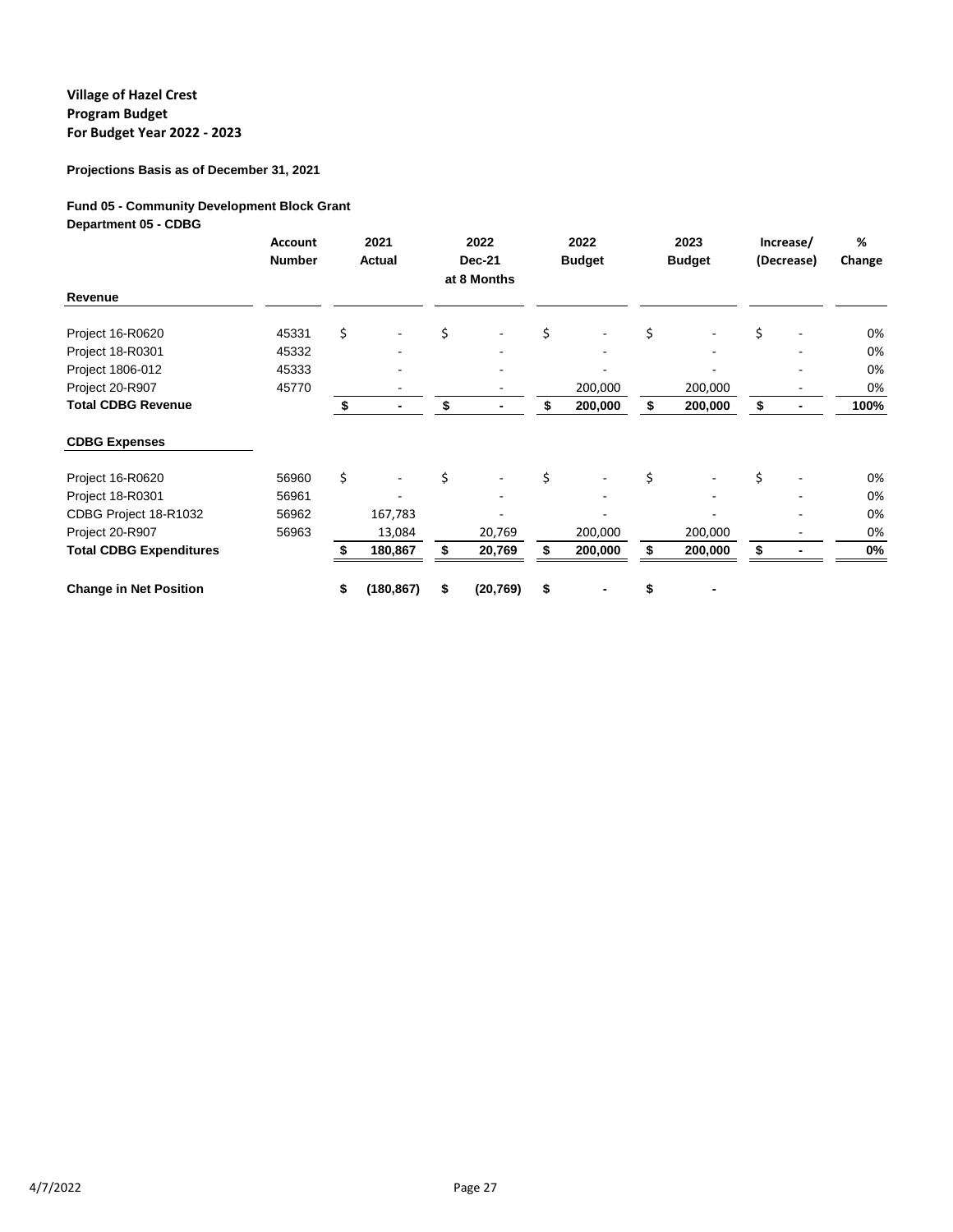**Projections Basis as of December 31, 2021**

## **OSLAD Grant Fund**

**Department - 28 OSLAD Grant**

|                                       | Account<br><b>Number</b> | 2021<br><b>Actual</b> |                |     | 2022<br><b>Dec-21</b><br>at 8 Months | 2022<br><b>Budget</b> |                          | 2023<br><b>Budget</b> |                          | Increase/<br>(Decrease) |           | %<br>Change |
|---------------------------------------|--------------------------|-----------------------|----------------|-----|--------------------------------------|-----------------------|--------------------------|-----------------------|--------------------------|-------------------------|-----------|-------------|
| Revenue                               |                          |                       |                |     |                                      |                       |                          |                       |                          |                         |           |             |
| Interest earned                       | 45770                    | \$                    |                | \$  | 47                                   | Ś.                    |                          | Ś.                    | $\overline{\phantom{0}}$ | Ś                       |           | 0%          |
| Grants                                | 45910                    |                       |                |     |                                      |                       | $\overline{\phantom{a}}$ |                       | 198,000                  |                         | 198,000   | 0%          |
| <b>Total OSLAD Grant Revenue</b>      |                          | \$                    | $\blacksquare$ | \$  | 47                                   | S                     | ۰                        |                       | \$198,000                |                         | \$198,000 | 0%          |
| <b>OSLAD Grant Fund Expenses</b>      |                          |                       |                |     |                                      |                       |                          |                       |                          |                         |           |             |
| 175th Street Local Match              | 56960                    | Ś                     |                | \$. | 1,923                                | \$                    |                          |                       |                          |                         |           | 0%          |
| <b>Total OSLAD Grant Expenditures</b> |                          |                       |                |     | 1,923                                |                       |                          |                       |                          |                         |           | 0%          |
| <b>Change in Net Position</b>         |                          | \$                    | ۰              | \$  | (1,876)                              | \$                    | ٠                        |                       | \$198,000                |                         |           |             |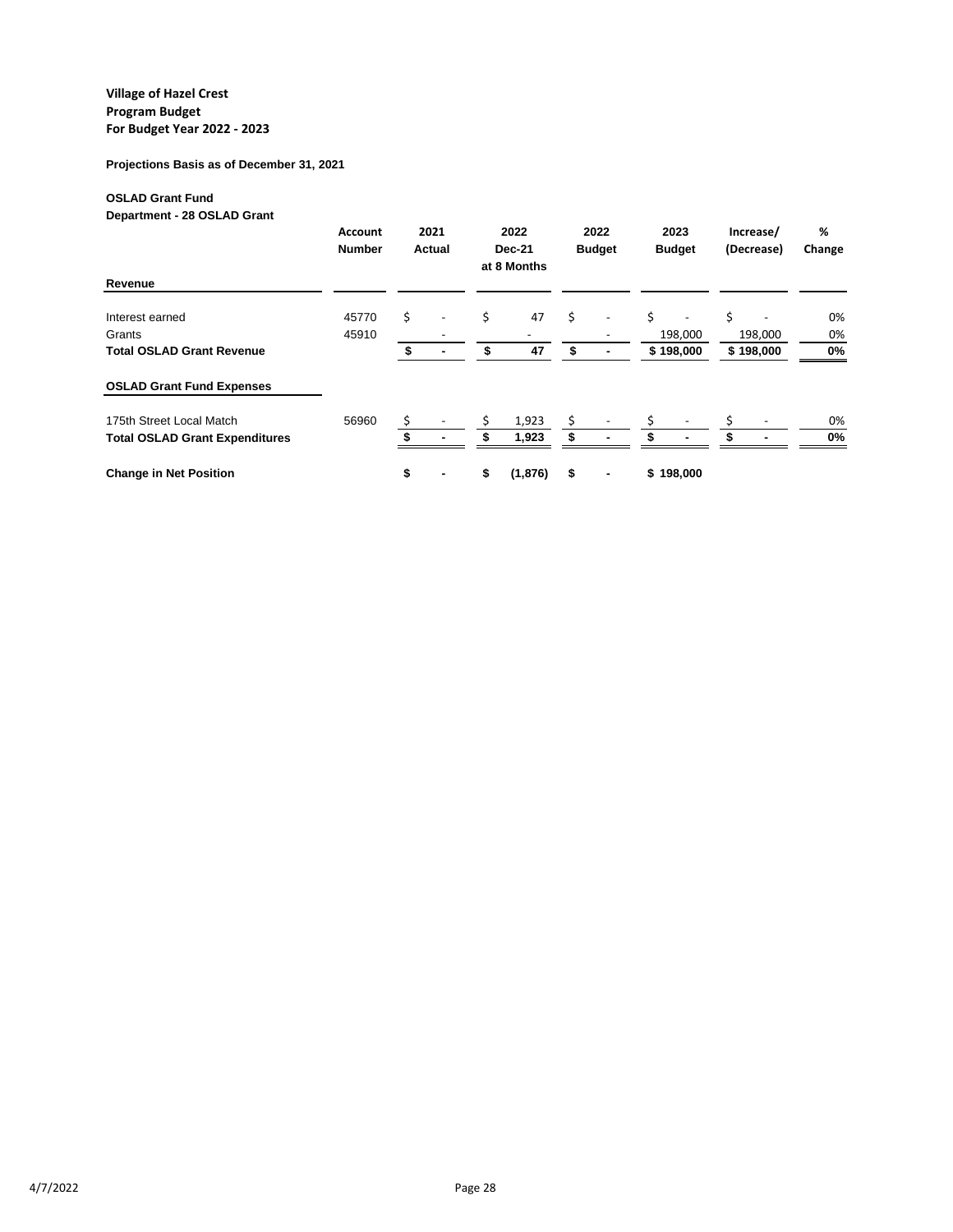**Projections Basis as of December 31, 2021**

## **ARPA FUNDS**

**Department - 30**

|                                  | <b>Account</b><br><b>Number</b> | 2021<br>Actual |  |    | 2022<br><b>Dec-21</b><br>at 8 Months | 2022<br><b>Budget</b>    | 2023<br><b>Budget</b> |                          | Increase/<br>(Decrease) |                          | %<br>Change |
|----------------------------------|---------------------------------|----------------|--|----|--------------------------------------|--------------------------|-----------------------|--------------------------|-------------------------|--------------------------|-------------|
| Revenue                          |                                 |                |  |    |                                      |                          |                       |                          |                         |                          |             |
| Interest earned                  | 45770                           | \$             |  | \$ | 75                                   | \$                       | Ś.                    | $\overline{a}$           | \$                      |                          | 0%          |
| <b>ARPA Revenue</b>              | 45910                           |                |  |    | 922,994                              | $\overline{\phantom{a}}$ |                       | $\overline{\phantom{a}}$ |                         | $\overline{\phantom{0}}$ | 0%          |
| <b>Total ARPA Funds Revenues</b> |                                 |                |  | \$ | 923,069                              | \$                       |                       | ۰                        | \$                      |                          | 0%          |
| <b>ARPA Project Expenses</b>     |                                 |                |  |    |                                      |                          |                       |                          |                         |                          |             |
| Arpa Project Expense             | 57990                           | Ś              |  | Ś. | 114,790                              | \$                       |                       |                          |                         |                          | 0%          |
| <b>Total ARPA Funds Expenses</b> |                                 |                |  | \$ | 114,790                              |                          |                       |                          |                         |                          | 0%          |
| <b>Change in Net Position</b>    |                                 | \$             |  | S  | 808,279                              | \$<br>۰                  | \$                    | ۰                        |                         |                          |             |